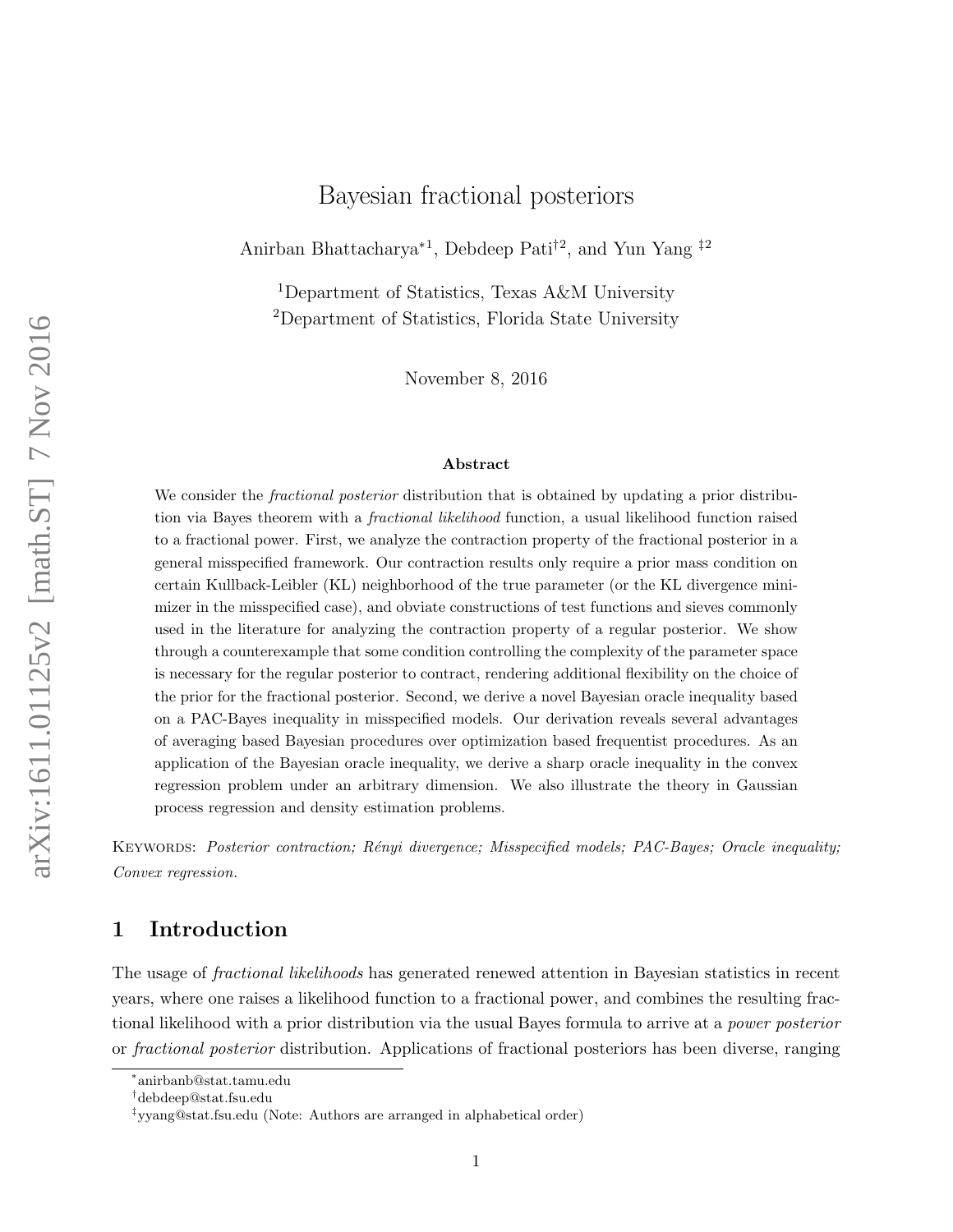from fractional Bayes factors in objective Bayesian model selection [\[48\]](#page-34-0), data-dependent priors for sparse estimation [\[41,](#page-33-0) [42\]](#page-33-1), to marginal likelihood approximation [\[19\]](#page-32-0) and posterior simulation [\[20\]](#page-32-1). The fractional posteriors are a special instance of Gibbs posteriors [\[31\]](#page-33-2) or quasi-posteriors [\[15\]](#page-32-2), where the negative exponent of a loss function targeted towards a specific parameter of interest is used as a surrogate for the likelihood function; see [\[10\]](#page-31-0) for a general framework for updating of prior beliefs using Gibbs posteriors.

The recent surge of interest in fractional posteriors can be largely attributed to its empirically demonstrated robustness to misspecification [\[25,](#page-32-3) [46\]](#page-34-1). For correctly specified, or well-specified (non)parametric models, there is now a rich body of literature [\[23,](#page-32-4) [24,](#page-32-5) [53\]](#page-34-2) guaranteeing concentration of the posterior distribution around minimax neighborhoods of the true data generating distribution. While it can be argued that the primary objective of Bayesian nonparametric models is to relax parametric assumptions to capture finer aspects of the data, susceptibility to model misspecification remains a potent concern. First, in many practical situations, it may be unreasonable to assume that all aspects of data generating distribution can be captured adequately via a probabilistic model, and fitting models of increasingly high complexity additionally carries the risk of overfitting. Second, even though Bayesian nonparametric models can be arbitrarily flexible, they still rely on parametric building blocks, for example, component specific distributions in mixture models, and small perturbations to these assumptions can lead to fairly drastic differences in the inference drawn from the model fit [\[46\]](#page-34-1).

There is a comparatively smaller literature on large sample behavior of nonparametric Bayesian procedures under misspecification [\[18,](#page-32-6) [32,](#page-33-3) [50\]](#page-34-3), where the general aim is to establish sufficient conditions under which the usual posterior distribution concentrates around the nearest Kullback–Leibler (KL) point to the truth inside the parameter space. However, these conditions are considerably more stringent than those in case of well-specified models, so that verification can be fairly nontrivial, along with comparatively limited scope of applicability. In fact, [\[26\]](#page-32-7) empirically demonstrate through a detailed simulation study that even convergence to the nearest KL point may not take place in misspecified models. They instead recommend using a fractional posterior, with a datadriven approach to choose the fractional power; see also [\[25\]](#page-32-3). More recently, [\[46\]](#page-34-1) proposed a coarsened posterior approach to combat model misspecification, where one conditions on neighborhoods of the empirical distribution rather than on the observed data to apply Bayes formula. When the neighborhood of the empirical distribution is chosen based on the KL divergence, [\[46\]](#page-34-1) exhibited that the resulting coarsened posterior essentially takes the form of a fractional posterior.

These observations compel us to systematically study the concentration properties of fractional posteriors. While [\[59\]](#page-34-4) established consistency of power posteriors for well-specified models; see also [\[43\]](#page-33-4) for certain rate results; we derive rates of convergence for the fractional posterior for general non-i.i.d. models in a misspecified model framework. The sufficient conditions for the fractional posterior to concentrate at the nearest KL point turn out to be substantially simpler compared to the existing literature on misspecified models. We state our concentration results for a class of R´enyi divergence measures in a non-asymptotic environment, which in particular, imply Hellinger concentration in properly specified settings. The effect of flattening the likelihood shows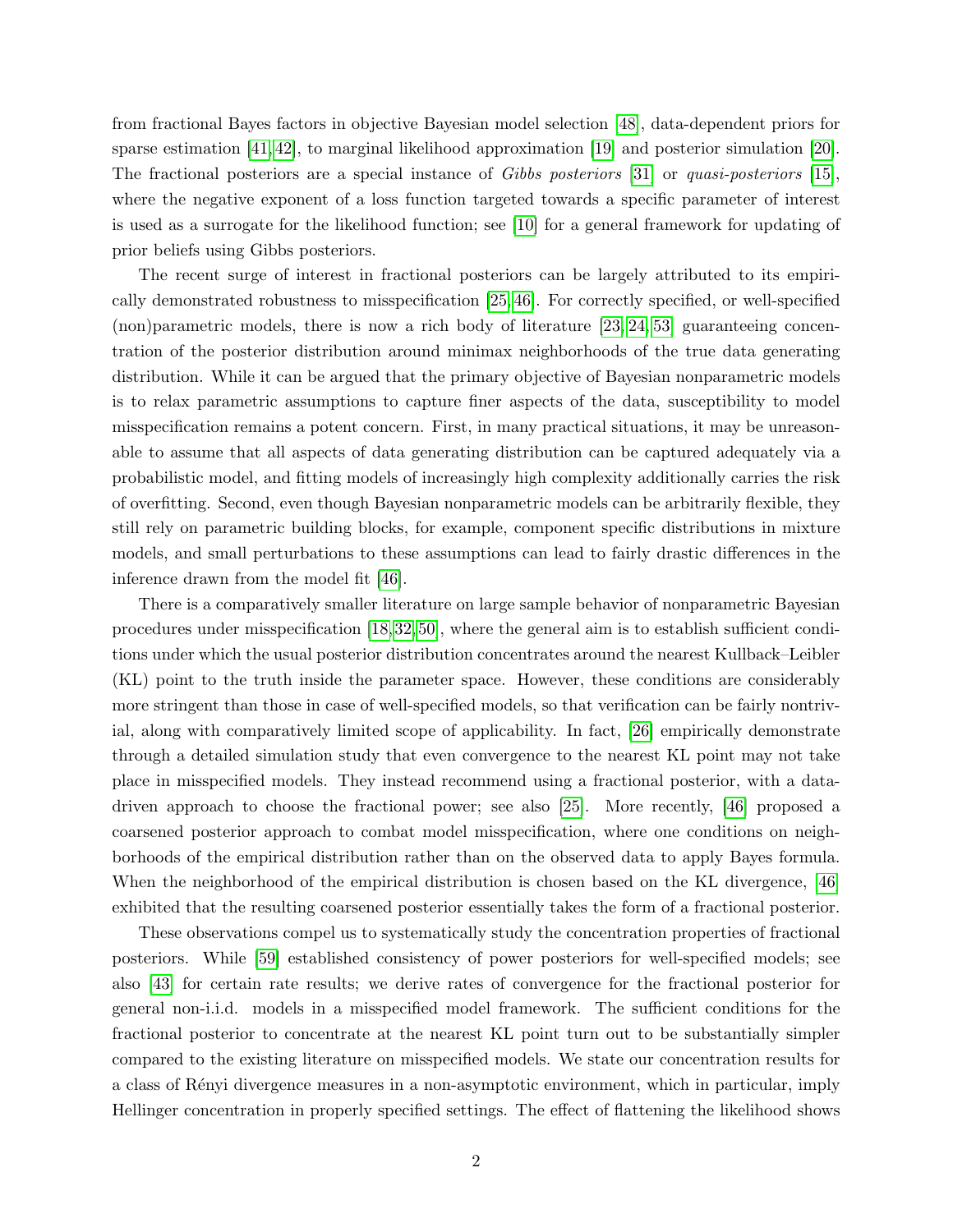up in the leading constant in the rate. The sub-exponential nature of the posterior tails allow us to additionally derive posterior moment bounds.

As one of our contributions, we show that the contraction rate of the fractional posterior is entirely determined by the prior mass assigned to appropriate KL neighborhoods of the true distribution, bypassing the construction of sieves and testing arguments in the existing theory [\[4,](#page-31-1) [23,](#page-32-4) [32\]](#page-33-3). One practically important consequence is that concentration results can be established for the fractional posterior for a much broader class of priors compared to the regular posterior. We provide several examples on usage of heavy tailed hyperpriors in density estimation and regression, where the fractional posterior provably concentrates at a (near) minimax rate, while the regular posterior has inconclusive behavior. Another novel application of our result lies in shape constrained function estimation. Obtaining metric entropy estimates in such problems pose a stiff technical challenge and constitutes an active area of research [\[28\]](#page-33-5). The fractional posterior obviates the need to obtain such entropy estimates en route to deriving concentration bounds.

As a second contribution, we develop oracle inequalities for the fractional posterior based on a new PAC-Bayes inequality [\[11,](#page-31-2) [12,](#page-31-3) [16,](#page-32-8) [27,](#page-32-9) [44,](#page-34-5) [51\]](#page-34-6) in a fully general Bayesian model. Many previous results on PAC-Bayes type inequalities are specifically tailored to classification (bounded loss, [\[11,](#page-31-2) [12,](#page-31-3) [51\]](#page-34-6)) or regression (squared loss, [\[16,](#page-32-8) [27,](#page-32-9) [39,](#page-33-6) 51]) problems. Moreover, in the machine learning literature, a PAC-Bayes inequality is primarily used as a computational tool for controlling the generalization error by optimizing its upper bound over a restricted class of "posterior" distributions [\[11,](#page-31-2) [12\]](#page-31-3). There is a need to develop a general PAC-Bayes inequality and an accompanied general theory for analyzing the Bayesian risk that can be applied to a broader class of statistical problems. In this paper, we derive an oracle type inequality for Bayesian procedures, which will be referred to as a Bayesian oracle inequality (BOI), based on a new PAC-Bayes inequality. Similar to the local Rademacher complexity [\[5\]](#page-31-4) or local Gaussian complexity [\[6\]](#page-31-5) in a frequenstist oracle inequality (FOI) for penalized empirical risk minimization procedures [\[33,](#page-33-7) [34\]](#page-33-8), a BOI also involves a penalty term, which we refer to as local Bayesian complexity, that characterizes the local complexity of the parameter space. Roughly speaking, the local Bayesian complexity is defined as the inverse sample size times the negative logarithm of the prior mass assigned to certain Kullback-Leibler neighbourhood around the (pseudo) true parameter. In the special case when the prior distribution is close to be "uniform" over the parameter space, the local Bayesian complexity becomes the inverse sample size times a local covering entropy, and our BOI recovers the convergence rates derived from local covering conditions [\[38\]](#page-33-9). Moreover, our BOI naturally leads to sharp oracle inequalities when the model is misspecified. For example, when applied to convex regression, we derive a sharp oracle inequality with minimax-optimal (up to  $\log n$  factors) excess risk bound that extends the recent sharp oracle inequality obtained in [\[8\]](#page-31-6) from dimension one to general dimension  $d \geq 1$ .

Last but not the least, our analysis reveals several potential advantages of averaging based Bayesian procedures over optimization based frequentist procedures. First, due to the averaging nature of a Bayesian procedure, our averaging case analysis leading to a BOI is significantly simpler than a common worst case analysis leading to a FOI. For example, a local average type excess risk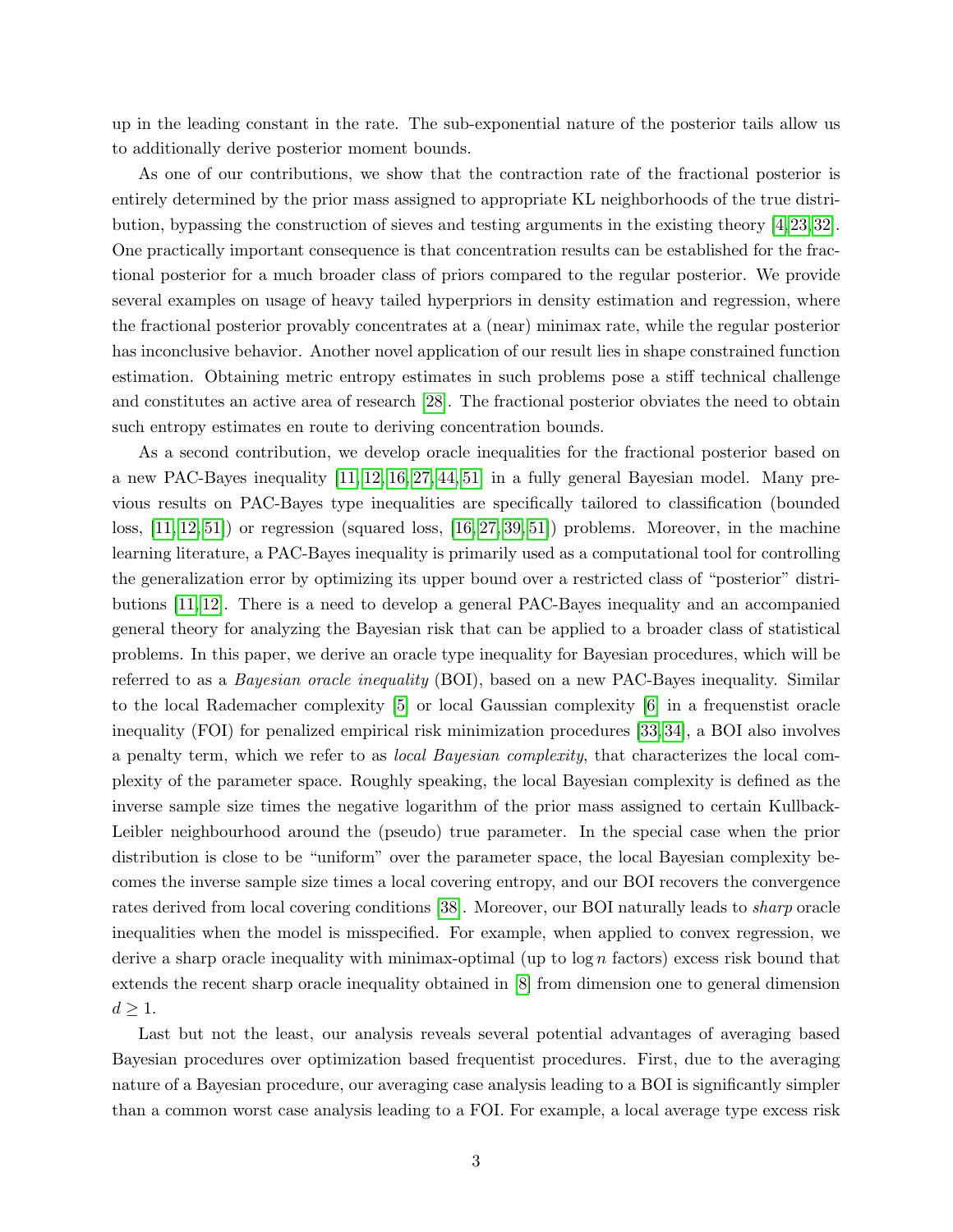bound from a Bayesian procedure allows us to use simple probability tools, such as the Markov inequality and Chebyshev's inequality, to obtain a high probability bound for the excess risk, since the expectation operation exchanges with the averaging (integration) operation. This is different from a local supremum type excess risk from a optimization procedure, where more sophisticated empirical process tools are exploited to obtain a high probability bound for excess risk [\[5,](#page-31-4)[40,](#page-33-10)[54,](#page-34-7)[56\]](#page-34-8), due to the non-exchangeability between the expectation operation and the supremum operation. For further details about the comparison between BOI and FOI, please refer to Section [3.3.](#page-10-0) Second, a Bayesian procedure naturally leads to adaptation to unknown hyperparameters or tuning parameters. We show that by placing a hyper-prior that distributes proper weights to different levels of the hyperparameter, a BOI adaptively leads to the optimal rate corresponding to the best choice of the hyperparameter.

The rest of the paper is organized as follows. The main results of the paper are stated in §[3,](#page-4-0) with contraction results in §[3.2,](#page-7-0) and the PAC-Bayesian inequality and Bayesian oracle inequality in §[3.3.](#page-10-0) Applications to convex regression, Gaussian process regression and density estimation are discussed in §[4.](#page-15-0) All proofs are deferred to §[5.](#page-20-0)

## 2 Preliminaries

We begin by introducing notation, and then briefly review Rényi divergences as our key metric characterizing the contraction of fraction posteriors.

#### 2.1 Notation

Let  $C[0,1]^d$  and  $C^{\alpha}[0,1]^d$  denote the space of continuous functions and the Hölder space of  $\alpha$ -smooth functions  $f : [0,1]^d \to \mathbb{R}$ , respectively, endowed with the supremum norm  $||f||_{\infty} = \sup_{t \in [0,1]^d} |f(t)|$ . For  $\alpha > 0$ , the Hölder space  $C^{\alpha}[0,1]^d$  consists of functions  $f \in C[0,1]^d$  that have bounded mixed partial derivatives up to order  $|\alpha|$ , with the partial derivatives of order  $|\alpha|$  being Lipschitz continuous of order  $\alpha - \lfloor \alpha \rfloor$ . Let  $\|\cdot\|_1$  and  $\|\cdot\|_2$  respectively denote the  $L_1$  and  $L_2$  norm on  $[0, 1]^d$  with respect to the Lebesgue measure (i.e., the uniform distribution). To distinguish the  $L_2$  norm with respect to the Lebesgue measure on  $\mathbb{R}^d$ , we use the notation  $\lVert \cdot \rVert_{2,d}$ .

For a finite set  $A$ , let |A| denote the cardinality of  $A$ . The set of natural numbers is denoted by N.  $a \lesssim b$  denotes  $a \leq Cb$  for some constant  $C > 0$ .  $J(\epsilon, A, \rho)$  denotes the  $\epsilon$ -covering number of the set A with respect to the metric  $\rho$ . The m-dimensional simplex is denoted by  $\Delta^{m-1}$ . I<sub>k</sub> stands for the  $k \times k$  identity matrix. Let  $\phi_{\mu,\sigma}$  denote a multivariate normal density with mean  $\mu \in \mathbb{R}^k$  and covariance matrix  $\sigma^2 I_k$  (or a diagonal matrix with squared elements of  $\sigma$  on the diagonal, when  $\sigma$ is a  $k$ -vector).

## <span id="page-3-0"></span>2.2 Rényi divergences

Let P and Q be probability measures on a common probability space with a dominating measure  $\mu$ , and let  $p = dP/d\mu$ ,  $q = dQ/d\mu$ . The Hellinger distance  $h^2(p,q) = (1/2) \int (\sqrt{p}-\sqrt{q})^2 d\mu = 1-A(p,q)$ ,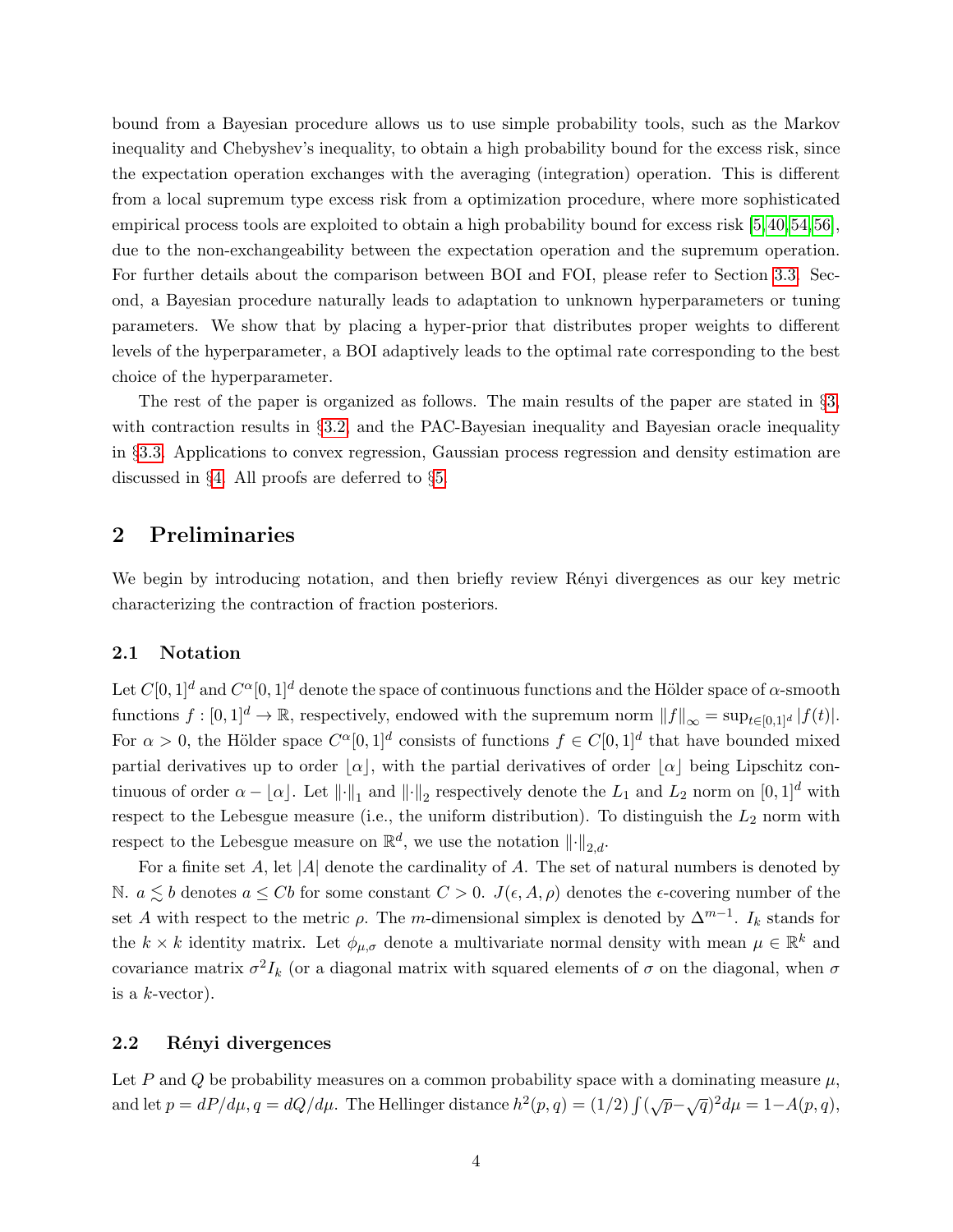where  $A(p,q) = \int \sqrt{pq} d\mu$  denotes the Hellinger affinity. Let  $D(p,q) = \int p \log(p/q) d\mu$  denote the Kullback–Leibler (KL) divergence between p and q. For any  $\alpha \in (0,1)$ , let

$$
D_{\alpha}(p,q) = \frac{1}{\alpha - 1} \log \int p^{\alpha} q^{1-\alpha} d\mu \tag{1}
$$

denote the Rényi divergence of order  $\alpha$ . Let us also denote  $A_{\alpha}(p,q) = \int p^{\alpha}q^{1-\alpha}d\mu = e^{-(1-\alpha)D_{\alpha}(p,q)},$ which we shall refer to as the  $\alpha$ -affinity. When  $\alpha = 1/2$ , the  $\alpha$ -affinity equals the Hellinger affinity. We recall some important inequalities relating the above quantities; additional details and proofs can be found in [\[57\]](#page-34-9).

(R1)  $0 \leq A_{\alpha}(p,q) \leq 1$  for any  $\alpha \in (0,1)$ , which in particular implies that  $D_{\alpha}(p,q) \geq 0$  for any  $\alpha \in (0,1)$ .

(R2)  $D_{1/2}(p,q) = -2 \log A(p,q) = -2 \log \{1-h^2(p,q)\} \ge 2h^2(p,q)$  using the inequality  $\log(1+t) < t$ for  $t > -1$ .

(R3) For fixed p, q,  $D_{\alpha}(p,q)$  is increasing in the order  $\alpha \in (0,1)$ . Moreover, the following two-sided inequality shows the equivalence of  $D_{\alpha}$  and  $D_{\beta}$  for  $0 < \alpha \leq \beta < 1$ :

$$
\frac{\alpha}{\beta} \frac{1-\beta}{1-\alpha} D_{\beta} \le D_{\alpha} \le D_{\beta}, \quad 0 < \alpha \le \beta < 1.
$$

(R4) By an application of L'Hospital's rule,  $\lim_{\alpha \to 1^-} D_{\alpha}(p,q) = D(p,q)$ .

# <span id="page-4-0"></span>3 Contraction and Bayesian oracle inequalities for fractional posteriors

In this section, we present our main results. To begin with, we introduce the background including the definition of fractional posterior distributions in Bayesian procedures in §[3.1.](#page-4-1) Then we present our results on the contraction of fraction posterior distributions in §[3.2,](#page-7-0) and Bayesian oracle inequalities based on PAC-Bayes type bounds in §[3.3.](#page-10-0)

## <span id="page-4-1"></span>3.1 Background

We will present our theory on the large sample properties of fractional posteriors in its full generality by allowing the model to be misspecified and the observations, denoted by  $X^{(n)} = (X_1, X_2, \ldots, X_n)$ , to be neither identically nor independently distributed (abbreviated as non-i.i.d.) [\[24\]](#page-32-5). Our non-i.i.d. result can be applied to models with nonindependent observations such as Gaussian time series and Markov processes, or models with independent, nonidentically distributed (i.n.i.d.) observations such as Gaussian regression and density regression.

More specifically, let  $(\mathcal{X}^{(n)}, \mathcal{A}^{(n)}, \mathbb{P}_{\theta}^{(n)})$  $\theta_{\theta}^{(n)}$ :  $\theta \in \Theta$ ) be a sequence of statistical experiments with observations  $X^{(n)}$ , where  $\theta$  is the parameter of interest in arbitrary parameter space  $\Theta$ , and n is the sample size. For each  $\theta$ , let  $\mathbb{P}_{\theta}^{(n)}$  $\theta_{\theta}^{(n)}$  admit a density  $p_{\theta}^{(n)}$  $_{\theta}^{(n)}$  relative to a  $\sigma$ -finite measure  $\mu^{(n)}$ . Assume that  $(x, \theta) \rightarrow p_{\theta}^{(n)}$  $\theta_{\theta}^{(n)}(x)$  is jointly measurable relative to  $\mathcal{A}^{(n)} \otimes \mathcal{B}$ , where  $\mathcal{B}$  is a  $\sigma$ -field on  $\Theta$ . We place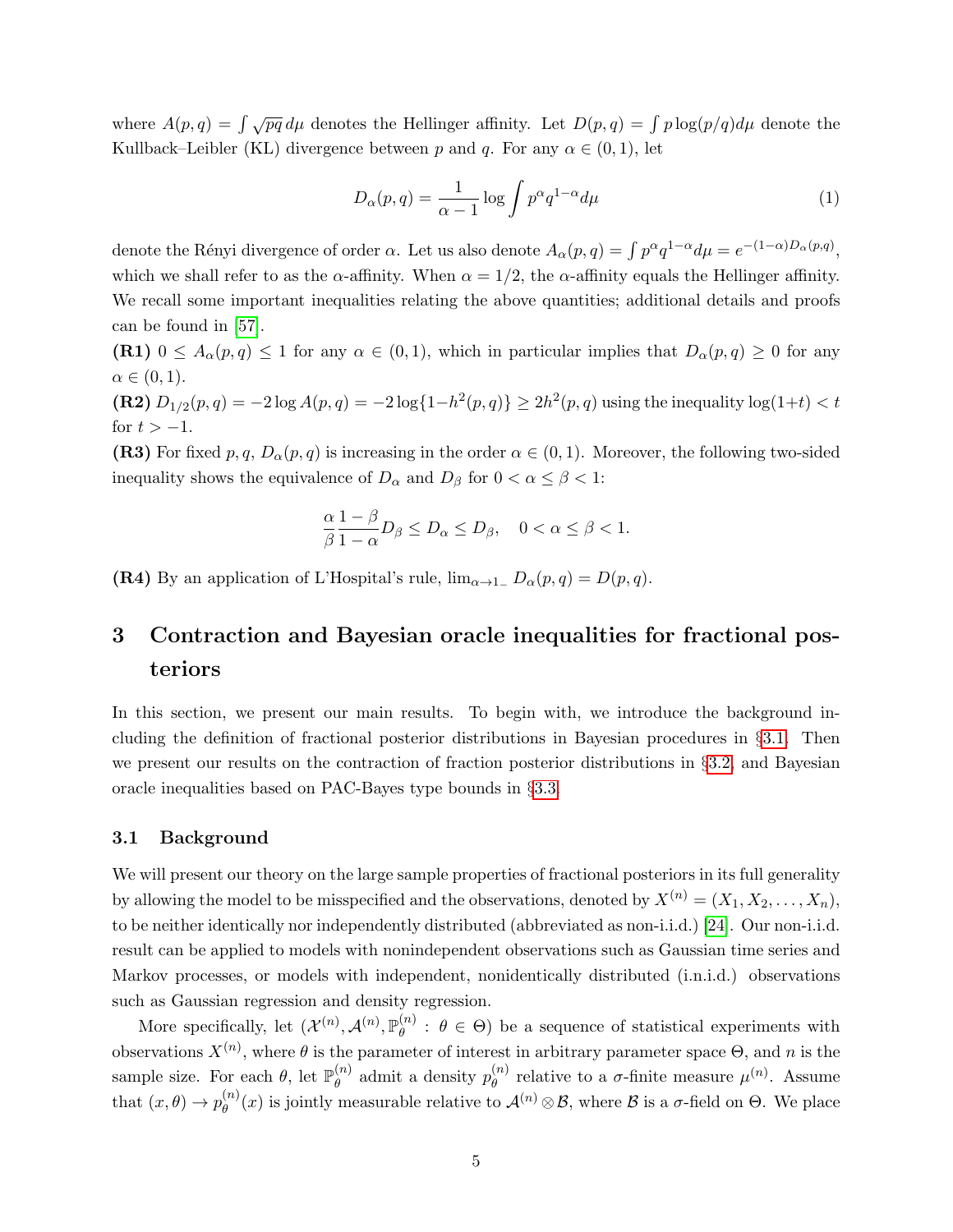a prior distribution  $\Pi_n$  on  $\theta \in \Theta$ , and define the fractional likelihood of order  $\alpha \in (0,1)$  to be the usual likelihood raised to power  $\alpha$ :

<span id="page-5-2"></span>
$$
L_{n,\alpha}(\theta) = \left[ p_{\theta}^{(n)}(X^{(n)}) \right]^{\alpha}.
$$
 (2)

Let  $\Pi_{n,\alpha}(\cdot)$  denote the posterior distribution obtained by combining the fractional likelihood  $L_{n,\alpha}$ with the prior  $\Pi_n$ , that is, for any measurable set  $B \in \mathcal{B}$ ,

$$
\Pi_{n,\alpha}(B|X^{(n)}) = \frac{\int_B L_{n,\alpha}(\theta) \Pi_n(d\theta)}{\int_\Theta L_{n,\alpha}(\theta) \Pi_n(d\theta)} = \frac{\int_B e^{-\alpha \, r_n(\theta,\theta^\dagger)} \Pi_n(d\theta)}{\int_\Theta e^{-\alpha \, r_n(\theta,\theta^\dagger)} \Pi_n(d\theta)},\tag{3}
$$

where  $r_n(\theta, \theta^{\dagger}) := \log\{p_{\theta^{\dagger}}^{(n)}\}$  $\binom{n}{\theta^{\dagger}}(X^{(n)})/p_{\theta}^{(n)}(X^{(n)})\}$  is the negative log-likelihood ratio between  $\theta$  and any other fixed parameter value  $\theta^{\dagger}$ . For example, we may choose  $\theta^{\dagger}$  as the parameter  $\theta_0$  associated with the true data generating distribution, abbreviated as the true parameter. Clearly,  $\Pi_{n,1}$  denotes the usual posterior distribution.

We allow the model to be misspecified by allowing  $\theta_0$  to lie outside the parameter space  $\Theta$ . In misspecified models, the point  $\theta^*$  in  $\Theta$  that minimizes the KL divergence from  $\mathbb{P}_{\theta_0}^{(n)}$  $\theta_0^{(n)}$ , that is,

<span id="page-5-0"></span>
$$
\theta^* := \arg\min_{\theta \in \Theta} D(p_{\theta_0}^{(n)}, p_{\theta}^{(n)}),\tag{4}
$$

plays the role of  $\theta_0$  in well-specified models [\[32\]](#page-33-3). In fact, we will show that the fractional posterior distribution  $\Pi_{n,\alpha}$  tends to contract towards  $\theta^*$  as  $n \to \infty$ . We use the divergence

$$
D_{\theta_0,\alpha}^{(n)}(\theta,\theta^*) := \frac{1}{\alpha - 1} \log A_{\theta_0,\alpha}^{(n)}(\theta,\theta^*),
$$
\n(5)

referred to as the  $\alpha$ -divergence with respect to  $\mathbb{P}_{\theta_{\alpha}}^{(n)}$  $\theta_0^{(n)}$ , or simply  $\theta_0$ , to measure the closeness between any  $\theta \in \Theta$  and  $\theta^*$ , where

<span id="page-5-1"></span>
$$
A_{\theta_0,\alpha}^{(n)}(\theta,\theta^*):=\int\left(\frac{p_\theta^{(n)}}{p_{\theta^*}^{(n)}}\right)^\alpha p_{\theta_0}^{(n)}\,d\mu^{(n)}
$$

is an  $\alpha$ -affinity between  $\theta$  and  $\theta^*$  with respect to  $\theta_0$ .

**Remark:** In the well-specified case where  $\theta^* = \theta_0 \in \Theta$ ,  $A_{\theta_0, \theta_0}^{(n)}$  $\theta_{\theta_0,\alpha}^{(n)}$  reduces to the usual  $\alpha$ -affinity defined in §[2.2,](#page-3-0) and  $D_{\theta_0}^{(n)}$  $\genfrac{(}{)}{}{}{n}{\theta_{0},\alpha}$  becomes the Rényi divergence of order  $\alpha$  between  $p_{\theta}^{(n)}$  $_{\theta }^{(n)}$  and  $p_{\theta_{0}}^{(n)}$  $\overset{(n)}{\theta_0}$ :

$$
D_{\alpha}^{(n)}(\theta,\theta_0) = D_{\alpha}(p_{\theta}^{(n)},p_{\theta_0}^{(n)}) = \frac{1}{\alpha-1}\log\int \{p_{\theta}^{(n)}\}^{\alpha}\{p_{\theta_0}^{(n)}\}^{1-\alpha}d\mu^{(n)}.
$$
 (6)

Note we drop  $\theta_0$  from the subscript when  $\theta^* = \theta_0$ .

In general,  $D_{\theta_0}^{(n)}$  $\theta_{\theta_0,\alpha}^{(n)}$  continues to define a divergence measure that satisfies  $D_{\theta_0,\alpha}^{(n)}$  $\binom{n}{\theta_0,\alpha}(\theta,\theta^*)\,\geq\, 0\,$  for  $\theta \in \Theta$  and  $D_{\theta_0}^{(n)}$  $\theta_{\theta_0,\alpha}^{(n)}(\theta^*,\theta^*)=0$  in a variety of statistical problems. For example, in the normal means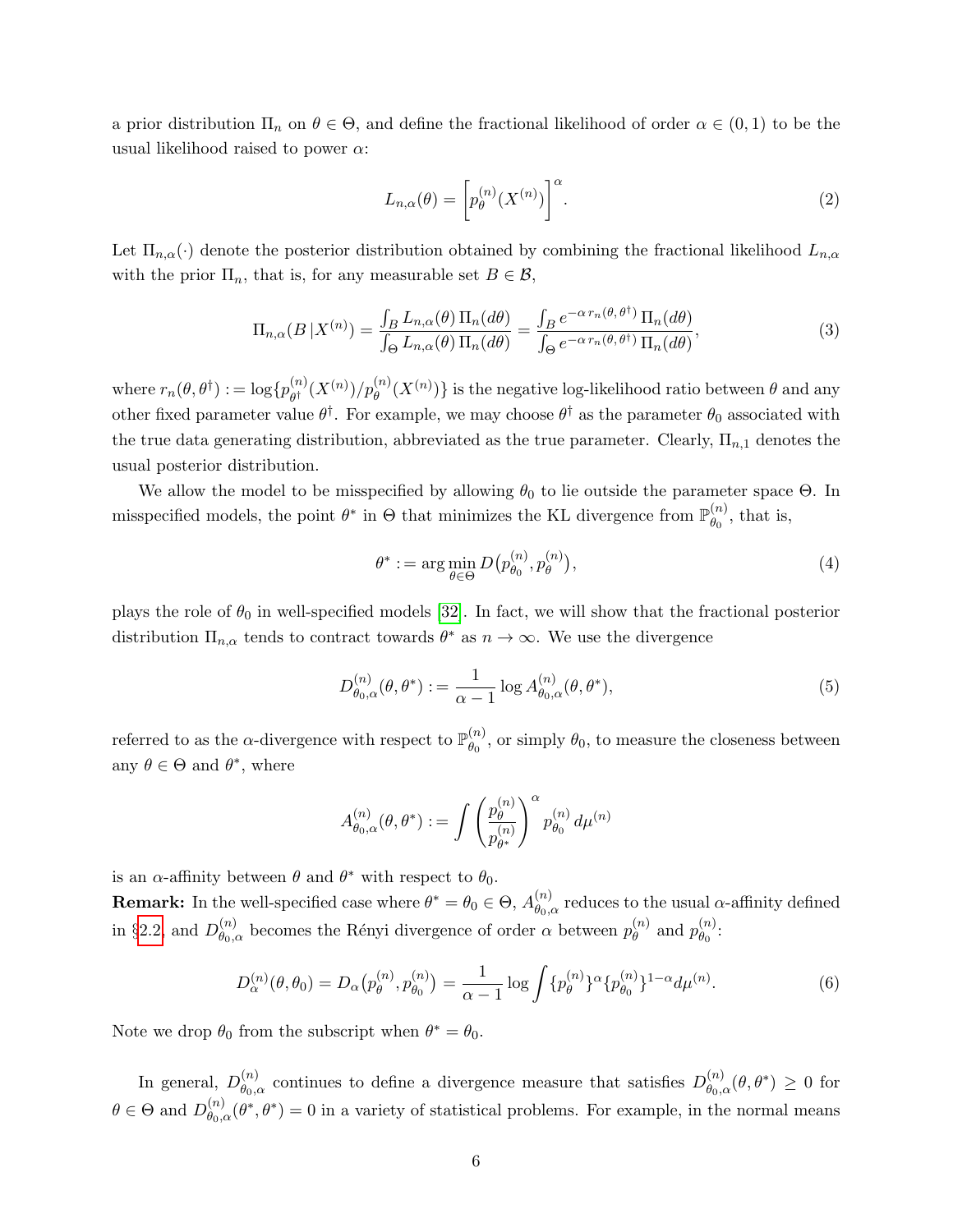problem  $Y \sim N(\mu, \sigma^2 I_n)$ ,  $D_{\theta_{0,d}}^{(n)}$  $\theta_{\theta_0,\alpha}^{(n)}$  defines a divergence measure if the parameter space for the mean  $\mu$  is a convex set in  $\mathbb{R}^n$ ; see §[4.1](#page-16-0) for more details. The convexity condition is satisfied by a broad class of problems, including sparse problems, isotonic regression, and convex regression [\[14\]](#page-32-10). In the density estimation context, the following Lemma shows that  $D_{\theta_0}^{(n)}$  $\theta_{\theta,\alpha}^{(n)}$  defines a divergence measure if the parameter space of densities is convex.

<span id="page-6-1"></span>**Lemma 3.1** (Property of  $\alpha$ -divergences). If  $\{p_{\theta}^{(n)}\}$  $\{\theta_{\theta}^{(n)}: \theta \in \Theta\}$  is convex<sup>[1](#page-6-0)</sup> or  $\theta^*$  is an interior point of  $\Theta$ , then  $0 < A_{\theta_0,\alpha}^{(n)}(\theta,\theta^*) \leq 1$  for any  $\alpha \in (0,1)$ . Therefore,  $D_{\theta_0,\alpha}^{(n)}$  $\theta_{\theta_0,\alpha}^{(n)}$  defines a divergence that satisfies  $D_{\theta_0}^{(n)}$  $\theta_{\theta_0,\alpha}^{(n)}(\theta,\theta^*) \geq 0$  for  $\theta \in \Theta$  and  $D_{\theta_0,\alpha}^{(n)}$  $\overset{(n)}{\theta_{0,\alpha}}(\theta^*,\theta^*)=0.$ 

When  $\alpha \in (0, 1)$ , the proof of the lemma implies that  $D_{\theta_{\alpha}}^{(n)}$  $\theta_{\theta_0,\alpha}^{(n)}(\theta,\theta^*)=0$  if and only if  $p_{\theta}^{(n)}=p_{\theta^*}^{(n)}$ θ ∗ on the support of  $\mathbb{P}_{\theta_0}^{(n)}$  $\binom{n}{\theta_0}$ , since  $x^{\alpha}$  is a strictly concave function on  $[0, \infty)$ .

We will primarily focus on the following two cases in this paper.

**Independent and identically distributed observations:** When  $X_1, X_2, \ldots, X_n$  are i.i.d. observations,  $\mathbb{P}_{\theta}^{(n)}$  $\mathbb{P}_{\theta}^{(n)}$  equals the *n*-fold product measure  $\mathbb{P}_{\theta}^{n} := \otimes_{i=1}^{n} \mathbb{P}_{\theta}$ , where  $\mathbb{P}_{\theta}$  is the common distribution for the observations.  $\mathcal{A}^{(n)}$  also takes a product form as  $\mathcal{A}^n := \otimes_{i=1}^n \mathcal{A}$ , with  $\mathcal A$  the common  $\sigma$ -field. The fractional likelihood function is

$$
L_{n,\alpha}(\theta) = \prod_{i=1}^{n} \left\{ p_{\theta}(X_i) \right\}^{\alpha},\tag{7}
$$

where  $p_{\theta}$  is the common density indexed by  $\theta \in \Theta$ . The negative log-likelihood ratio  $r_n(\theta, \theta^{\dagger}) =$  $\sum_{i=1}^n \log\{p_{\theta^{\dagger}}(X_i)/p_{\theta}(X_i)\}\)$  becomes the sum of individual log density ratios. Moreover, the  $\alpha$ -affinity and divergence can be simplified as  $A_{\theta_0}^{(n)}$  $\theta_{\theta_0,\alpha}^{(n)}(\theta,\theta^*) = \left\{A_{\theta_0,\alpha}(\theta,\theta^*)\right\}^n$  and  $D_{\theta_0,\alpha}^{(n)}$  $\theta_{\theta,\alpha}^{(n)}(\theta,\theta^*)=n D_{\theta_0,\alpha}(\theta,\theta^*),$ where  $A_{\theta_0,\alpha}(\theta,\theta^*)$  and  $D_{\theta_0,\alpha}(\theta,\theta^*)$  respectively are the  $\alpha$ -affinity and divergence for  $n=1$ .

**Independent observations:** In this case as well,  $X_1, X_2, \ldots, X_n$  are independent observations. However, the *i*th observation  $X_i$  has an index-dependent distribution  $\mathbb{P}_{\theta,i}$ , which possesses a density  $p_{\theta,i}$  relative to a  $\sigma$ -finite measure  $\mu_i$  on  $(\mathcal{X}_i, \mathcal{A}_i)$ . Thus, we take the measure  $\mathbb{P}_{\theta}^{(n)}$  $\theta^{(n)}$  equal to the product measure  $\otimes_{i=1}^n \mathbb{P}_{\theta,i}$  on the product measurable space  $\otimes_{i=1}^n (\mathcal{X}_i, \mathcal{A}_i)$ . The fractional likelihood function takes a product form as

$$
L_{n,\alpha}(\theta) = \prod_{i=1}^{n} \{p_{\theta,i}(X_i)\}^{\alpha},\tag{8}
$$

and the negative log-likelihood ratio  $r_n(\theta, \theta^{\dagger}) = \sum_{i=1}^n \log\{p_{\theta^{\dagger},i}(X_i)/p_{\theta,i}(X_i)\}\.$  The  $\alpha$ -affinity and divergence can be decomposed, respectively, as  $A_{\theta_0}^{(n)}$  $\theta_{\theta_0,\alpha}^{(n)}(\theta,\theta^*) = \prod_{i=1}^n A_{\theta_0,\alpha,i}(\theta,\theta^*)$  and  $D_{\theta_0,\alpha}^{(n)}$  $\overset{(n)}{\theta_{0,\alpha}}(\theta,\theta^*)=$  $\sum_{i=1}^n D_{\theta_0,\alpha,i}(\theta,\theta^*)$ , where  $A_{\theta_0,\alpha,i}(\theta,\theta^*)$  and  $D_{\theta_0,\alpha,i}(\theta,\theta^*)$  are the  $\alpha$ -affinity and divergence associated with the *i*th observation  $X_i$ .

<span id="page-6-0"></span><sup>&</sup>lt;sup>1</sup>Given any  $\theta, \theta' \in \Theta$ , and  $\omega \in (0, 1)$ , there exists  $\bar{\theta} \in \Theta$  such that  $p_{\bar{\theta}}^{(n)} = \omega p_{\theta}^{(n)} + (1 - \omega)p_{\theta'}^{(n)}$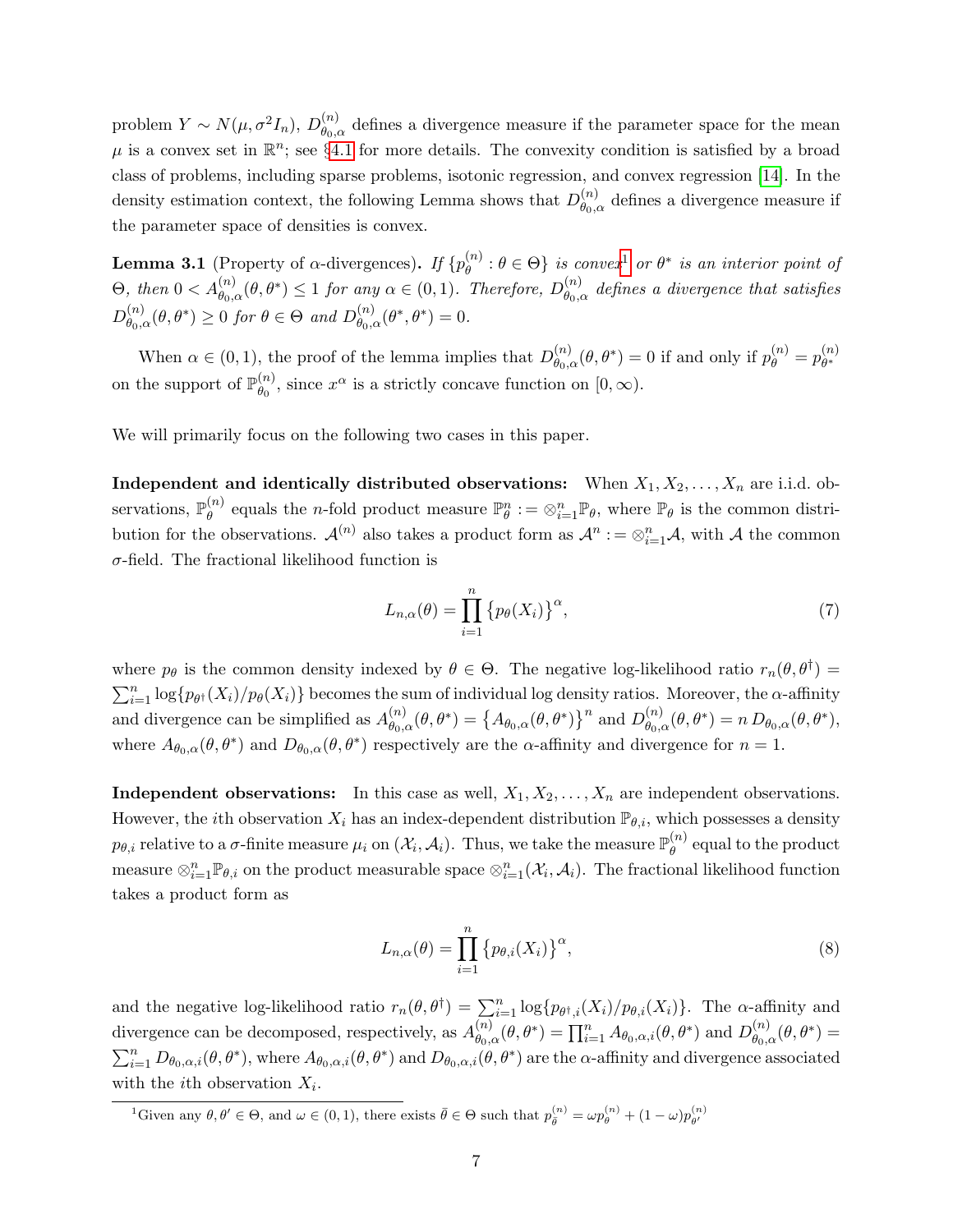#### <span id="page-7-0"></span>3.2 General concentration bounds

In this subsection, we consider the asymptotic behavior of fractional posterior distributions and corresponding Bayes estimators based on non-i.i.d. observations under the general misspecified framework. We give general results on the rate of contraction of the fractional posterior measure towards the KL minimizer  $\theta^*$  relative to the  $\alpha$ -divergence  $D_{\theta_{\alpha}}^{(n)}$  $\overset{(n)}{\theta_0,\alpha}$ .

For any  $\theta^{\dagger}$ , we define a specific kind of KL neighborhood of  $\theta^{\dagger}$  with radius  $\varepsilon$  as

$$
B_n(\theta^\dagger, \varepsilon; \theta_0) = \left\{ \theta \in \Theta : \int p_{\theta_0}^{(n)} \log(p_{\theta^\dagger}^{(n)}/p_{\theta}^{(n)}) d\mu^{(n)} \leq n\varepsilon^2, \int p_{\theta_0}^{(n)} \log^2(p_{\theta^\dagger}^{(n)}/p_{\theta}^{(n)}) d\mu^{(n)} \leq n\varepsilon^2 \right\}.
$$
 (9)

It is standard practice to make assumptions on the prior mass assigned to such KL neighborhoods to obtain the rate of posterior concentration in misspecified models [\[32\]](#page-33-3). With these notations, we present a *nonasymptotic* upper bound for the posterior probability assigned to complements of  $\alpha$ -divergence neighborhoods of  $\theta^*$  with respect to  $\theta_0$ .

<span id="page-7-1"></span>**Theorem 3.2** (Contraction of fractional posterior distributions). Fix  $\alpha \in (0,1)$ . Recall  $\theta^*$  from [\(4\)](#page-5-0). Assume that  $\varepsilon_n$  satisfies  $n \varepsilon_n^2 \geq 2$  and

<span id="page-7-4"></span><span id="page-7-3"></span>
$$
\Pi_n(B_n(\theta^*, \varepsilon_n; \theta_0)) \ge e^{-n \varepsilon_n^2}.
$$
\n(10)

Then, for any  $D \geq 2$  and  $t > 0$ ,

$$
\Pi_{n,\alpha}\left(\frac{1}{n}D_{\theta_0,\alpha}^{(n)}(\theta,\,\theta^*)\geq \frac{D+3t}{1-\alpha}\,\varepsilon_n^2\;\Big|\;X^{(n)}\right)\leq e^{-t\,n\,\varepsilon_n^2}
$$

holds with  $\mathbb{P}_{\theta_0}^{(n)}$  $\begin{aligned} \binom{n}{\theta_0} \text{ probability at least } 1 - 2/\{(D-1+t)^2n\varepsilon_n^2\}. \end{aligned}$ 

Theorem [3.2](#page-7-1) characterizes the contraction of the fractional posterior measure where the posterior of  $D_{\theta_0}^{(n)}$  $\theta_{\theta_0,\alpha}^{(n)}(\theta,\theta^*)$  exhibits a sub-exponentially decaying tail. As a direct consequence, we have the following corollary that characterizes the fractional posterior moments of  $D_{\theta_0}^{(n)}$  $\overset{(n)}{\theta_{0,\alpha}}(\theta, \theta^*).$ 

<span id="page-7-2"></span>Corollary 3.3 (Fractional posterior moments). Under the conditions of Theorem [3.2,](#page-7-1) we have that for any  $k \geq 1$ ,

$$
\int \left\{ \frac{1}{n} D_{\theta_0,\alpha}^{(n)}(\theta,\,\theta^*) \right\}^k \Pi_{n,\alpha}(d\theta \,\big|\, X^{(n)}) \leq \frac{C_1}{(1-\alpha)^k} \,\varepsilon_n^{2k},
$$

holds with  $\mathbb{P}_{\theta_0}^{(n)}$  $\genfrac{(}{)}{}{}{n}{\theta_0}$  probability at least  $1-C_2/\{n\varepsilon_n^2\}$ , where  $(C_1,C_2)$  are some positive constants depending on k.

Implications for well-specified models. While Theorem [3.2](#page-7-1) and Corollary [3.3](#page-7-2) apply generally to the misspecified setting, it is instructive to first consider their implications in the well-specified setting, i.e., when the data generating parameter  $\theta_0 \in \Theta$ . Setting  $t = 1$  in Theorem [3.2](#page-7-1) implies that the fractional posterior increasingly concentrates on  $\varepsilon_n$ -sized  $D_{\theta_0, \theta_0}^{(n)}$  $\binom{n}{\theta_0,\alpha}$  neighborhoods of the true parameter  $\theta_0$ . In particular, given (R2) and (R3), Theorem [3.2](#page-7-1) implies that for any  $\alpha \in (0,1)$ ,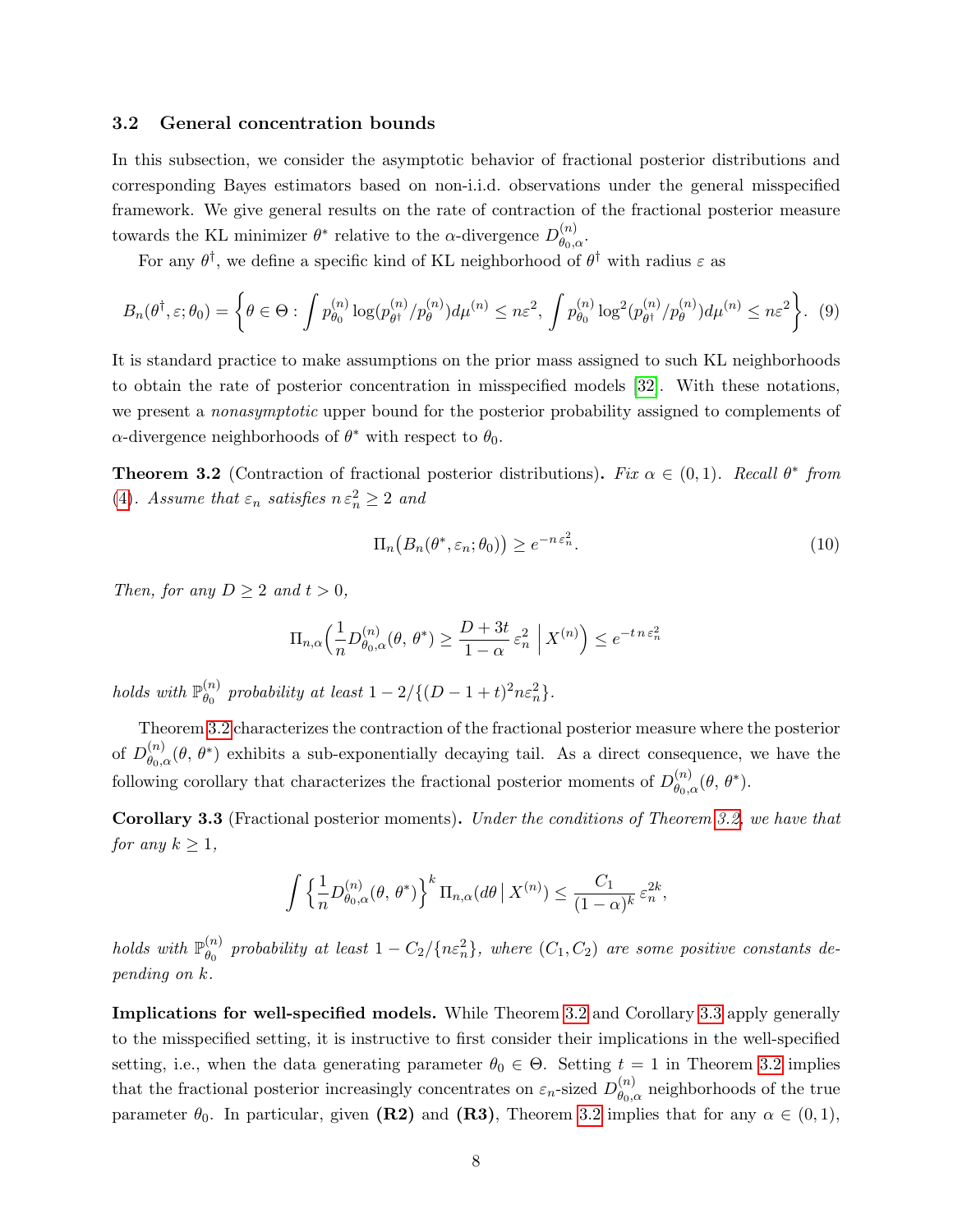the rate of concentration of the fractional posterior  $\Pi_{n,\alpha}$  in the Hellinger metric is  $\varepsilon_n$ . Similar concentration results for the usual posterior distribution in the Hellinger metric were established in [\[23,](#page-32-4) [53\]](#page-34-2) for the i.i.d. case, and in [\[24\]](#page-32-5) for the non-i.i.d. case. Since the prior mass condition [\(10\)](#page-7-3) appears as one of the sufficient conditions there as well, the fractional posterior achieves the same rate of concentration as the usual posterior (albeit up to constants) in all the examples considered in these works, which is typically minimax up to a logarithmic term for appropriately chosen priors. In addition to the prior mass condition [\(10\)](#page-7-3), the sufficient conditions of [\[24\]](#page-32-5) additionally require the construction of sieves  $\mathcal{F}_n \subset \Theta$  whose  $\varepsilon_n$ -entropy in the Hellinger metric is stipulated to grow in the order  $\leq e^{C n \epsilon_n^2}$ , and at the same time, the prior probability assigned to the complement of the sieve is required to be exponentially small, i.e.,  $\Pi_n(\mathcal{F}_n^c) \leq e^{-C'n\epsilon_n^2}$ . The existence of such sieves with suitable control over their metric entropy is a crucial ingredient of their theory, as it guarantees existence of exponentially consistent test functions [\[9,](#page-31-7)[37\]](#page-33-11) to test the true density against complements of Hellinger neighborhoods of the form  $\{\theta \in \mathcal{F}_n : h^2(p_\theta^{(n)})\}$  $\stackrel{(n)}{\theta},p_{\theta_0}^{(n)}$  $\binom{n}{\theta_0} \geq M \varepsilon_n^2$ .

An important distinction for the fractional posterior in Theorem [3.2](#page-7-1) is that the prior mass condition alone is sufficient to guarantee optimal concentration. This is important for at least two distinct reasons. First, the condition of exponentially decaying prior mass assigned to the complement of the sieve implies fairly strong restrictions on the prior tails and essentially rules out heavy-tailed prior distributions on hyperparameters. On the other hand, a much broader class of prior choices lead to provably optimal posterior behavior for the fractional posterior. Second, obtaining tight bounds on the metric entropy in non-regular parameter spaces, for example, in shape-constrained regression problems, can be a substantially nontrivial exercise [\[28\]](#page-33-5), which is entirely circumvented using the fractional posterior approach. Specific examples of either kind are provided in §[4.](#page-15-0)

While it may be argued that the conditions on the entropy and complement probability of the sieve are only sufficient conditions, a counterexample from [\[4\]](#page-31-1) suggests that some control on the complexity of the parameter space is also necessary to ensure the consistency of a regular posterior when the model space is well-specified. Specifically, in their example, the posterior tends to put all its mass on a set of distributions that are  $\sqrt{2}$  – √ 2 away from the true data generating distribution with respect to the Hellinger metric, even though the prior assigns positive probability over any  $\varepsilon$ -KL ball around the true parameter. As an implication, the fractional posterior can still achieve a certain rate of contraction for this problem even though the regular posterior is not consistent. In fact, the rate of concentration of the fractional posterior  $\varepsilon_n = (1-\alpha)^{-1}n^{-1/3}$  for this problem, since their prior satisfies  $\Pi_n(B_n(\theta_0, \varepsilon; \theta_0)) \geq e^{-C \varepsilon^{-1}}$  for some constant  $C > 0$ . Therefore, a combination of Theorem [3.2](#page-7-1) and the counterexample in [\[4\]](#page-31-1) shows that the fractional posterior has an annealing effect that can flatten the potential peculiar spikes in the regular posterior that are far away from the true parameter. However, this additional flexibility of the fractional posterior comes at a price—when the regular posterior contracts, then the  $\alpha$ -fractional posterior will sacrifice a factor of  $(1 - \alpha)^{-1}$  in the rate of contraction.

The following theorem shows that for fixed  $n$ , the fractional posterior will almost surely converges to the regular posterior ( $\alpha = 1$ ) as  $\alpha \rightarrow 1$ <sub>-</sub>.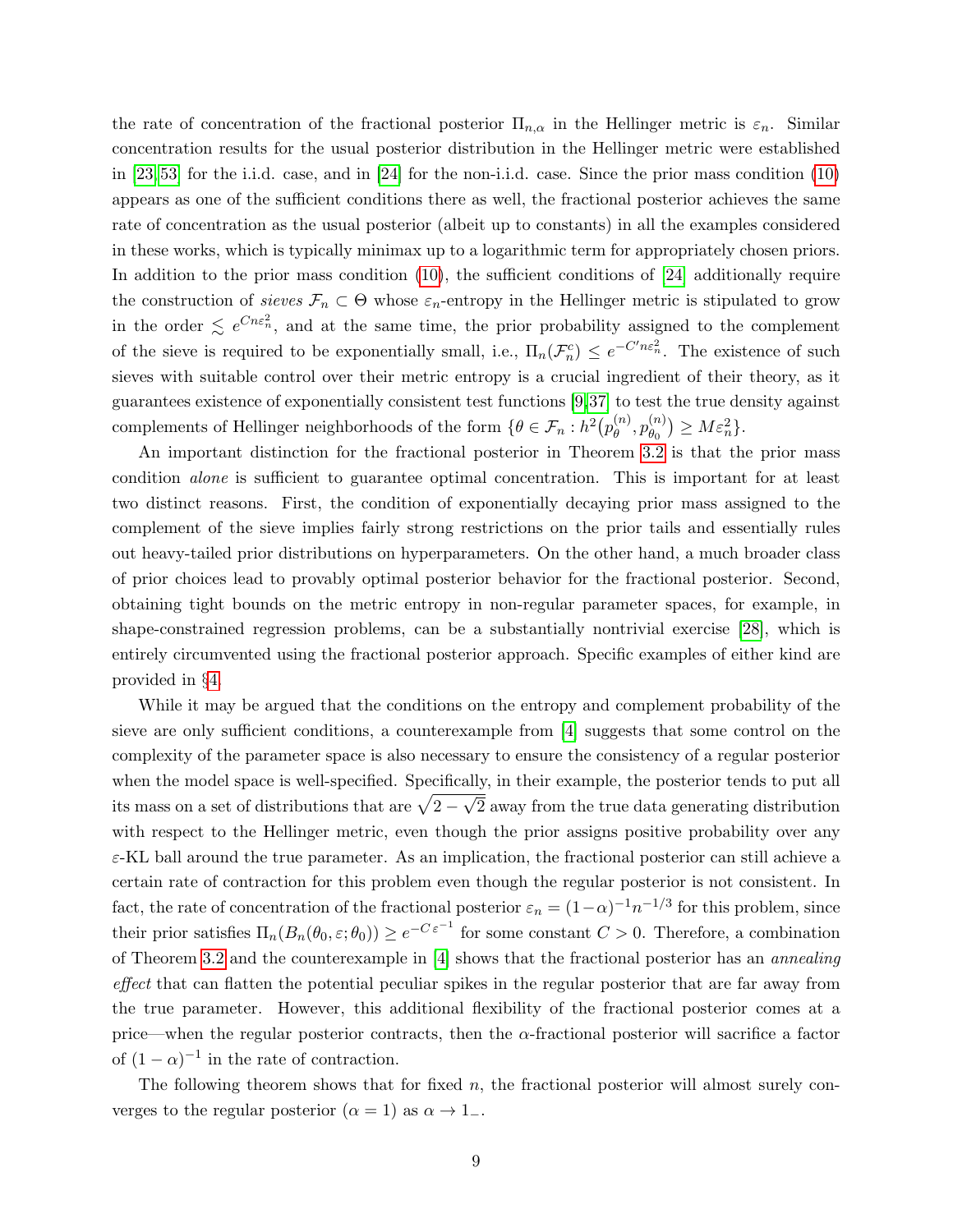<span id="page-9-0"></span>**Theorem 3.4** (Regular posterior as a limit of fractional posteriors). For each n, we have

$$
\mathbb{P}_{\theta_0}^{(n)}\big[\Pi_{n,1}(B\,|\,X^{(n)})=\lim_{\alpha\to 1_-}\Pi_{n,\alpha}(B\,|\,X^{(n)}),\,\forall B\in\mathcal{B}\big]=1.
$$

This theorem implies that although for a fixed  $\alpha \in (0,1)$ , the fraction posterior has the annealing effect of flattening the posterior, it will eventually convergence to the regular posterior as  $\alpha \to 1$ almost surely. This observation also justifies the empirical observation [\[21\]](#page-32-11) that parallel tempering can boost the convergence of the posterior when the posterior contracts. However, when the posterior is ill-behaved—does not have consistency or has multimodality, then we need a very fine grid for the design of  $\alpha$  as  $\alpha \to 1^-$  in the parallel tempering algorithm, since otherwise all factional posteriors will only exhibit the one big mode around  $\theta^*$  and miss the rest.

Implications for misspecified models. A key reference for Bayesian asymptotics in infinitedimensional misspecified models is [\[32\]](#page-33-3), where sufficient conditions analogous to the well-specified case were provided for the posterior to concentrate around  $\theta^*$ . The primary technical difficulty in showing such a result compared to the well-specified case is the construction of test functions, for which [\[32\]](#page-33-3) proposed a novel solution. Akin to the well-specified case for the regular posterior, the sufficient conditions of [\[32\]](#page-33-3) constitute of a prior thickness condition as in Theorem [3.2,](#page-7-1) and conditions on entropy numbers. However, the entropy number conditions (equations (2.2) and (2.5) in [\[32\]](#page-33-3)) for the misspecified case are substantially harder to verify. In their Lemma 2.1, a simpler sufficient condition related their entropy number condition to ordinary entropy numbers. Further, in their Lemma 2.3, exploiting convexity of the parameter space, they established that the sufficient conditions of their Lemma 2.1 are satisfied by a weighted Hellinger distance

$$
h_w^2(\theta^{(n)},\theta^{*(n)})=\frac{1}{4}\int \left(\sqrt{p_{\theta^*}^{(n)}}-\sqrt{p_{\theta}^{(n)}}\right)^2\frac{p_{\theta_0}^{(n)}}{p_{\theta^*}^{(n)}}\ d\mu^{(n)},
$$

which then amounts to obtaining entropy numbers in the weighted Hellinger metric. Such an exercise typically requires further assumptions on the behavior of  $p_{\theta}^{(n)}$  $\binom{n}{\theta}/p_{\theta^*}^{(n)}$ . For example, if  $\sup_{\theta} \Big| p_{\theta}^{(n)}$  $\left\{\n\begin{array}{c}\n(n) \\
\theta\n\end{array}\n\right\}$  is finite, the ordinary Hellinger metric dominates the weighted Hellinger metric and it suffices to obtain covering numbers with respect to the ordinary Hellinger metric. Under this assumption, the authors proceeded to derive convergence rates for the regular posterior in a density estimation problem using Dirichlet process mixture priors. However, this assumption precludes the true density  $p_{\theta_0}^{(n)}$  $\theta_0^{(n)}$  to have heavier tails than that prescribed by the model. For example, if the true density is heavier that the class of densities specified by the model, the assumption  $\sup\left|p_{\theta}^{(n)}\right|$  $\left|\frac{f^{(n)}}{\theta}\right| \leq \infty$  is not satisfied. Typically, in the misspecified case, controlling the prior mass  $(10)$  in Theorem [3.2](#page-7-1) requires certain tail conditions on  $f_0$ . However, Theorem 3.2 obviates the need to verify any entropy conditions for the fractional posterior. It thus avoids the need to assume  $\sup\left|p_{\theta}^{(n)}\right|$  $\binom{n}{\theta}/p_{\theta^*}^{(n)}$  <  $\infty$ , unless required to verify the prior mass condition.

For  $\alpha = 1/2$ , our divergence measure  $D_{1/2}(\theta^{(n)}, \theta^{*(n)})$  dominates the weighted Hellinger distance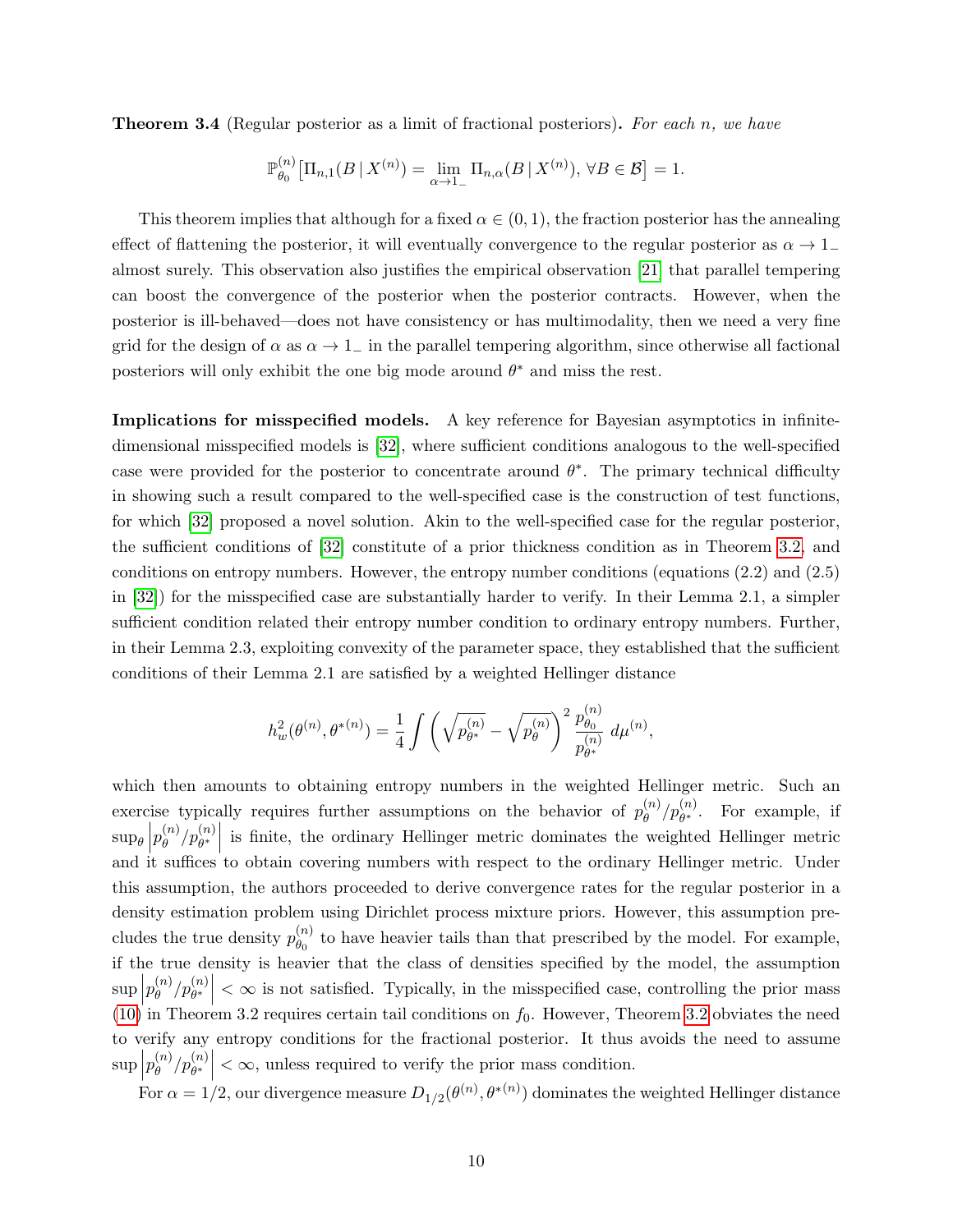in which [\[32\]](#page-33-3) derive their convergence rate for the density estimation problem in Theorem 3.1. This can be readily seen from

$$
\begin{array}{rcl} 4h_w^2(\theta^{(n)},\theta^{*(n)})&=&1+\displaystyle\int\frac{p^{(n)}_\theta}{p^{(n)}_{\theta^*}}p^{(n)}_{\theta_0}d\mu^{(n)}-2\displaystyle\int\left(\frac{p^{(n)}_\theta}{p^{(n)}_{\theta^*}}\right)^{1/2}p^{(n)}_{\theta_0}d\mu^{(n)}\\ &\leq& 2\bigg[1-\displaystyle\int\left(\frac{p^{(n)}_\theta}{p^{(n)}_{\theta^*}}\right)^{1/2}p^{(n)}_{\theta_0}d\mu^{(n)}\bigg]\leq D_{1/2}(\theta^{(n)},\theta^{*(n)}), \end{array}
$$

where the last inequality follows from  $\log x \leq x - 1$  and the penultimate inequality follows from Lemma [3.1.](#page-6-1)

#### <span id="page-10-0"></span>3.3 PAC-Bayes bounds and Bayesian oracle inequalities

In many problems, the performance of a (pseudo) Bayesian approach can be characterized via PAC-Bayes type inequalities [\[27,](#page-32-9) [44,](#page-34-5) [51\]](#page-34-6). A typical PAC-Bayes inequality takes the form as

$$
\int R(\theta, \theta_0) \Pi_{n,\alpha}(d\theta | X^{(n)}) \le \int S_n(\theta, \theta_0) \rho(d\theta) + \frac{1}{\kappa_n} D(\rho, \Pi_n) + \text{Rem}, \quad \forall \text{ probability measure } \rho \ll \Pi_n,
$$

where R is a statistical risk function,  $\kappa_n$  is some tuning parameter, Rem is some remainder term, and  $S_n$  is some function that measures the discrepancy between  $\theta$  and  $\theta_0$  on the support of  $\rho$ . We present a PAC-Bayes inequality for the fractional posterior distribution, where the risk function R is a multiple of the  $\alpha$ -Rényi divergence  $D_{\alpha}^{(n)}$  in [\(6\)](#page-5-1), and  $S_n(\theta,\theta_0)$  a multiple of the negative log-likelihood ratio  $r_n(\theta, \theta_0)$ .

<span id="page-10-1"></span>**Theorem 3.5** (PAC-Bayes inequality relative to  $\theta_0$ ). Fix  $\alpha \in (0,1)$ . Then, for any  $\varepsilon \in (0,1)$ ,

<span id="page-10-3"></span>
$$
\int \left\{ \frac{1}{n} D_{\alpha}^{(n)}(\theta, \theta_0) \right\} \Pi_{n, \alpha}(d\theta \mid X^{(n)}) \le \frac{\alpha}{n(1-\alpha)} \int r_n(\theta, \theta_0) \, \rho(d\theta) + \frac{1}{n(1-\alpha)} D(\rho, \Pi_n) + \frac{1}{n(1-\alpha)} \log(1/\varepsilon),
$$
\n
$$
\forall \text{ probability measure } \rho \ll \Pi,
$$
\n(11)

with  $\mathbb{P}_{\theta_0}^{(n)}$  $\theta_0^{(n)}$  probability at least  $(1 - \varepsilon)$ .

Theorem [3.5](#page-10-1) immediately implies an oracle type inequality for the Bayes estimator  $\widehat{\theta}_B :=$  $\int_{\Theta} \theta \, \Pi_{n,\alpha}(d\theta \,|\, X^{(n)})$  by using the convexity of  $D_{\alpha}^{(n)}(\cdot,\theta_0)$  and applying Jensen's inequality,

<span id="page-10-2"></span>
$$
\frac{1}{n}D_{\alpha}^{(n)}(\hat{\theta}_B, \theta_0) \le \frac{\alpha}{n(1-\alpha)} \int r_n(\theta, \theta_0) \rho(d\theta) + \frac{1}{n(1-\alpha)} D(\rho, \Pi_n) + \frac{1}{n(1-\alpha)} \log(1/\varepsilon), \qquad (12)
$$

for all probability measure  $\rho \ll \Pi_n$ . We call this inequality a *Bayesian oracle inequality*.

Let us compare the Bayesian oracle inequality (BOI) with frequentist oracle inequalities (FOI) [\[33,](#page-33-7) [34\]](#page-33-8). For convenience, we assume that the observations are i.i.d., and use  $\mathbb{P}_n$  to represent the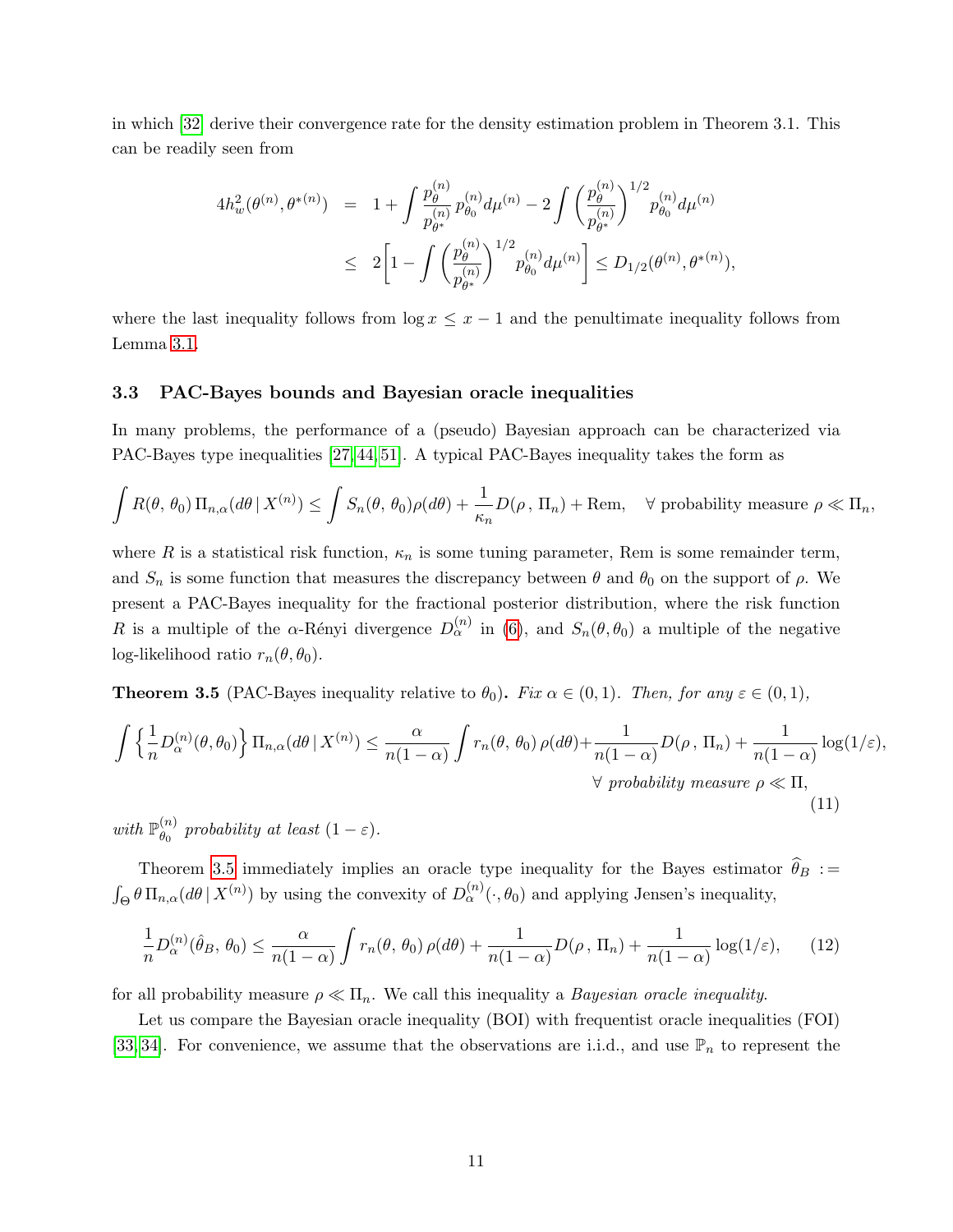empirical measure  $\frac{1}{n} \sum_{i=1}^{n} \delta_{X_i}$ . For a function  $f: \mathcal{X} \to \mathbb{R}$ , define

$$
\mathbb{P}_n f = \frac{1}{n} \sum_{i=1}^n f(X_i), \quad \text{and} \quad \mathbb{P}_{\theta_0} f = \mathbb{E}_{\theta_0} f(X). \tag{13}
$$

Under this notation, a typical FOI takes a form as

<span id="page-11-2"></span>
$$
\mathbb{P}_{\theta_0} f_{\widehat{\theta}} \le c \inf_{\theta \in \Theta} \mathbb{P}_{\theta_0} f_{\theta} + \Psi_n(r_n), \tag{14}
$$

for some leading constant  $c \geq 1$ , where  $\widehat{\theta}$  is the estimator of  $\theta$ , for example, obtained by empirical risk minimization [\[7,](#page-31-8) [34\]](#page-33-8). Here  $\mathcal{F} = \{f_\theta : \mathcal{X} \to \mathbb{R}, \theta \in \Theta\}$  is a class of functions indexed by  $\theta \in \Theta$ , such as, a certain loss function  $\ell(\cdot, X)$  evaluated at  $\theta$ . The term inf $\theta \in \Theta \mathbb{P}_{\theta_0} f_{\theta}$  will be referred to as the approximation error term, reflecting the smallest loss incurred by approximating  $f_{\theta_0}$  from F. The second term  $\Psi_n(r_n)$  in the display is an excess risk term that reflects certain local complexity measure of  $F$ , such as the local Rademacher complexity [\[5\]](#page-31-4) or local Gaussian complexity [\[6\]](#page-31-5).  $\Psi_n(r_n)$  typically serves as a high probability upper bound to the supremum of the localized empirical process,

<span id="page-11-1"></span>
$$
\sup_{\theta \in \Theta: \mathbb{P}_n f_{\theta} \le r_n} \left\{ \mathbb{P}_n f_{\theta} - \mathbb{P}_{\theta_0} f_{\theta} \right\},\tag{15}
$$

up to some other remainder terms, where  $r_n$  is a critical radius obtained as the fixed point of certain function depending on  $\Psi_n$ .

Now let us look at the BOI [\(12\)](#page-10-2), which can be rewritten as

<span id="page-11-0"></span>
$$
\frac{1}{n}D_{\alpha}^{(n)}(\hat{\theta}_{B},\theta_{0}) \leq \frac{\alpha}{n(1-\alpha)} \inf_{\theta \in \Theta} \mathbb{P}_{\theta_{0}} r_{\theta} + \frac{\alpha}{n(1-\alpha)} \int \left\{ \mathbb{P}_{n} r_{\theta} - \mathbb{P}_{\theta_{0}} r_{\theta} \right\} \rho(d\theta) + \left\{ \frac{\alpha}{n(1-\alpha)} \int \left\{ \mathbb{P}_{\theta_{0}} r_{\theta} - \inf_{\theta \in \Theta} \mathbb{P}_{\theta_{0}} r_{\theta} \right\} \rho(d\theta) + \frac{1}{n(1-\alpha)} D(\rho, \Pi_{n}) + \frac{1}{n(1-\alpha)} \log(1/\varepsilon) \right\},\tag{16}
$$

where  $r_{\theta}(X) = \log\{p_{\theta_0}(X)/p_{\theta}(X)\}\$ is the log density ratio. We observe that the first term on the right hand side of [\(16\)](#page-11-0) is the approximation error term, and the rest serves as the excess risk term. However, the excess risk term in BOI has two distinctions from that in FOI. First, different from the FOI that induces localization via either an iterative procedure [\[35\]](#page-33-12) or solving the fixed point of certain function [\[5\]](#page-31-4), a BOI induces localization via picking a measure  $\rho$  concentrating around the best approximation  $\arg \min_{\theta \in \Theta} \mathbb{P}_{\theta_0} r_{\theta}$  that balances between the average approximation error  $\int \{\mathbb{P}_{\theta_0} r_{\theta} - \inf_{\theta \in \Theta} \mathbb{P}_{\theta_0} r_{\theta}\}\rho(d\theta)$  and a penalty on the size of localization  $D(\rho, \Pi_n)$ . Second, in FOI the stochastic term characterizing the local complexity is based on a worse case analysis by taking the supremum as in [\(15\)](#page-11-1), while BOI bounds the stochastic term based on an average case analysis via the average fluctuation

$$
\int \left\{ \mathbb{P}_n r_{\theta} - \mathbb{P}_{\theta_0} r_{\theta} \right\} \rho(d\theta).
$$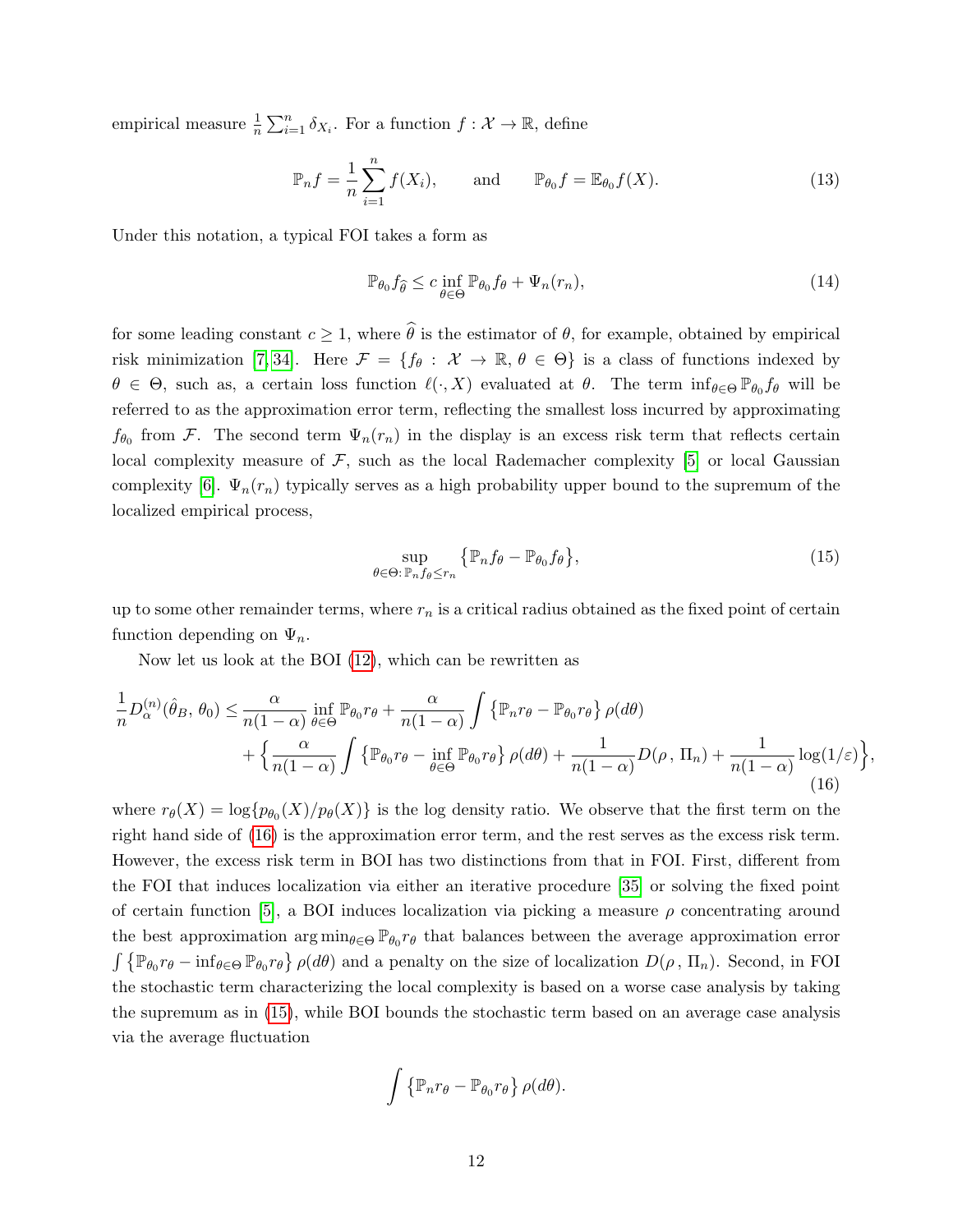Because we can exchange the expectation with integration, this local average form allows us to use simple probability tools, such as Markov's inequality and Chebyshev's inequality, to obtain bounds for the excess risk. This is different from the local supremum form [\(15\)](#page-11-1), where expectation does not exchange with supremum, and we need much more sophisticated empirical process tools such as chaining and peeling techniques to bound the excess risk (see, for example, [\[5,](#page-31-4) [40,](#page-33-10) [54,](#page-34-7) [56\]](#page-34-8)).

As a simple illustration of applying Chebyshev's inequality to BOI or inequality [\(11\)](#page-10-3) in Theorem [3.5](#page-10-1) to obtain an explicit risk bound for the Bayes estimator, we present the following corollary. Recall the definition of the KL neighorhood  $B_n(\theta_0, \varepsilon; \theta_0)$  defined in [\(9\)](#page-7-4).

<span id="page-12-1"></span>**Corollary 3.6.** Suppose  $\varepsilon \in (0,1)$  satisfies  $n \varepsilon^2 > 2$  and  $D > 1$ . With  $\mathbb{P}_{\theta_0}^{(n)}$  $\theta_0^{(n)}$  probability at least  $1 - 2/{(D-1)^2n\varepsilon^2},$ 

$$
\int \left\{ \frac{1}{n} D_{\alpha}^{(n)}(\theta, \theta_0) \right\} \Pi_{n, \alpha}(d\theta \mid X^{(n)}) \le \frac{D \alpha}{1 - \alpha} \varepsilon^2 + \left\{ - \frac{1}{n(1 - \alpha)} \log \Pi_n(B_n(\theta_0, \varepsilon; \theta_0)) \right\}.
$$
 (17)

In particular, if we let  $\varepsilon_n$  to be the Bayesian critical radius that is a stationary point of

<span id="page-12-0"></span>
$$
-\frac{\log \Pi_n(B_n(\theta_0,\varepsilon;\theta_0))}{n \,\varepsilon}=\varepsilon,
$$

then with  $\mathbb{P}_{\theta_0}^{(n)}$  $\begin{aligned} \binom{n}{\theta_0} \text{ probability at least } 1 - 2/\{(D-1)^2n\varepsilon_n^2\}, \end{aligned}$ 

$$
\int \left\{ \frac{1}{n} D_{\alpha}^{(n)}(\theta, \theta_0) \right\} \Pi_{n, \alpha}(d\theta \mid X^{(n)}) \le \frac{D \alpha + 1}{1 - \alpha} \varepsilon_n^2.
$$

The main idea of the proof is to choose the probability measure  $\rho$  as  $\Pi_n(\cdot \cap B_n(\theta_0, \varepsilon; \theta_0))/\Pi_n(B_n(\theta_0, \varepsilon; \theta_0));$ the restriction of the prior  $\Pi_n$  to  $B_n(\theta_0, \varepsilon; \theta_0)$ . Under this choice, we have  $D(\rho || \Pi_n) = -\log \Pi_n(B_n(\theta_0, \varepsilon; \theta_0))$ , and  $\int r_n(\theta, \theta_0) \rho(d\theta)$  can be bounded by applying Chebyshev's inequality. If higher moment constraints on the likelihood ratio  $r_n(\theta, \theta_0)$  is also included into the definition of  $B_n(\theta_0, \varepsilon; \theta_0)$  in [\(9\)](#page-7-4), then the probability bound for [\(17\)](#page-12-0) to hold can be boosted (for details, see Section 2 in [\[22\]](#page-32-12)).

According to Corollary [3.6,](#page-12-1) the overall risk bound in [\(17\)](#page-12-0) is a balance between two terms: an approximation error term  $\varepsilon_n^2$  and a local complexity measure term  $-\frac{1}{n}$  $\frac{1}{n} \log \Pi_n(B_n(\theta_0, \varepsilon; \theta_0)).$  For this reason, we will refer to the second term as the local Bayesian complexity. The local Bayesian complexity reflects the compatibility between the prior distribution and the parameter space: if  $\Pi_n$ is close to a uniform distribution over  $\Theta$ , then  $-\log \Pi_n(B_n(\theta_0, \varepsilon; \theta_0)) = \log \{1/\Pi_n(B_n(\theta_0, \varepsilon; \theta_0))\}$  is roughly the logarithm of the number of  $\varepsilon_n$ -balls needed to cover a neighborhood of  $\theta_0$ , and therefore is related to the local covering entropy. On the other hand, if some prior knowledge about  $\theta_0$  is available, then we can combine these knowledge to increase the prior mass around  $\theta_0$ , which may significantly boost the rate of convergence of the Bayes estimator. This observation is consistent with our previous intuition that averaging based (average case analysis) Bayesian approaches sometimes can be better than optimization based (worst case analysis) frequentist approaches. For example, when certain hyperparameter or tuning parameter, such as the regularity of a function class or sparsity level of a regression model, is unknown, then a Bayesian procedure naturally achieves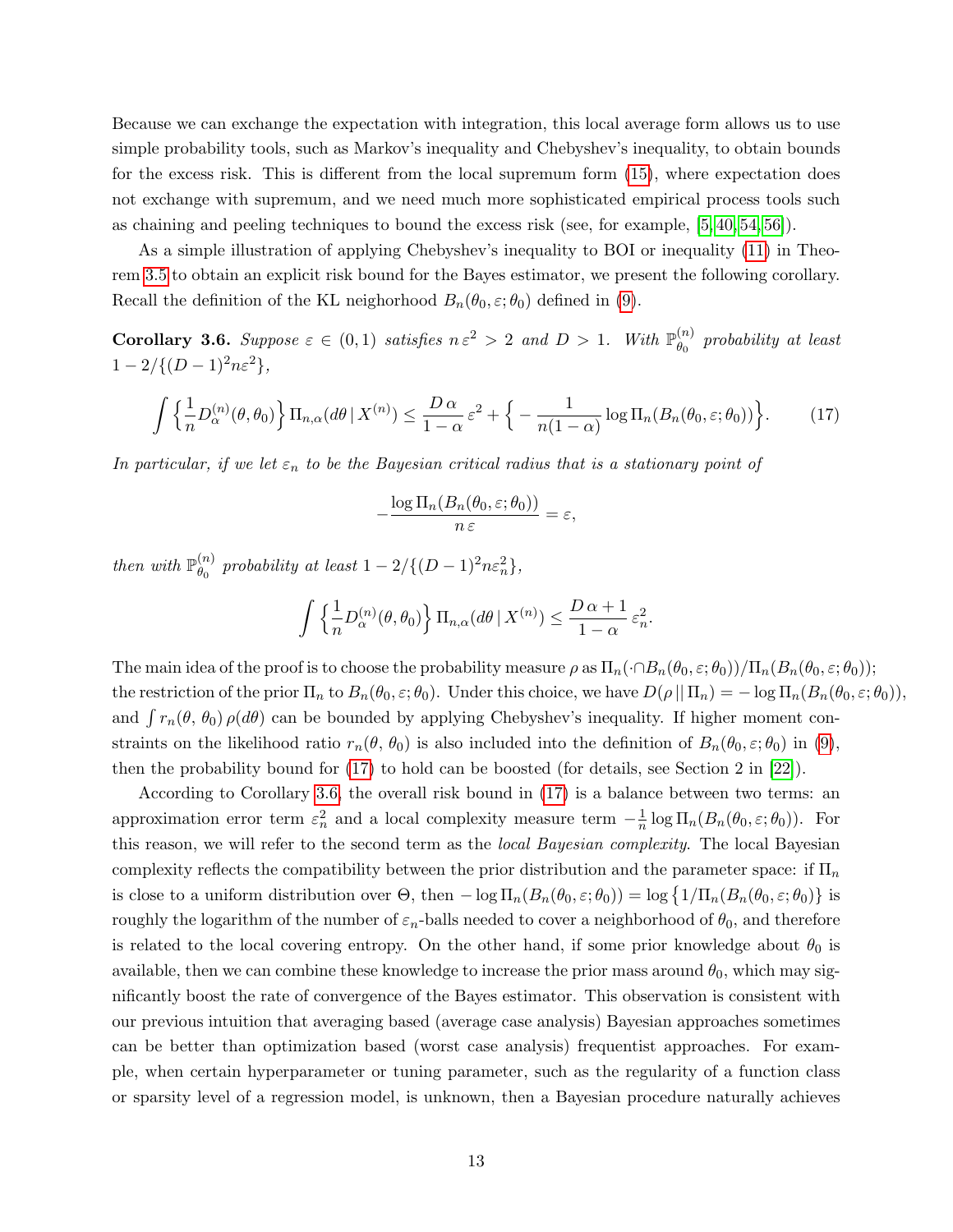adaptation to those unknown parameters by placing a prior on them that distributes proper weights to different levels of the hyperparameter (see our examples in Section [4\)](#page-15-0). In contrast, a common way to select a tuning parameter in frequentist methods is via cross-validation or data-splitting. These approaches only uses some proportion of data to do estimation, after learning the tuning parameter via the rest, which may not be the most efficient way to use data.

Although Theorem [3.5](#page-10-1) is useful for obtaining an BOI, when transformed into form [\(14\)](#page-11-2) the resulting leading constant c of the approximation error term in the BOI is typically strictly larger than 1, resulting in a non-sharp oracle inequality. Here, we call an oracle inequality sharp if the leading constant c in  $(14)$  is 1; see, for example, [\[17\]](#page-32-13). To solve this issue for the PAC-Bayes inequality in Theorem [3.5,](#page-10-1) we consider a second class of PAC-Bayes inequalities that directly characterizes the closeness between  $\theta$  and the best approximation  $\theta^*$  of  $\theta_0$  from  $\Theta$ .

<span id="page-13-1"></span>**Theorem 3.7** (PAC-Bayes inequality relative to  $\theta^*$ ). Fix  $\alpha \in (0,1)$ . Then, for any  $\varepsilon \in (0,1)$ ,

$$
\int \left\{ \frac{1}{n} D_{\theta_0,\alpha}^{(n)}(\theta,\theta^*) \right\} \Pi_{n,\alpha}(d\theta \mid X^{(n)}) \leq \frac{\alpha}{n(1-\alpha)} \int r_n(\theta,\theta_*) \rho(d\theta) + \frac{1}{n(1-\alpha)} D(\rho, \Pi_n) + \frac{1}{n(1-\alpha)} \log(1/\varepsilon),
$$
  
  $\forall \text{ probability measure } \rho \ll \Pi_n,$   
(18)

with  $\mathbb{P}_{\theta_0}^{(n)}$  $\theta_0^{(n)}$  probability at least  $(1 - \varepsilon)$ .

Similar to Corollary [3.6](#page-12-1) for a concrete Bayesian risk bound for characterizing the closeness between  $\theta$  and  $\theta_0$ , we have the following counterpart for  $\theta$  and  $\theta^*$ .

<span id="page-13-0"></span>**Corollary 3.8.** For any  $\varepsilon \in (0,1)$  satisfying  $n \varepsilon^2 > 2$  and  $D > 1$ , with  $\mathbb{P}_{\theta_0}^{(n)}$  $\stackrel{(n)}{\theta_0}$  probability at least  $1 - 2/{(D-1)^2n\varepsilon^2},$ 

$$
\int \left\{ \frac{1}{n} D_{\theta_0, \alpha}^{(n)}(\theta, \theta^*) \right\} \Pi_{n, \alpha}(d\theta \mid X^{(n)}) \le \frac{D \alpha}{1 - \alpha} \varepsilon^2 + \left\{ -\frac{1}{n(1 - \alpha)} \log \Pi_n(B_n(\theta^*, \varepsilon; \theta_0)) \right\}.
$$
 (19)

In particular, if we let  $\varepsilon_n$  to be the Bayesian critical radius that is a stationary point of

$$
-\frac{\log \Pi_n(B_n(\theta^*, \varepsilon; \theta_0))}{n \, \varepsilon} = \varepsilon,
$$

then with  $\mathbb{P}_{\theta_0}^{(n)}$  $\begin{aligned} \binom{n}{\theta_0} \text{ probability at least } 1 - 2/\{(D-1)^2n\varepsilon_n^2\}, \end{aligned}$ 

$$
\int \left\{ \frac{1}{n} D_{\theta_0,\alpha}^{(n)}(\theta,\theta^*) \right\} \Pi_{n,\alpha}(d\theta \mid X^{(n)}) \le \frac{D \alpha + 1}{1 - \alpha} \varepsilon_n^2.
$$

We now illustrate how Corollary [3.8](#page-13-0) leads to a sharp oracle inequality in the misspecified case (a concrete example is provided in Section [4.1\)](#page-16-0). As noted previously, an oracle inequality is sharp in the misspecified case if the leading constant in front of the model space approximation term is 1, i.e.,  $d(\hat{\theta}, \theta_0) \leq \inf_{\theta \in \Theta} d(\theta, \theta_0) + C \varepsilon_n^2$  for some distance metric  $d(\cdot, \cdot)$ . In statistical learning theory, the regret [\[49,](#page-34-10)[58\]](#page-34-11) of an estimator is defined as  $d(\hat{\theta}, \theta_0)\}-\inf_{\theta \in \Theta} d(\theta, \theta_0)$ . A benchmark to compare regrets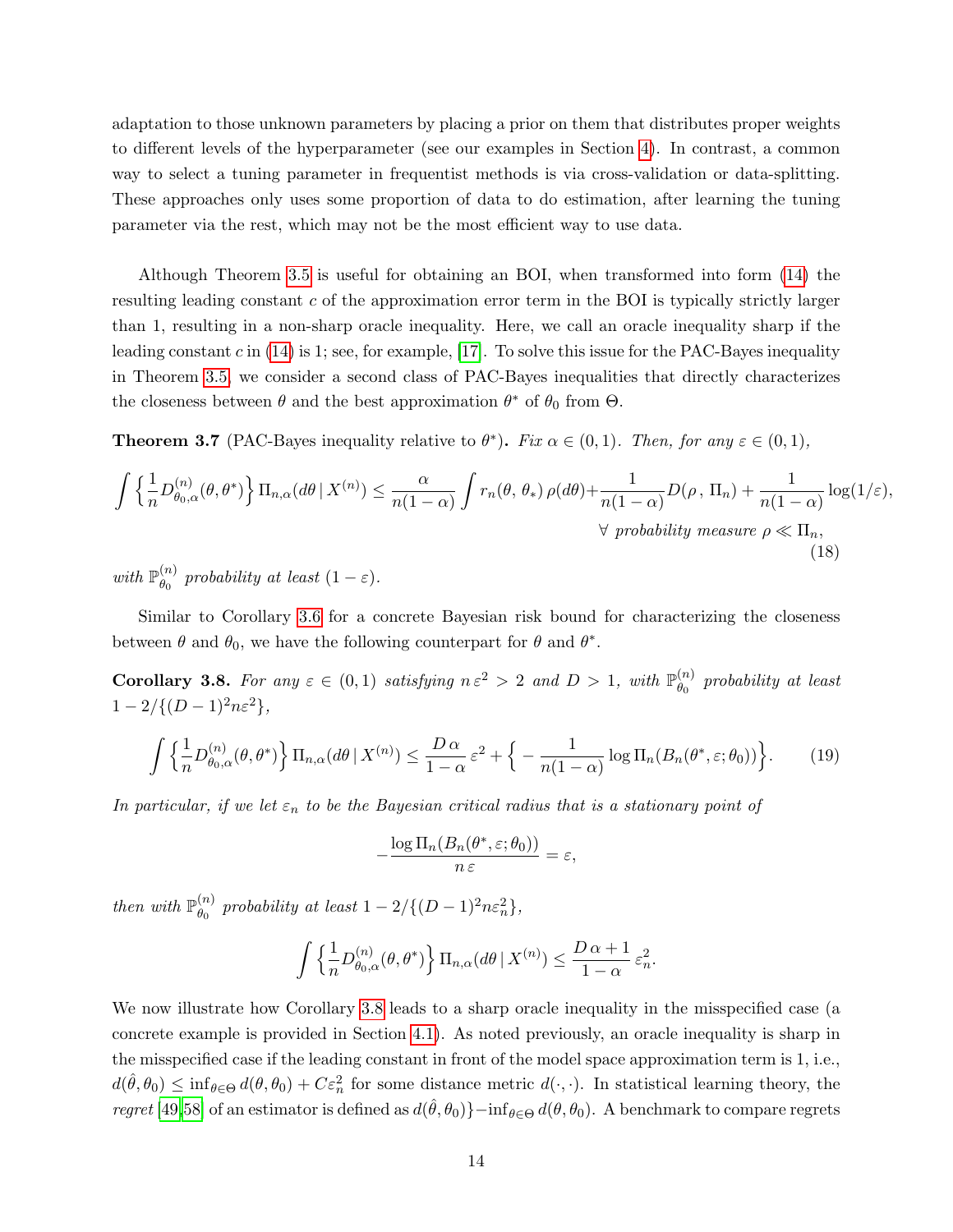for different estimators is the *minimax regret* defined as  $\min_{\hat{\theta}} \max_{\theta_0} [\mathbb{E}_{\theta_0} \{ d(\hat{\theta}, \theta_0) \} - \inf_{\theta \in \Theta} d(\theta, \theta_0) ].$ Regret bounds (misspecified case) are substantially harder to obtain compared to minimax risk bounds (well-specified case), and the rate of minimax regret can be different from the minimax risk [\[49\]](#page-34-10). Our general technique to derive a sharp oracle inequality for the Bayes estimator will imply that the Bayes estimator has minimax regret.

Suppose we are interested in certain metric  $d_n$ , the square of which is weaker than the average  $\alpha$ -divergence  $\frac{1}{n}D^{(n)}_{\theta_0,\alpha}$  $\overset{(n)}{\theta_{0,\alpha}}(\theta,\theta^*)$ , that is

$$
\frac{1}{n}D_{\theta_0,\alpha}^{(n)}(\theta,\theta^*)\geq c_{\alpha} d_n^2(\theta,\theta^*), \quad \theta\in\Theta,
$$

where  $c_{\alpha}$  is some positive constant that may depend on  $\alpha$ . For simplicity, we assume that  $\theta^*$  is also the minimizer of  $d_n(\theta, \theta_0)$  over  $\theta \in \Theta$ . If this is not the case, then we can always add an extra remainder term to the upper bound that characterizes the difference between  $\theta^*$  and the best approximation of  $\theta_0$  from  $\Theta$  relative to  $d_n$ . Under these assumptions, Corollary [3.8](#page-13-0) implies that with high probability, the Bayes estimator  $\theta_B$  satisfies

$$
d_n(\widehat{\theta}_B, \theta^*) \le c'_\alpha \, \varepsilon_n,
$$

where  $\varepsilon_n$  is the Bayesian critical radius. Now adding  $d_n(\theta^*, \theta_0)$  to both sides of this inequality and applying the triangle inequality, we obtain

$$
d_n(\widehat{\theta}_B, \theta_0) \leq \inf_{\theta \in \Theta} d_n(\theta, \theta_0) + c'_\alpha \, \varepsilon_n,
$$

which is a sharp oracle inequality. Sometimes, we may be interested in obtaining an oracle inequality for the squared loss  $d_n^2$ , when  $\Theta$  is a vector space and  $d_n$  is induced by an inner product, denoted by  $\langle \cdot, \cdot \rangle_n$ . This is a more intricate problem, as the trivial bound  $d_n^2(\hat{\theta}_B, \theta_0) \leq 2[d_n^2(\hat{\theta}_B, \theta^*) + d_n^2(\theta^*, \theta_0)]$ renders the oracle inequality non-sharp. However, it is usually true when  $\Theta$  is a convex set that

$$
\frac{1}{n} D^{(n)}_{\theta_0,\alpha}(\theta,\theta^*) \geq c_\alpha \left( d_n^2(\theta,\theta^*) + 2\left\langle \theta-\theta^*,\theta^*-\theta_0 \right\rangle_n \right), \quad \forall \ \theta \in \Theta.
$$

For example, this inequality holds for regression with fixed design, where  $d_n$  is the  $L_2$  empirical norm (details can be found in Section [4.1\)](#page-16-0). Again, by applying Corollary [3.8](#page-13-0) and adding  $d_n^2(\theta^*, \theta_0)$ to both sides of this inequality, we obtain

$$
d_n^2(\widehat{\theta}_B, \theta_0) = d_n^2(\widehat{\theta}_B, \theta^*) + 2\langle \widehat{\theta}_B - \theta^*, \theta^* - \theta_0 \rangle_n + d_n^2(\theta^*, \theta_0) \le \inf_{\theta \in \Theta} d_n^2(\theta, \theta_0) + c_\alpha' \varepsilon_n^2,
$$

which is a sharp oracle inequality for the squared loss  $d_n^2$ . As an application of this technique, we derive a sharp oracle inequality for estimating a convex function in Theorem [4.2](#page-18-0) when  $f_0$  is not necessarily convex.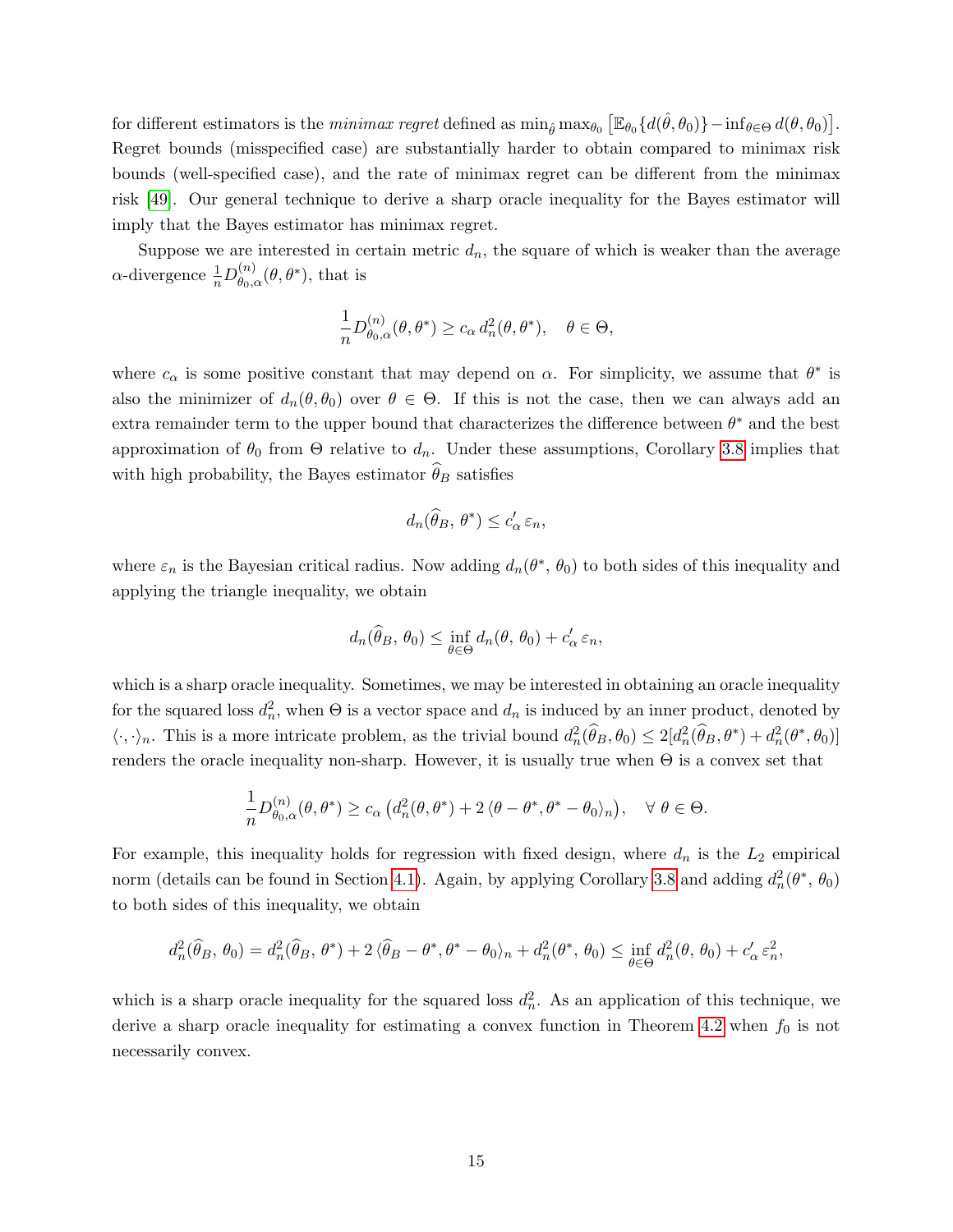Comparisons with previous work: The most relevant PAC-Bayes type result to ours, such as Theorem [3.5,](#page-10-1) is the Theorem 1 in [\[16\]](#page-32-8), which focus on the regression setting  $Y_i = f(x_i) + w_i$ , where  $\theta = f$  is the unknown regression function to be estimated,  $x_i$ 's are the fixed design points and  $w_i$ 's are the i.i.d. zero mean noise, corresponding to the i.n.i.d. observations. They propose to use the posterior mean of the following quasi-likelihood function as the estimator,

$$
L_{n,\beta}(f) = \exp \left\{-\frac{1}{2\beta} \sum_{i=1}^{n} (Y_i - f(x_i))^2\right\},\,
$$

where according to their terms,  $\beta$  is a temperature parameter. In the special case when  $w_i \sim$  $N(0, \sigma^2)$  and  $\beta = \sigma^2$ , this function reduces to the likelihood function. They establish a PAC-Bayes inequality

$$
\mathbb{E}_{\theta_0}^{(n)}[\|\hat{f}-f_0\|_n^2] \le \int \|f-f_0\|_n^2 \rho(df) + \frac{\beta}{n} D(\rho, \Pi_n), \quad \forall \text{ probability measure } \rho \ll \Pi_n,
$$

when  $\beta \geq 4\sigma^2$ , where  $\hat{f}$  is the corresponding posterior mean. Therefore, their quasi-likelihood approach can be viewed as a special case under our fractional posterior with  $\alpha \leq 1/4$ . Their proof is specialized to the empirical  $L^2(\mathbb{P}_n)$  loss and requires the log-likelihood function to also take a sum of squares form. In contrast, our PAC-Bayes inequality generalizes the results in [\[16\]](#page-32-8) to a more broader class of models. Moreover, the posterior expectation in  $\int R(f, f_0) \Pi_{n,\alpha}(df | X^{(n)})$  in our PAC-Bayes inequality is taken outside the loss function  $R$  instead of plugging in the estimator as  $R(\hat{f}_B, f_0)$ , which is always bounded above by  $\int R(f, f_0) \Pi_{n,\alpha}(df | X^{(n)})$  when  $R(f, f_0)$  is a convex function of  $f$ .

## <span id="page-15-0"></span>4 Examples

In this section, we demonstrate the salient features of our theory through a number of illustrative examples. All results in this section are stated in the form of PAC-Bayes bounds derived from Corollary [3.6.](#page-12-1) We note that one could alternatively use Theorem [3.2](#page-7-1) to obtain similar conclusions. Our first example illustrates the efficacy of the fractional posterior approach in shape-constrained estimation. In the well-specified case, we demonstrate the optimal concentration in estimating a convex function, where we bypass the need to compute the covering entropy of the convex function space. To best of our knowledge, such a result is not available in the Bayesian literature. In the model misspecified case, we derive a sharp Bayesian oracle inequality that extends the recent sharp oracle inequality for one-dimensional convex regression obtained in  $[8]$  to general dimension  $d \geq 1$ . The next two examples concern the classical nonparametric regression and nonparametric density estimation, where we show that the fractional posterior optimally and adaptively concentrates at the true parameter value with substantially relaxed assumptions on the prior compared to existing theory. These two examples also theoretically justify the adaptation nature of integration based Bayesian approaches.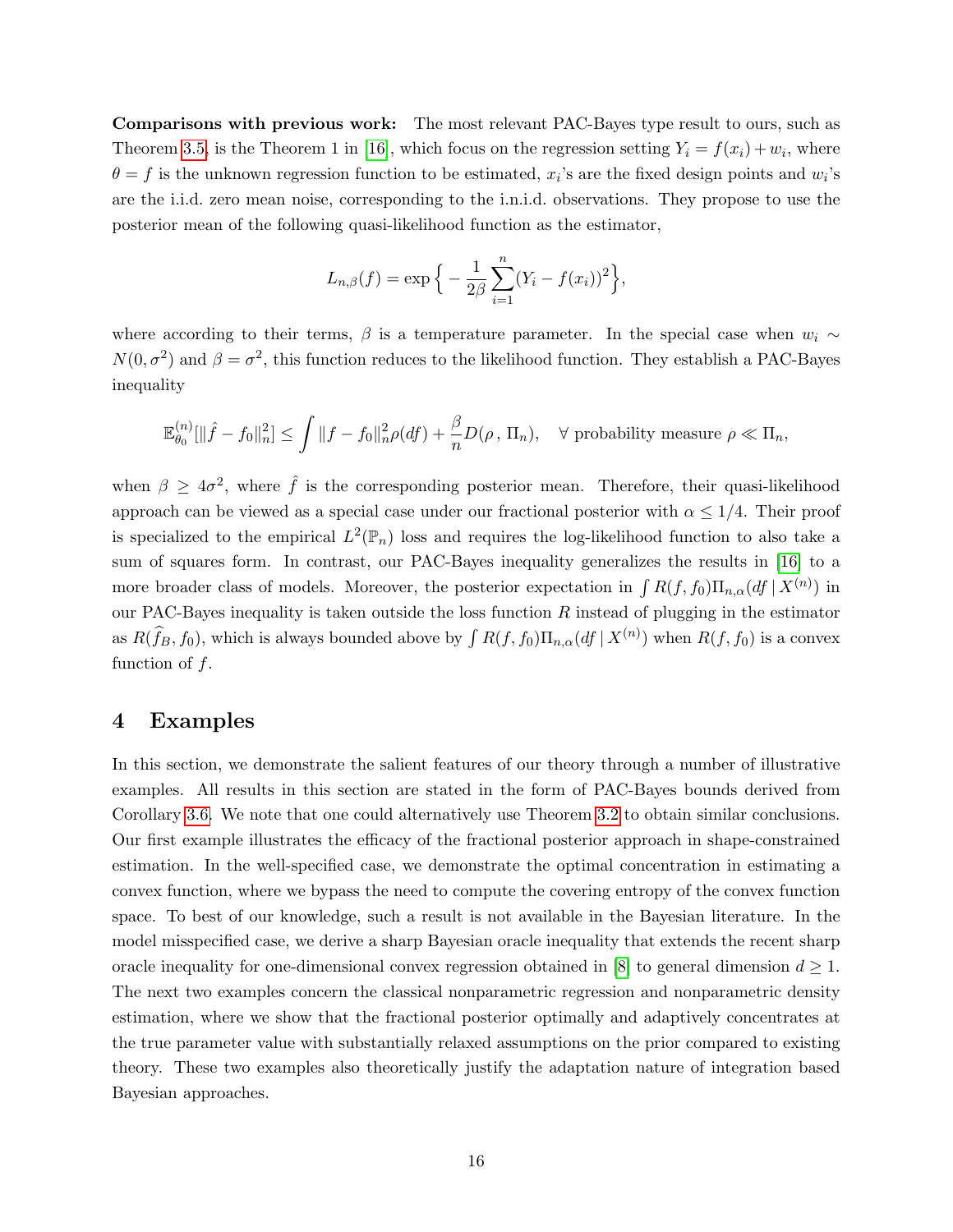## <span id="page-16-0"></span>4.1 Nonparametric regression

We start with a general regression problem. Consider the following nonparametric regression model with fixed design

<span id="page-16-1"></span>
$$
y_i = \mu(x_i) + \varepsilon_i, \quad \varepsilon_i \sim \mathcal{N}(0, \sigma^2), \quad i = 1, \dots, n,
$$
\n
$$
(20)
$$

where  $y_i \in \mathbb{R}$  is the response,  $x_i \in [0,1]^d$  is the *i*th fixed design point,  $\mu : [0,1]^d \to \mathbb{R}$  is the unknown regression function to be estimated and  $\sigma$  is the noise level. For simplicity, we assume that  $\sigma$  is known. Given our general notation,  $\mu$  plays the role of  $\theta$  here. To estimate  $\mu$ , we place a prior  $\Pi$  over some function space F. An examination of the fractional likelihood  $L_{n,\alpha}(\mu)$  and the corresponding posterior  $\Pi_{n,\alpha}(\mu)$  under [\(20\)](#page-16-1) yields

$$
\Pi_{n,\alpha}(\mu) = \frac{\prod_{i=1}^{n} \phi_{\sigma}^{\alpha} \{y_i - \mu(x_i)\} \Pi(\mu)}{\int \prod_{i=1}^{n} \phi_{\sigma}^{\alpha} \{y_i - \mu(x_i)\} \Pi(\mu)} = \frac{\prod_{i=1}^{n} \phi_{\psi} \{y_i - \mu(x_i)\} \Pi(\mu)}{\int \prod_{i=1}^{n} \phi_{\psi} \{y_i - \mu(x_i)\} \Pi(\mu)}
$$

where  $\psi = \sigma/\sqrt{\alpha}$  and  $\phi_{\sigma}$  stands for the multivariate normal density with zero mean and covariance matrix  $\sigma^2 I_n$ . Hence the fractional posterior for [\(20\)](#page-16-1) is essentially a standard posterior with a different variance parameter in the likelihood.

We use the notation  $\|\cdot\|_{2,n}$  to denote the  $L_2(\mathbb{P}_n)$  norm relative to the empirical measure  $\mathbb{P}_n = n^{-1} \sum_{i=1}^n \delta_{x_i}$ , and use  $\langle \cdot, \cdot \rangle_n$  to denote the empirical inner product, that is,  $\langle f, g \rangle_n =$  $n^{-1}\sum_{i=1}^{n} f(x_i) g(x_i)$  for two functions f and g. Let  $\mu_0$  denote the true regression function, which may be in or not in  $F$ , depending on whether the model is well-specified or misspecified. The observations  $\{y_i\}_{i=1}^n$  are i.n.i.d., and simple calculations yields

$$
D(p_{\mu_0}^{(n)}, p_{\mu}^{(n)}) = \frac{n}{2} ||\mu - \mu_0||_{2,n}^2,
$$

therefore, the function  $\mu^* \in \mathcal{F}$  that minimizes the KL divergence is

$$
\mu^* := \arg\inf_{\mu \in \mathcal{F}} \|\mu - \mu_0\|_{2,n}^2.
$$

Moreover, straightforward calculations show

<span id="page-16-2"></span>
$$
B_n(\mu^*, \varepsilon; \mu_0) \supset \left\{ \mu \in \mathcal{F} : \|\mu - \mu^*\|_{2,n}^2 + 2\langle \mu - \mu^*, \mu^* - \mu_0 \rangle_n \le \varepsilon^2 \right\},
$$
  

$$
D_{\mu_0,\alpha}^{(n)}(\mu, \mu^*) = \frac{n\alpha}{2(1-\alpha)} \left[ \|\mu - \mu_0\|_{2,n}^2 - \|\mu^* - \mu_0\|_{2,n}^2 - \alpha \|\mu - \mu^*\|_{2,n}^2 \right].
$$
 (21)

Let  $K := \{\widetilde{\mu} = (\mu(x_1), \dots, \mu(x_n))^T : \mu \in \mathcal{F}\} \subset \mathbb{R}^n$  denote the parameter space for the *n*-vector  $\tilde{\mu}$  created by evaluating the function  $\mu$  at the design points.  $D_{\mu_0,\alpha}^{(n)}(\mu, \mu^*)$  in [\(21\)](#page-16-2) can be equivalently expressed as  $T\alpha/\{2(1-\alpha)\}\,$ , with

$$
T = \left[ \|\widetilde{\mu} - \widetilde{\mu}_0\|^2 - \|\widetilde{\mu}^* - \widetilde{\mu}_0\|^2 - \alpha \|\widetilde{\mu} - \widetilde{\mu}^*\|^2 \right],
$$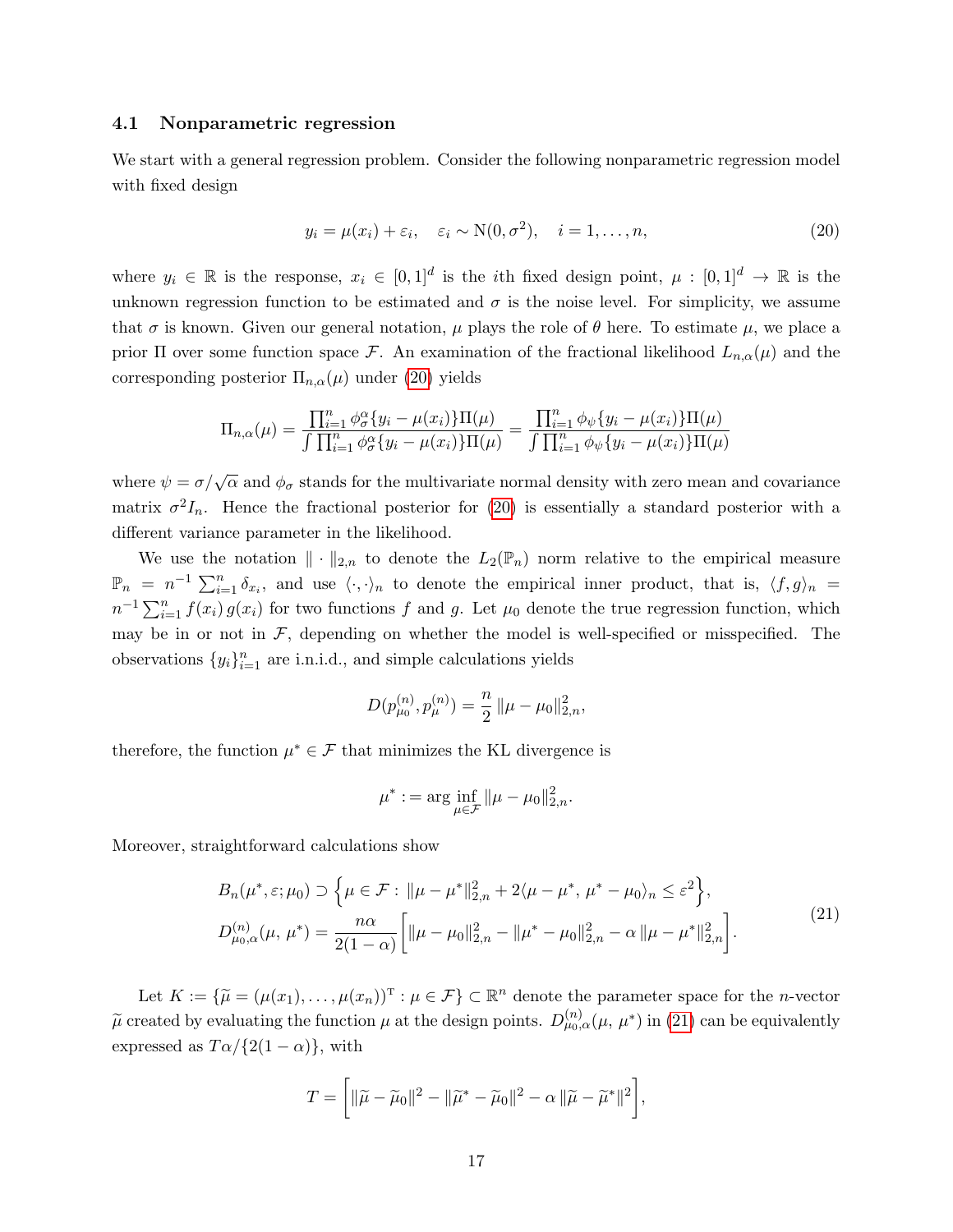where  $\widetilde{\mu}^* = \text{Proj}_K(\widetilde{\mu}_0)$ , the Euclidean projection of  $\widetilde{\mu}_0$  to the set K. If K is a closed convex set in  $\mathbb{R}^n$ , then it is a standard fact from convex geometry (see, for example, [\[1\]](#page-31-9)) that the projection is uniquely defined and satisfies

$$
\langle \widetilde{\mu}_0 - \widetilde{\mu}^*, \widetilde{\mu} - \widetilde{\mu}^* \rangle \le 0, \quad \forall \mu \in K.
$$

With some simple algebra,  $T = (1 - \alpha) \|\tilde{\mu} - \tilde{\mu}^*\|^2 + 2\langle \tilde{\mu} - \tilde{\mu}^*, \tilde{\mu}^* - \tilde{\mu}_0 \rangle \ge 0$  by the above inequality. Hence,  $D_{\mu_0,\alpha}^{(n)}(\mu,\mu^*)$  defines a valid divergence measure if K is convex. It is straightforward to verify that K is convex if the class of functions  $\mathcal F$  is monotone or convex.

Shape-constrained function estimation: The observations in the previous paragraph suggest the applicability of our framework to shape-constrained regression problems. We provide an illustration via convex regression, where  $\mathcal F$  is the function space of all d-dimensional convex functions over  $[0,1]^d$ . Our fractional posterior framework becomes especially attractive in such problems, since it obviates the need to compute entropy numbers in restricted spaces, which can be a challenging exercise in itself [\[28\]](#page-33-5).

It is recent practice in the frequentist literature to avoid additional smoothness assumptions on convex functions while studying rates of convergence [\[3,](#page-31-10) [29\]](#page-33-13). To that end, let  $\partial \mu(x)$  denote the sub-gradient of the function  $\mu$  at the point x, that is,

$$
\partial \mu(x) = \{ s \in \mathbb{R}^d : \mu(z) \ge \mu(x) + s^{\mathrm{T}}(z - x), \text{ for all } z \in [0, 1]^d \}.
$$

As in [\[3\]](#page-31-10), define the class of convex, sub-differentiable, uniformly Lipschitz functions on  $[0, 1]^d$  as

$$
C_{0L}[0,1]^d = \{\mu : [0,1]^d \to \mathbb{R}, \mu \text{ is convex}, ||s|| \le L \text{ for all } s \in \partial \mu(x), \partial \mu(x) \text{ is non empty for all } x\}.
$$

We model  $\mu$  as a maximum of hyperplanes [\[30\]](#page-33-14), with a prior distribution for the number of affine functions over which the maximum is taken. Specifically, we let

<span id="page-17-0"></span>
$$
\mu(x) \mid k, \{a_j^k, b_j^k\} = \max_{j \in \{1, \dots, k\}} \left[ (a_j^k)^{\mathrm{T}} x + b_j^k \right], \quad \{(a_j^k)^{\mathrm{T}}, b_j^k\}^{\mathrm{T}} \mid k \sim \mathrm{N}(0, \tau^2 \mathrm{I}_{d+1}), \quad k \sim \pi_k. \tag{22}
$$

The following theorem shows that in the well-specified case where  $\mu_0 \in \mathcal{F}$ , with no additional smoothness condition on  $\mu_0$ , we obtain a Bayes risk bound of the order  $n^{-2/(4+d)}$  up to logarithmic terms, which coincides with the minimax risk under any  $d \geq 1$  [\[3,](#page-31-10)29].

<span id="page-17-1"></span>**Theorem 4.1** (Bayesian risk, well-specified case). Consider the model [\(20\)](#page-16-1) with  $\mu_0 \in CoL[0,1]^d$ , and the prior for  $\mu$  satisfies [\(22\)](#page-17-0) with  $\pi_k \geq \exp\{-Ck \log k\}$  for some constant  $C > 0$ , then with  $\mathbb{P}^{(n)}_{\mu_0}$  probability tending to one,

$$
\int \|\mu - \mu_0\|_{2,n}^2 d\Pi_{n,\alpha}(\mu) \le \frac{C}{\alpha (1-\alpha)} \varepsilon_n^2,\tag{23}
$$

where  $\varepsilon_n = n^{-2/(4+d)} \log^t n$  with  $t = 2/(4+d)$ , and C is some constant independent of  $\alpha$ .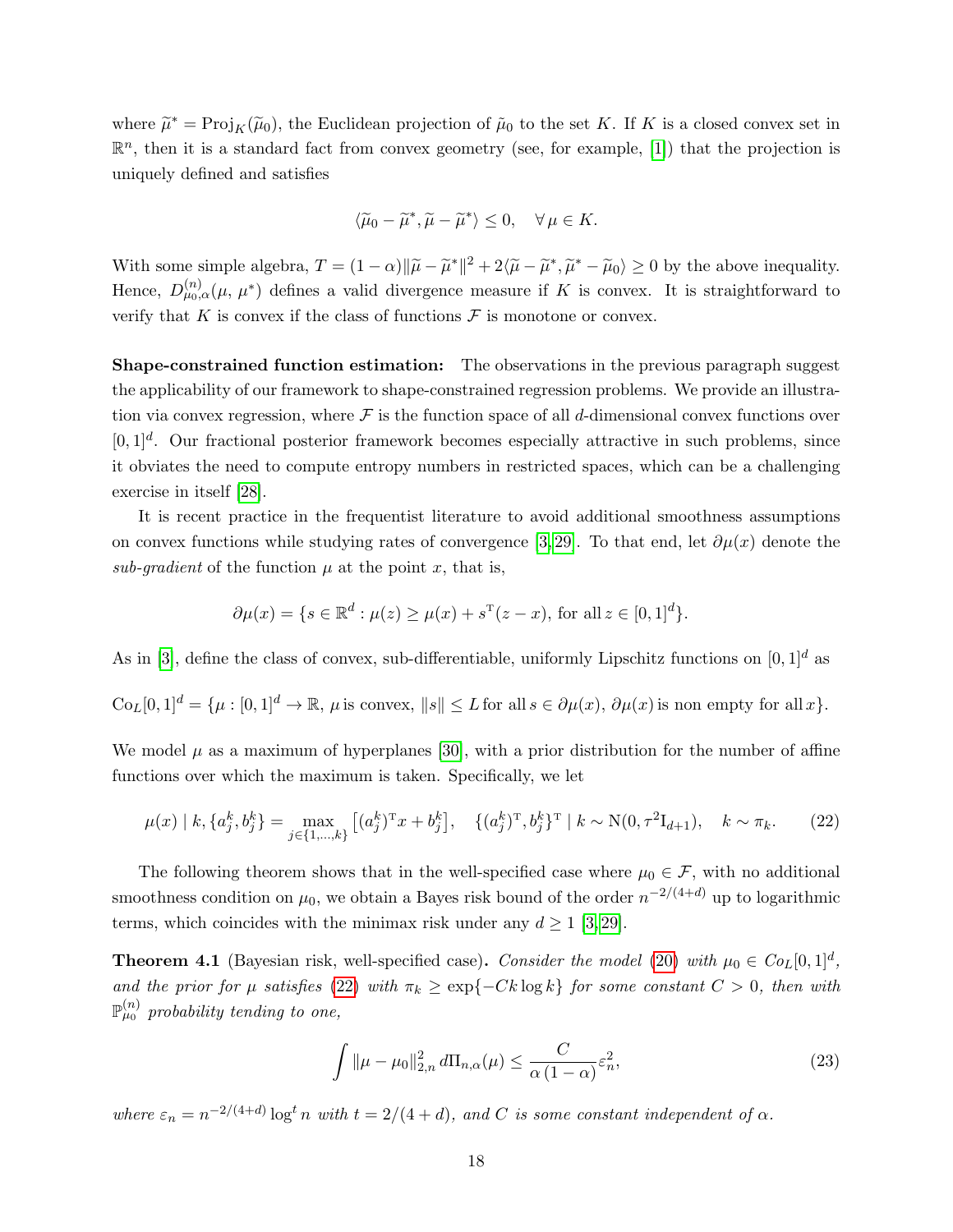Now we consider the misspecified case, where  $\mu_0$  maybe a non-convex function. In this case,  $\mu^*$  is the projection of  $\mu_0$  into  $\text{Co}_L[0,1]^d$  relative to the  $\|\cdot\|_{2,n}$  norm. We obtain the following sharp Bayesian oracle inequality, which generalizes the result of one-dimensional convex regression obtained in [\[8\]](#page-31-6) to general dimension  $d \geq 1$ .

<span id="page-18-0"></span>**Theorem 4.2** (Bayesian risk, misspecified case). Consider the model [\(20\)](#page-16-1) with  $\mu_0 \in C[0,1]^d$ , and the prior for  $\mu$  satisfying the conditions in Theorem [4.1.](#page-17-1) Then with  $\mathbb{P}^{(n)}_{\mu_0}$  probability tending to one,

$$
\int \|\mu - \mu_0\|_{2,n}^2 d\Pi_{n,\alpha}(\mu) \le \inf_{\mu \in C_{O_L}[0,1]^d} \|\mu - \mu_0\|_{2,n}^2 + \frac{C}{\alpha(1-\alpha)} \varepsilon_n^2,\tag{24}
$$

where  $\varepsilon_n$  is given in Theorem [4.1,](#page-17-1) and C is some constant independent of  $\alpha$ .

This sharp oracle inequality implies some geometric structure of the fractional posterior that cannot be obtained via a non-sharp one. For example, as an immediate consequence, if we let  $\mu^*$  be any minimizer of  $\|\mu - \mu_0\|_{2,n}^2$  over  $\text{Co}_L[0,1]^d$ , then [\(24\)](#page-18-1) implies

<span id="page-18-1"></span>
$$
\int \langle \mu - \mu^*, \mu^* - \mu_0 \rangle_n d\Pi_{n,\alpha}(\mu) \leq \frac{C}{2\alpha (1-\alpha)} \varepsilon_n^2.
$$

Since  $\langle \mu - \mu^*, \mu^* - \mu_0 \rangle_n$  is nonnegative for all  $\mu \in \text{Co}_L[0,1]^d$  due to the convexity of  $\text{Co}_L[0,1]^d$ (see, for example, [\[1\]](#page-31-9)), this display suggests that the fractional posterior distribution of  $\mu$  tends to concentrate on the narrow cone with vertex  $\mu^*$  consisting of points such that the angle between vectors  $\mu - \mu^*$  and  $\mu^* - \mu_0$  is of order

$$
\frac{\pi}{2}-\frac{\langle\mu-\mu^*,\mu^*-\mu_0\rangle_n}{\|\mu-\mu^*\|_n\cdot\|\mu^*-\mu_0\|_n}\approx\frac{\pi}{2}-\frac{\varepsilon_n}{\|\mu^*-\mu_0\|_n}\approx\frac{\pi}{2}.
$$

That is, with large fractional posterior probability,  $\mu - \mu^*$  is almost perpendicular to  $\mu^* - \mu_0$ .

We conjecture that the current technique will allow us to find sharp oracle inequalities for Bayes estimators in monotone function estimation as well. Sharp oracle inequalities for isotonic regression for  $d = 1$  has been recently established in [\[8\]](#page-31-6), improving on a previous risk bound by [\[13\]](#page-32-14). We leave this as a topic for future research.

Nonparametric GP regression: In this example, we consider the regression model [\(20\)](#page-16-1) with function space  $\mathcal{F} = C[0,1]^d$ . We assign to  $\mu$  a Gaussian process prior with mean function  $h_{\mu}$ :  $[0,1]^d \to \mathbb{R}$  and covariance kernel  $c(x, x')$ , a positive definite function from  $[0, 1]^d \times [0, 1]^d \to \mathbb{R}$ . We denote the prior by  $\mu \sim GP(h_{\mu}, c)$ . Without loss of generality we assume  $h_{\mu} \equiv 0$ . We work with the squared exponential covariance kernel  $c_a(x, x') = e^{-a^2 ||x - x'||^2}$ , with the prior for a satisfying

<span id="page-18-2"></span>
$$
g(a) \ge A_1 a^p e^{-B_1 a^d \log^q a}.
$$
\n(25)

With this assumption, we show that the fractional posterior concentrates at the minimax rate (up) to logarithmic terms) adaptively over  $\mu_0 \in C^{\beta}[0,1]^d$ , where  $\beta$  is the unknown smoothness level of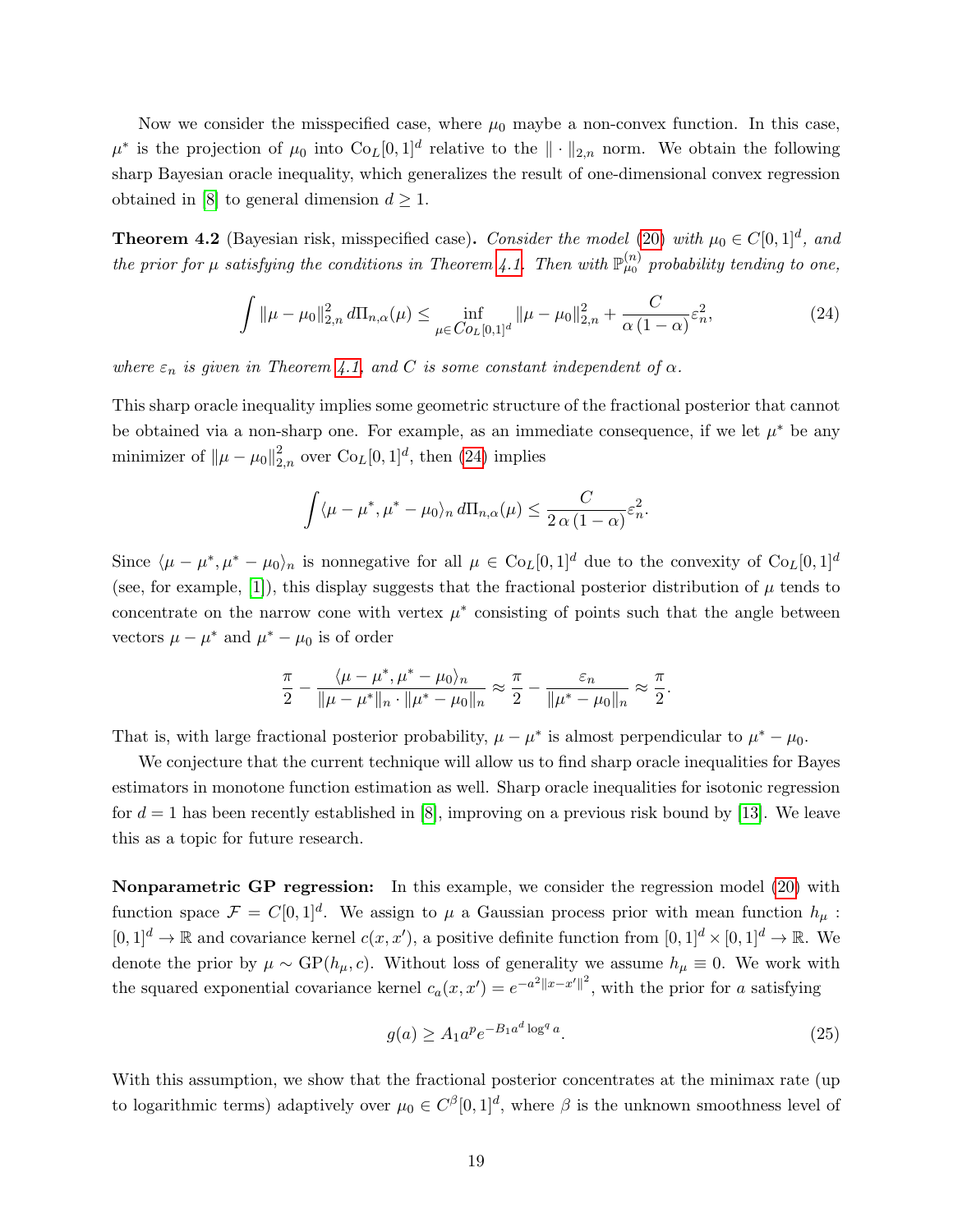$\mu_0$ . To obtain the same result for the usual posterior, [\[55\]](#page-34-12) require the prior on a to additionally satisfy an upper bound of the same order as the lower bound in [\(25\)](#page-18-2), once again, ruling out heavy tailed priors.

<span id="page-19-0"></span>**Theorem 4.3.** Consider the model [\(20\)](#page-16-1), with a conditional GP prior  $\mu \mid a \sim GP(0, c_a)$  and suppose  $a \sim g(\cdot)$  satisfies [\(25\)](#page-18-2). If the true function  $\mu_0 \in C^{\beta}[0,1]^d$ , then [\(24\)](#page-18-1) is satisfied with  $\varepsilon_n = n^{-\beta/(2\beta+d)}(\log n)^t$ , where  $t = \{(1+d) \vee q\}/(2+d/\alpha)$ .

Theorem [4.3](#page-19-0) can be extended to other kernels in a straightforward manner.

#### 4.2 Nonparametric density estimation

We make the same local Hölder smoothness assumptions on the true density as in [\[52\]](#page-34-13). For  $\mathcal{Y} \subset \mathbb{R}^d$ , a function  $L: \mathcal{Y} \to [0, \infty)$ , and  $\tau_0, \beta \geq 0$ , the class of locally Hölder functions with smoothness  $\beta$ , denoted  $\mathcal{C}^{\beta,L,\tau_0}$ , consists of  $f : \mathbb{R}^d \to \mathbb{R}$  such that for any  $k = (k_1,\ldots,k_d)$  with  $k_1 + \cdots + k_d \leq \lfloor \beta \rfloor$ , the mixed partial derivative  $D^k f$  of order k is finite, and for  $k_1 + \cdots + k_d = \lfloor \beta \rfloor$  and  $\Delta y \in \mathcal{Y}$ ,

$$
|D^{k} f(y + \Delta y) - D^{k} f(y)| \le L(y) \|\Delta y\|^{\beta - |\beta|} e^{\tau_0 ||\Delta y||^2}
$$

**Assumptions on the true density:** We assume  $f_0 \in C^{\beta, L, \tau_0}$  and for all  $k \leq |\beta|$  and some  $\varepsilon > 0$ ,

<span id="page-19-1"></span>
$$
\int_{\mathcal{Y}} \left| \frac{D^k f_0(y)}{f_0(y)} \right|^{(2\beta + \varepsilon)/k} f_0(y) dy < \infty, \int_{\mathcal{Y}} \left| \frac{L(y)}{f_0(y)} \right|^{(2\beta + \varepsilon)/\beta} f_0(y) dy < \infty. \tag{26}
$$

Moreover, for all sufficiently large  $y \in \mathcal{Y}$  and some positive  $(c, b, \tau)$ ,

<span id="page-19-2"></span>
$$
f_0(y) \le c \exp(-b \left\|y\right\|^{\tau}).\tag{27}
$$

.

We model the density f of i.i.d. observations  $X_1, \ldots, X_n$  via a mixture of finite mixtures (MFM; [\[45\]](#page-34-14)), which is a finite mixture model with a prior on the number of mixture components. With some minor modifications, the results can be adapted to infinite mixture models, such as Dirichlet process mixtures [\[36,](#page-33-15) [52\]](#page-34-13). Our concentration results can accommodate heavy tailed prior distributions on the component specific means.

**Prior:** We model the unknown density by a location mixture of normal densities

$$
p(y \mid \psi, m) = \sum_{j=1}^{m} \alpha_j \phi_{\mu_j, \sigma}(y), \qquad (28)
$$

and a prior  $\Pi$  is induced on the space of densities by assigning a a prior on  $m \in \mathbb{N}$  and given m, a prior on  $\psi = \{(\mu_j, \alpha_j)_{j=1}^m, \sigma\}$ , where  $\sigma \in (0, \infty)$ ,  $\mu_j \in \mathbb{R}^d$  for  $j = 1, \ldots, m$ , and  $(\alpha_1, \ldots, \alpha_m) \in$  $\Delta^{m-1}$ . In the sequel,  $a_i$ s denote positive constants. We assume the prior for  $\sigma$  satisfies

<span id="page-19-3"></span>
$$
\Pi\{s < \sigma^{-2} < s(1+t)\} \ge a_6 s^{a_7} t^{a_8} \exp\{-a_9 s^{1/2}\}, \quad s > 0, \quad t \in (0,1). \tag{29}
$$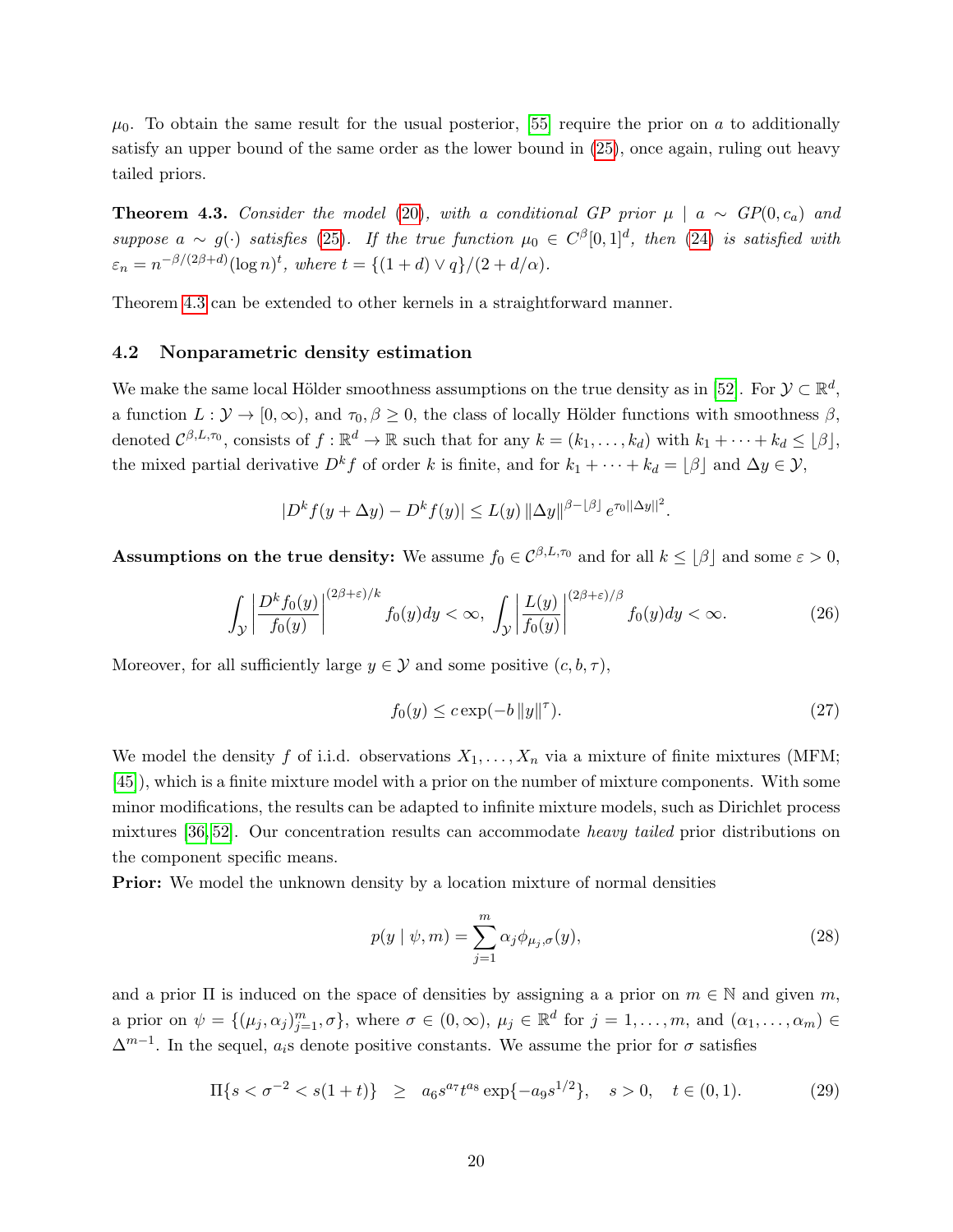We assign a Dirichlet $(a/m, \ldots, a/m)$  prior for  $(\alpha_1, \ldots, \alpha_m)$  given m, where  $a > 0$  is a fixed constant, and let

<span id="page-20-3"></span>
$$
\Pi(m = i) \propto \exp(-a_{10}i(\log i)^{\tau_1}), \quad i = 2, 3, ..., \quad \tau_1 \ge 0.
$$
 (30)

Finally, we assume that the  $\mu_j$ s are independent from other parameters and across j, with a prior density satisfying

<span id="page-20-1"></span>
$$
\Pi(\mu_j) \ge a_{11} \exp(-a_{12} ||\mu_j||^{\tau_2}), \quad \tau_2 > 0.
$$
\n(31)

Let  $p_{\theta_0}^{(n)}$  $\mathcal{L}_{\theta_0}^{(n)} = \prod_{i=1}^n f_0(X_i)$  and  $p_{\theta}^{(n)} = \prod_{i=1}^n p(y_i | \psi, m)$ , where  $\theta = \{(\mu_j, \alpha_j)_{j=1}^{\infty}, \sigma, m\}$ . Then  $\frac{1}{n}D_{\alpha}^{(n)}(\theta,\theta_0)=D_{\alpha}(f_0,p(\cdot\mid \psi,m)),$  abbreviated by  $D_{\alpha}(f_0,p)$ .

<span id="page-20-2"></span>**Theorem 4.4.** Assume  $f_0$  satisfies [\(26\)](#page-19-1)–[\(27\)](#page-19-2) and the prior distribution on  $\theta$  satisfies [\(29\)](#page-19-3)–[\(31\)](#page-20-1). Then, with  $\mathbb{P}_{\theta_0}^{(n)}$  $\begin{aligned} \binom{n}{\theta_0} \text{ probability at least } 1 - 2/\{(D-1)^2n\varepsilon_n^2\}, \end{aligned}$ 

$$
\int \left\{ D_{\alpha}(f_0, p) \right\} \Pi_{n, \alpha}(d\theta \mid X^{(n)}) \le \frac{D \alpha + 1}{1 - \alpha} \varepsilon_n^2,
$$

where  $\varepsilon_n = Cn^{-\beta/(2\beta+d)}(\log n)^t$  with  $t > t_0 + \max\{0, (1-\tau_1)/2\}$ ,  $t_0 = (ds + \max\{\tau_1, 1, \tau_2/\tau\})/(2 +$  $d/\beta$ , and  $s = 1 + 1/\beta + 1/\tau$  for some constant  $C > 0$ .

Inverse-gamma, exponential and half-Cauchy families of densities satisfy [\(29\)](#page-19-3). In addition to [\(29\)](#page-19-3), [\[36,](#page-33-15) [52\]](#page-34-13) also require two-sided prior tail bounds

$$
\Pi(\sigma^{-2} \ge s) \le a_1 \exp\{-a_2 s^{a_3}\} \text{ for all sufficiently large } s > 0,
$$
\n(32)

$$
\Pi(\sigma^{-2} < s) \le a_4 s^{a_5} \quad \text{for all sufficiently small } s > 0,\tag{33}
$$

which impose additional restrictions for the prior choice on  $\sigma$ , in particular, ruling out heavy-tailed priors. Assumption [\(31\)](#page-20-1) allows heavy-tailed prior distributions on the component specific means  $\mu_i$ , which is not permissible in the existing theory due to the additional requirement [\[36,](#page-33-15) [52\]](#page-34-13) on the tail behavior

$$
1 - \Pi(\mu_j \in [-r, r]^d) \le \exp(-a_{13}r^{\tau_3}),
$$

for some  $a_{13}, \tau_3 > 0$  and all sufficiently large  $r > 0$ .

## <span id="page-20-0"></span>5 Proofs

In this section, we present proofs of our results in the main sections.

## 5.1 Proof of Lemma [3.1](#page-6-1)

It is immediate from the definition of  $A_{\theta_{\alpha}}^{(n)}$  $\theta_{0,\alpha}^{(n)}$  that  $A_{\theta_{0},\alpha}^{(n)}$  $\theta_{\theta_0,\alpha}^{(n)}(\theta,\theta^*) > 0$  for all  $\theta \in \Theta$ . We prove the second part that  $A_{\theta_0}^{(n)}$  $\theta_{0,\alpha}^{(n)}(\theta,\theta^*) \leq 1.$  Let

$$
D^*(\theta) = D(p_{\theta_0}^{(n)}, p_{\theta}^{(n)}) - D(p_{\theta_0}^{(n)}, p_{\theta^*}^{(n)}), \quad \theta \in \Theta.
$$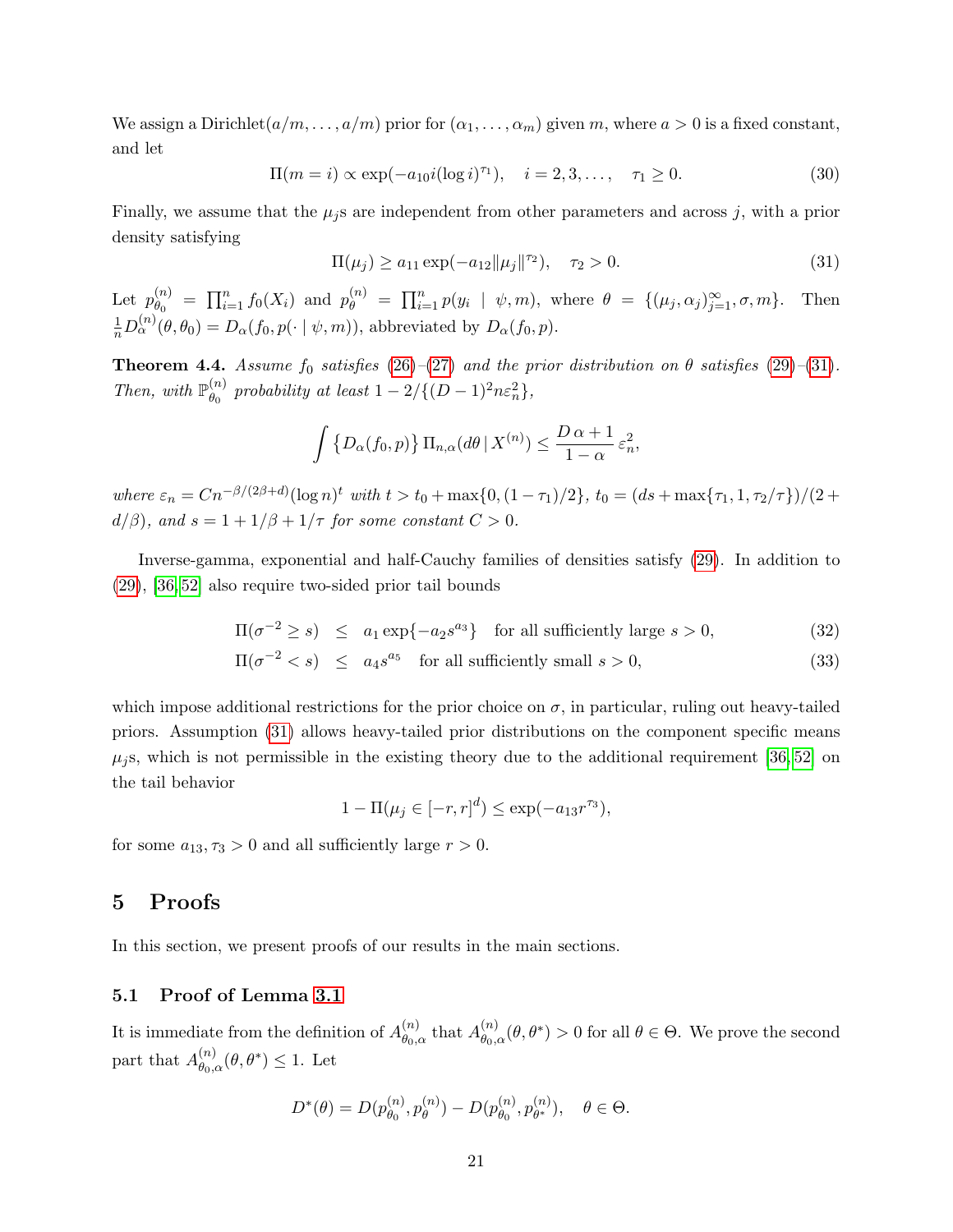By definition of  $\theta^*, D^*(\theta) \geq 0$  for all  $\theta \in \Theta$ . For any  $\phi \in [0, \varepsilon]$  and any  $\theta \in \Theta$ , define  $\theta_\phi \in \Theta$ by  $p_{\theta}^{(n)}$  $\overset{(n)}{\theta_\phi} \; = \; \phi p_\theta^{(n)} \, + \, (1-\phi) p_{\theta^*}^{(n)}$  $\theta_{\theta^*}^{(n)}$ , where  $\varepsilon > 0$  is some small enough constant so that  $\theta_{\phi} \in \Theta$  for all  $\phi \in [0, \varepsilon]$ ; existence of such  $\varepsilon > 0$  is guaranteed by the assumed condition. Let the mapping  $g: [0, \varepsilon] \to \mathbb{R}^+$  given by

$$
g(\phi) = D^*(\theta_{\phi}) = \int p_{\theta_0}^{(n)} \log \left\{ \frac{p_{\theta^*}^{(n)}}{p_{\theta_{\phi}}^{(n)}} \right\} d\mu^{(n)} = -\int p_{\theta_0}^{(n)} \log \left\{ 1 + \phi \left( \frac{p_{\theta}^{(n)}}{p_{\theta^*}^{(n)}} - 1 \right) \right\} d\mu^{(n)}.
$$

It follows that  $g'(0+) = 1 - A_{\theta_0}^{(n)}$  $\theta_{\theta_0,1}^{(n)}(\theta,\theta^*)$ . Using Jensen's inequality, we have  $A_{\theta_0,\theta_0}^{(n)}$  $\overset{(n)}{\theta_{0,\alpha}}(\theta,\theta^*) \,\,\leq \,\,$  $\{A_{\theta_{0}}^{(n)}\}$  $\left\{\theta_{0,1}^{(n)}(\theta,\theta^*)\right\}^{\alpha}$ . Therefore, it suffices to show that  $g'(0+) \geq 0$ .

Observe from the definition of  $\theta^*$  that  $g(0) = 0$  and  $g(\phi) \geq 0$  for  $\phi \in [0, \varepsilon]$ . Consider the function  $h_x : [0, \varepsilon] \to \mathbb{R}$  for any fixed x given by  $\phi \mapsto \log(1 + \phi x)/\phi$ . Then  $h_x(\phi) \to x$  as  $\phi \to 0$ , and we have

$$
0 \leq \{g(\phi) - g(0)\}/\phi = -\int p_{\theta_0}^{(n)} h_{\{p_{\theta}^{(n)}/p_{\theta^*}^{(n)} - 1\}}(\phi) d\mu^{(n)}.
$$

For  $x \geq 0$ ,  $h_x$  monotonically increases to x as  $\phi \downarrow 0$ . We have the decomposition

$$
\int p_{\theta_0}^{(n)} h_{\{p_{\theta}^{(n)} / p_{\theta^*}^{(n)} = 1\}}(\phi) d\mu^{(n)} = \int_{p_{\theta}^{(n)} \leq p_{\theta^*}^{(n)}} p_{\theta_0}^{(n)} h_{\{p_{\theta}^{(n)} / p_{\theta^*}^{(n)} = 1\}}(\phi) d\mu^{(n)} + \int_{p_{\theta}^{(n)} > p_{\theta^*}^{(n)}} p_{\theta_0}^{(n)} h_{\{p_{\theta}^{(n)} / p_{\theta^*}^{(n)} = 1\}}(\phi) d\mu^{(n)}.
$$

Now, we can apply the monotone convergence theorem to the first term and bounded convergence theorem to the second term in this display to obtain that  $g'(0+) = \lim_{\phi \to 0+} \{g(\phi) - g(0)\}/\phi$  exists and is greater than or equal to zero.

#### 5.2 Proof of Theorem [3.2](#page-7-1)

Let us write

<span id="page-21-0"></span>
$$
U_n := \left\{ \theta \in \Theta : \, D_{\theta_0, \alpha}^{(n)}(\theta, \, \theta^*) \ge \frac{D + 3t}{1 - \alpha} \, n \, \varepsilon_n^2 \right\}.
$$

Then, we can express the desired posterior probability as

$$
\Pi_{n,\alpha}\left(D_{\theta_0,\alpha}^{(n)}(\theta,\,\theta^*)\geq\frac{D+3t}{1-\alpha}\,n\,\varepsilon_n^2\;\Big|\;X^{(n)}\right)=\frac{\int_{U_n}e^{-\alpha\,r_n(\theta,\,\theta^*)}\,\Pi_n(d\theta)}{\int_{\Theta}e^{-\alpha\,r_n(\theta,\,\theta^*)}\,\Pi_n(d\theta)}.\tag{34}
$$

Let us first consider the numerator. By the definition of the  $\alpha$ -divergence  $D_{\theta_{\alpha}}^{(n)}$  $\overset{(n)}{\theta_{0,\alpha}}(\theta, \theta^*)$ , we have

<span id="page-21-1"></span>
$$
\mathbb{E}_{\theta_0}^{(n)} e^{-\alpha \, r_n(\theta, \theta^*)} = A_{\theta_0, \alpha}^{(n)}(\theta, \theta^*) = e^{-(1-\alpha) \, D_{\theta_0, \alpha}^{(n)}(\theta, \theta^*)}.
$$
\n(35)

Now integrating both side with respect to the prior  $\Pi$  over  $U_n$  and applying Fubini's theorem, we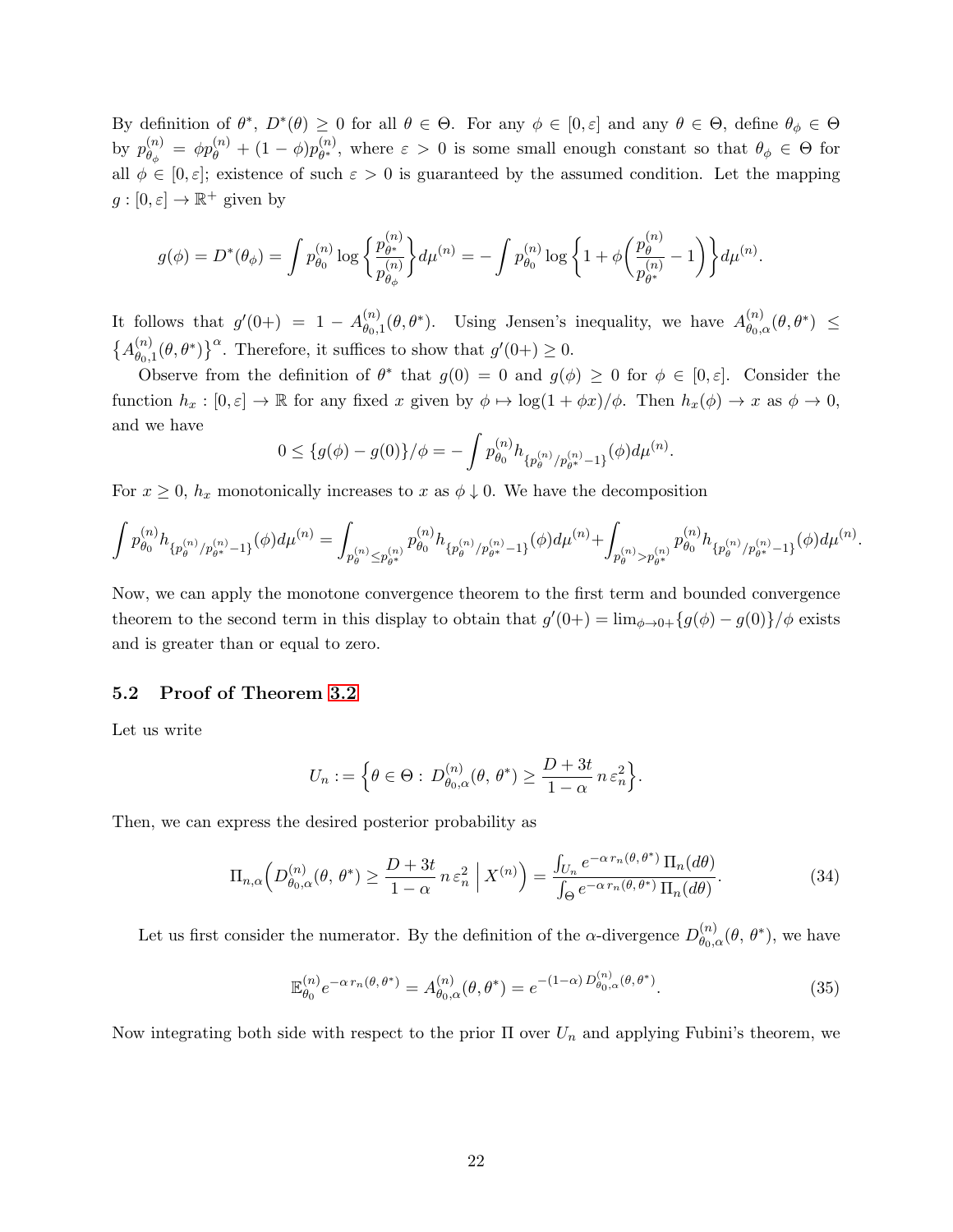can get

$$
\mathbb{E}_{\theta_0}^{(n)} \int_{U_n} e^{-\alpha \, r_n(\theta, \theta^*)} \Pi_n(d\theta) = \int_{U_n} e^{-(1-\alpha) \, D_{\theta_0, \alpha}^{(n)}(\theta, \theta^*)} \Pi_n(d\theta) \le e^{-(D+3t) \, n \, \varepsilon_n^2},
$$

where the last step follows from the definition of  $U_n$ . An application of the Markov inequality yields the following high probability bound for the numerator on the right hand side of [\(34\)](#page-21-0),

$$
\mathbb{P}_{\theta_0}^{(n)} \Big[ \int_{U_n} e^{-r_{n,\alpha}(f)} \Pi_n(df) \ge e^{-(D+2t) n \varepsilon_n^2} \Big] \le e^{-t n \varepsilon_n^2} \le \frac{1}{(D-1+t)^2 n \varepsilon_n^2}.
$$
 (36)

Next, we consider the denominator on the right hand side of [\(34\)](#page-21-0). We always have the lower bound

<span id="page-22-1"></span><span id="page-22-0"></span>
$$
\int_{\Theta} e^{-\alpha \, r_n(\theta, \theta^*)} \Pi_n(d\theta) \ge \int_{B_n(\theta^*, \varepsilon_n; \theta_0)} e^{-\alpha \, r_n(\theta, \theta^*)} \Pi_n(d\theta).
$$

We invoke the following result (Lemma 8.1, [\[23\]](#page-32-4)), which is a high probability lower bound to  $\int_{B_n(\theta^*,\varepsilon_n;\theta_0)} e^{-\alpha r_n(\theta,\theta^*)} \Pi_n(d\theta)$  (which has been adapted to the  $\alpha$ -fractional likelihood): for any  $D > 1$ , we have

$$
\mathbb{P}_{\theta_0}^{(n)} \Big[ \int_{B_n(\theta^*, \varepsilon_n; \theta_0)} e^{-\alpha \, r_n(\theta, \theta^*)} \Pi_n(d\theta) \le e^{-\alpha \, (D+t) \, n \, \varepsilon_n^2} \Big] \le \frac{1}{(D-1+t)^2 n \, \varepsilon_n^2}.
$$

Now combining [\(34\)](#page-21-0), [\(36\)](#page-22-0) and [\(37\)](#page-22-1), we obtain that with probability at least  $1 - 2/{(D - 1 + \dots)}$  $t)^2 n \varepsilon_n^2$ ,

$$
\Pi_{n,\alpha}\left(D_{\theta_0,\alpha}^{(n)}(\theta,\,\theta^*)\geq\frac{D+3t}{1-\alpha}\,n\,\varepsilon_n^2\;\Big|\;X^{(n)}\right)\leq e^{-(D+2t)\,n\,\varepsilon_n^2}e^{\alpha(D+t)\,n\,\varepsilon_n^2}\leq e^{-t\,n\,\varepsilon_n^2}.
$$

## 5.3 Proof of Corollary [3.3](#page-7-2)

An application of a union probability bound to Theorem [3.2](#page-7-1) yields that

$$
\Pi_{n,\alpha}\left(D_{\theta_0,\alpha}^{(n)}(\theta,\,\theta^*)\geq\frac{D+3j}{1-\alpha}\,n\,\varepsilon_n^2\,\,\Big|\,X^{(n)}\right)\leq e^{-j\,n\,\varepsilon_n^2},\qquad j=1,2,\ldots,
$$

holds with  $\mathbb{P}_{\theta_0}^{(n)}$  $\theta_0^{(n)}$  probability at least  $1 - 2(n \epsilon_n^2)^{-1} \sum_{j=1}^{\infty} 1/(D-1+j)^2 := 1 - C/\{n \epsilon_n^2\}$ , where the constant C only depends on D. Since  $\Pi_{n,\alpha}(D_{\theta_0,\alpha}^{(n)})$  $\theta_{0,\alpha}^{(n)}(\theta,\theta^*) \geq \frac{D+3j}{1-\alpha}$  $\frac{D+3j}{1-\alpha} n \varepsilon_n^2 \mid X^{(n)}$  is non-increasing in j, we have, with  $\mathbb{P}_{\theta_0}^{(n)}$  $\binom{n}{\theta_0}$  probability at least  $1 - C / \{n \varepsilon_n^2\},$ 

$$
\Pi_{n,\alpha}\left(D_{\theta_0,\alpha}^{(n)}(\theta,\,\theta^*)\geq\frac{D+3t}{1-\alpha}\,n\,\varepsilon_n^2\;\Big|\;X^{(n)}\right)\leq e^{-\lfloor t\rfloor\,n\,\varepsilon_n^2}\leq e^{-(t-1)\,n\,\varepsilon_n^2}\quad\text{for all }t\geq 1.
$$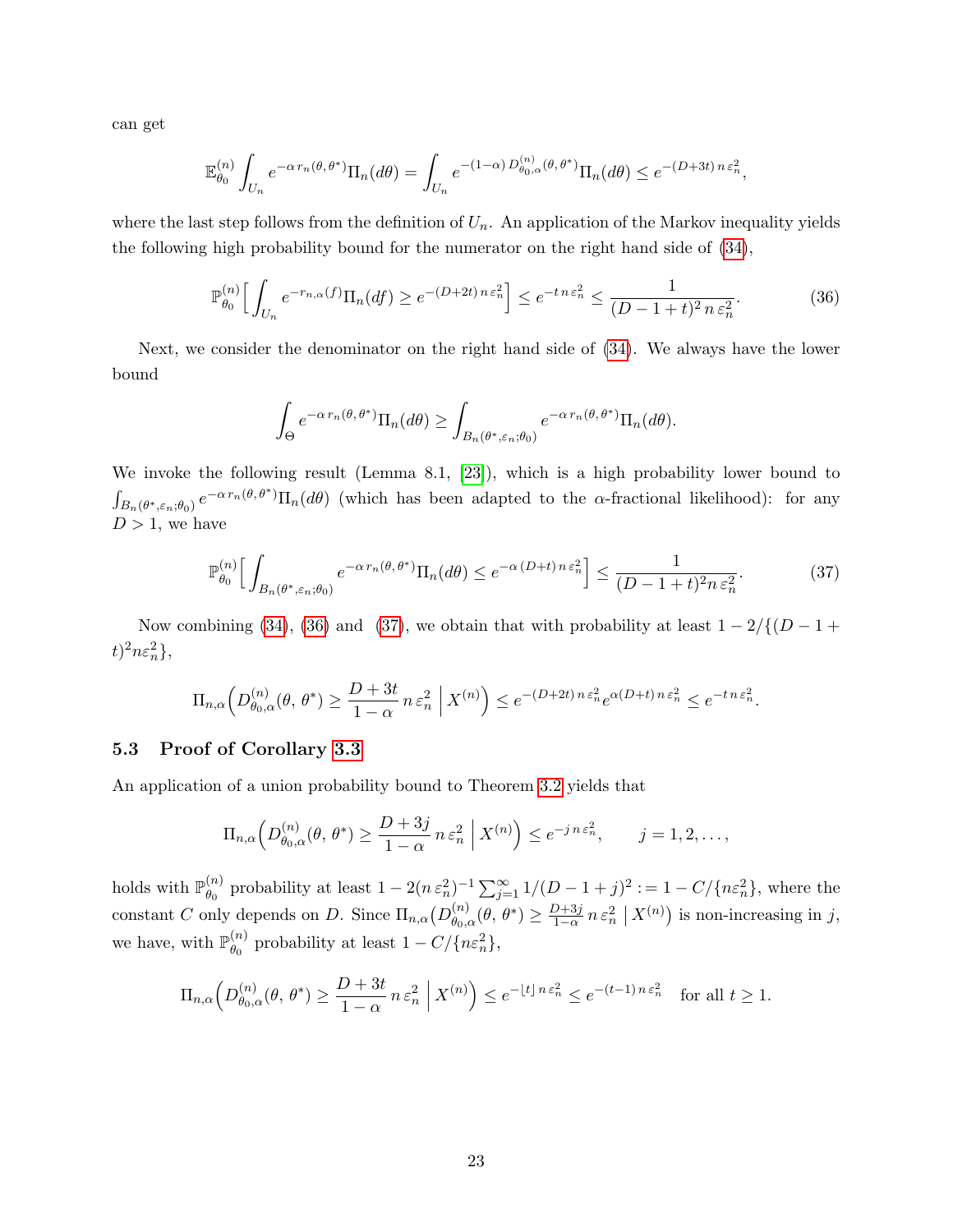Therefore, using this bound and applying Fubini's theorem, we obtain

$$
\int \left\{ D_{\theta_{0},\alpha}^{(n)}(\theta,\theta^{*}) \right\}^{k} \Pi_{n,\alpha}(d\theta \mid X^{(n)}) = k \int_{0}^{\infty} \Pi_{n,\alpha} (D_{\theta_{0},\alpha}^{(n)}(\theta,\theta^{*}) \ge u \mid X^{(n)}) u^{k-1} du
$$
  
\n
$$
\le \frac{k (D+6)^{k}}{(1-\alpha)^{k}} n^{k} \varepsilon_{n}^{2k} + k \int_{(D+6) n \varepsilon_{n}^{2}/(1-\alpha)}^{\infty} \Pi_{n,\alpha} (D_{\theta_{0},\alpha}^{(n)}(\theta,\theta^{*}) \ge u \mid X^{(n)}) u^{k-1} du
$$
  
\n
$$
\le \frac{k (D+6)^{k}}{(1-\alpha)^{k}} n^{2} \varepsilon_{n}^{2k} + 3k n^{k} \varepsilon_{n}^{2k} e^{-n\varepsilon_{n}^{2}} \int_{2}^{\infty} e^{-(t-2) n \varepsilon_{n}^{2}} \frac{(D+3t)^{k-1}}{(1-\alpha)^{k}} dt
$$
  
\n
$$
\le \frac{C}{(1-\alpha)^{k}} n^{k} \varepsilon_{n}^{2k}
$$

for some constant  $C$  depending on  $k$ .

#### 5.4 Proof of Theorem [3.4](#page-9-0)

Recall that the density of  $\Pi_{n,1}$  with respect to the prior  $\Pi_n$  is

$$
\frac{d\Pi_{n,\alpha}}{d\Pi_n}(\theta) = \frac{e^{-\alpha \, r_n(\theta,\theta_0)}}{\int e^{-\alpha \, r_n(\theta,\theta_0)} \Pi_n(d\theta)}
$$

.

Since  $\mathbb{E}_{\theta_0}^{(n)}$  $\int_{\theta_0}^{(n)} \left[ \int e^{-r_n(\theta,\theta_0)} \Pi_n(d\theta) \right] = 1$ , we have  $\int e^{-r_n(\theta,\theta_0)} \Pi_n(d\theta) \in (0,\infty)$  almost surely. Let  $E_n$ denote the set of all  $X^{(n)}$  such that the integral is finite, then  $\mathbb{P}_{\theta_0}^{(n)}$  $\binom{n}{\theta_0}(E_n) = 1$ . We first prove that the denominator converges almost surely, that is,

$$
\lim_{\alpha \to 1_{-}} \int e^{-\alpha \, r_{n}(\theta, \theta_{0})} \, \Pi_{n}(d\theta) = \int e^{-r_{n}(\theta, \theta_{0})} \, \Pi_{n}(d\theta), \quad a.s.
$$

In fact, for any  $X^{(n)} \in E_n$ , let

$$
A_n(X^{(n)}) = \{\theta \in \Theta : r_n(\theta, \theta_0) < 0\}
$$
 and  $B_n(X^{(n)}) = \{\theta \in \Theta : r_n(\theta, \theta_0) \ge 0\},\$ 

then we have the decomposition

$$
\int e^{-\alpha r_n(\theta,\theta_0)} \Pi_n(d\theta) = \int_{A_n(X^{(n)})} e^{-\alpha r_n(\theta,\theta_0)} \Pi_n(d\theta) + \int_{B_n(X^{(n)})} e^{-\alpha r_n(\theta,\theta_0)} \Pi_n(d\theta).
$$

Since  $e^{-\alpha s_n(f)}$  as a function of  $\alpha$  is monotonically increasing in  $A_n(X^{(n)})$  and bounded by 1 in  $B_n(X^{(n)})$ , by applying the monotone convergence theorem for the first term and bounded convergence theorem for the second in the preceding display, we obtain

<span id="page-23-0"></span>
$$
\lim_{\alpha \to 1_{-}} \int e^{-\alpha \, r_{n}(\theta,\theta_{0})} \, \Pi_{n}(d\theta) = \int e^{-r_{n}(\theta,\theta_{0})} \, \Pi_{n}(d\theta). \tag{38}
$$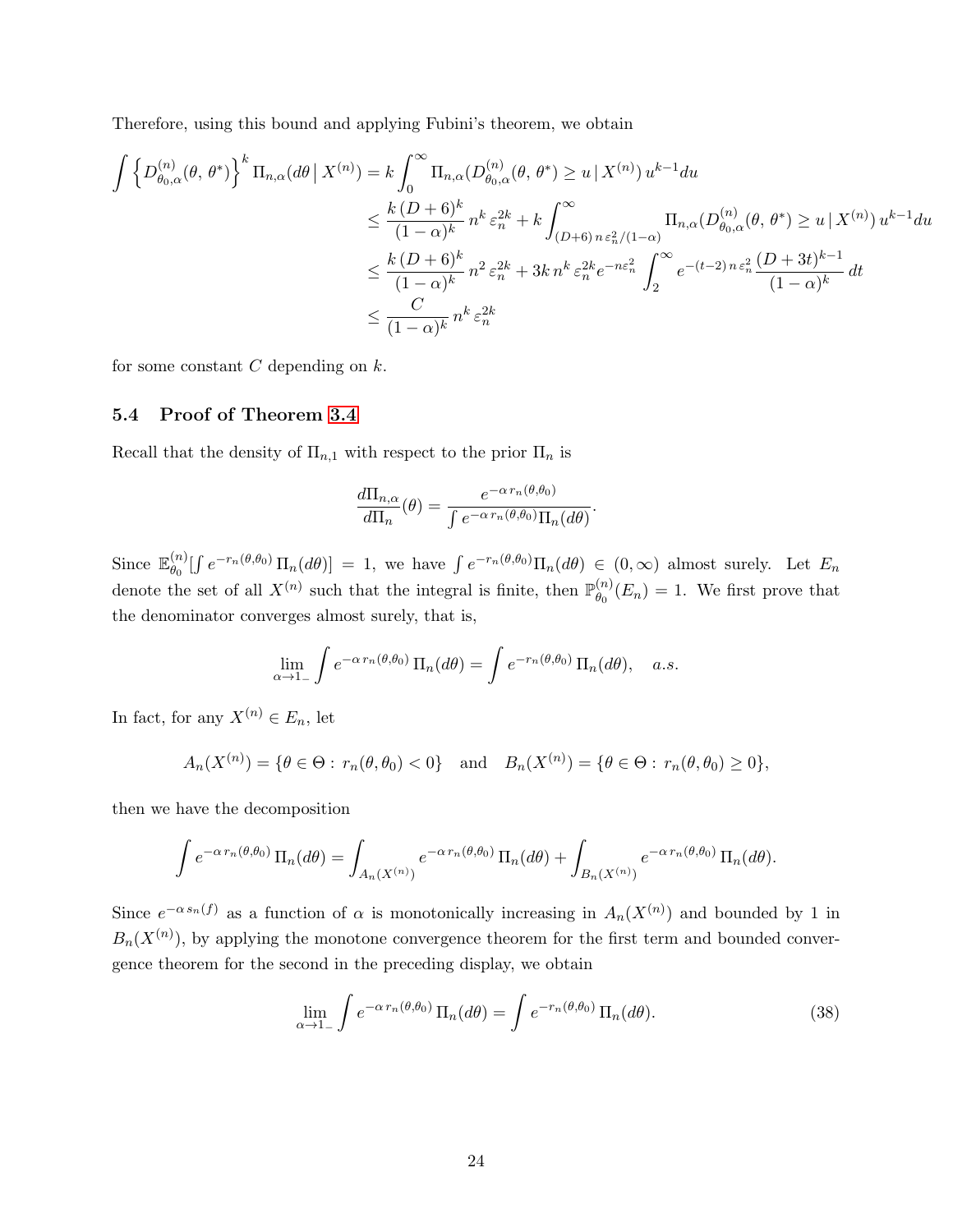Similarly, for any measurable set  $B \in \mathcal{B}$ , we have the decomposition

$$
\int_B e^{-\alpha r_n(\theta,\theta_0)} \Pi_n(d\theta) = \int_{B \cap A_n(X^{(n)})} e^{-\alpha r_n(\theta,\theta_0)} \Pi_n(d\theta) + \int_{B \cap B_n(X^{(n)})} e^{-\alpha r_n(\theta,\theta_0)} \Pi_n(d\theta).
$$

Therefore, by the monotone convergence theorem and the bounded convergence theorem, we have

$$
\lim_{\alpha \to 1_{-}} \int_{B} e^{-\alpha \, r_{n}(\theta, \theta_{0})} \, \Pi_{n}(d\theta) = \int_{B} e^{-r_{n}(\theta, \theta_{0})} \, \Pi_{n}(d\theta). \tag{39}
$$

Combining [\(38\)](#page-23-0) and [\(39\)](#page-24-0), we obtain that for any  $X^{(n)} \in E_n$ ,

<span id="page-24-0"></span>
$$
\Pi_{n,1}(B) = \lim_{\alpha \to 1^-} \Pi_{n,\alpha}(B).
$$

Since this is true for any measurable set  $B \in \mathcal{B}$ , we proved the theorem.

## <span id="page-24-2"></span>5.5 Proof of Theorem [3.5](#page-10-1)

We first state a key variational lemma that plays a critical role in the proof.

<span id="page-24-1"></span>**Lemma 5.1.** Let  $\mu$  be a probability measure and h a measurable function such that  $e^h \in L_1(\mu)$ . Then,

$$
\log \int e^{h} d\mu = \sup_{\rho \ll \mu} \left[ \int h d\rho - D(\rho || \mu) \right].
$$

Further, the supremum on the right hand side is attained when

<span id="page-24-3"></span>
$$
\frac{d\rho}{d\mu} = \frac{e^h}{\int e^h d\mu}.
$$

*Proof.* Fix  $\rho \ll \mu$  and let  $f_{\rho} = d\rho/d\mu$ . Without loss of generality, we may assume  $\mu \ll \rho$  so that  $d\mu/d\rho = 1/f_\rho$ , since otherwise we can always find a common dominating measure. Now, we have, by applying Jensen's inequality to the convex function  $e^x$ , that

$$
\log \left[ \int e^{h} d\mu \right] = \log \left[ \int e^{h} \frac{d\mu}{d\rho} d\rho \right] = \log \left[ \int e^{h - \log f_{\rho}} d\rho \right] \ge \int h d\rho - \int \frac{d\rho}{d\mu} d\rho = \int h d\rho - D(\rho || \mu). \tag{40}
$$

Further, we have equality when  $\log f_{\rho} - h$  is constant, or equivalently, when  $d\rho/d\mu \propto e^{h}$ .  $\Box$ 

Return to the proof of the theorem. Recall the definition of the  $\alpha$ -Renyi divergence and  $\alpha$ affinity that

$$
\mathbb{E}_{\theta_0}^{(n)} e^{-\alpha r_n(\theta, \theta_0)} = A_{\alpha}^{(n)}(\theta, \theta_0) = e^{-(1-\alpha)D_{\alpha}^{(n)}(\theta, \theta_0)}.
$$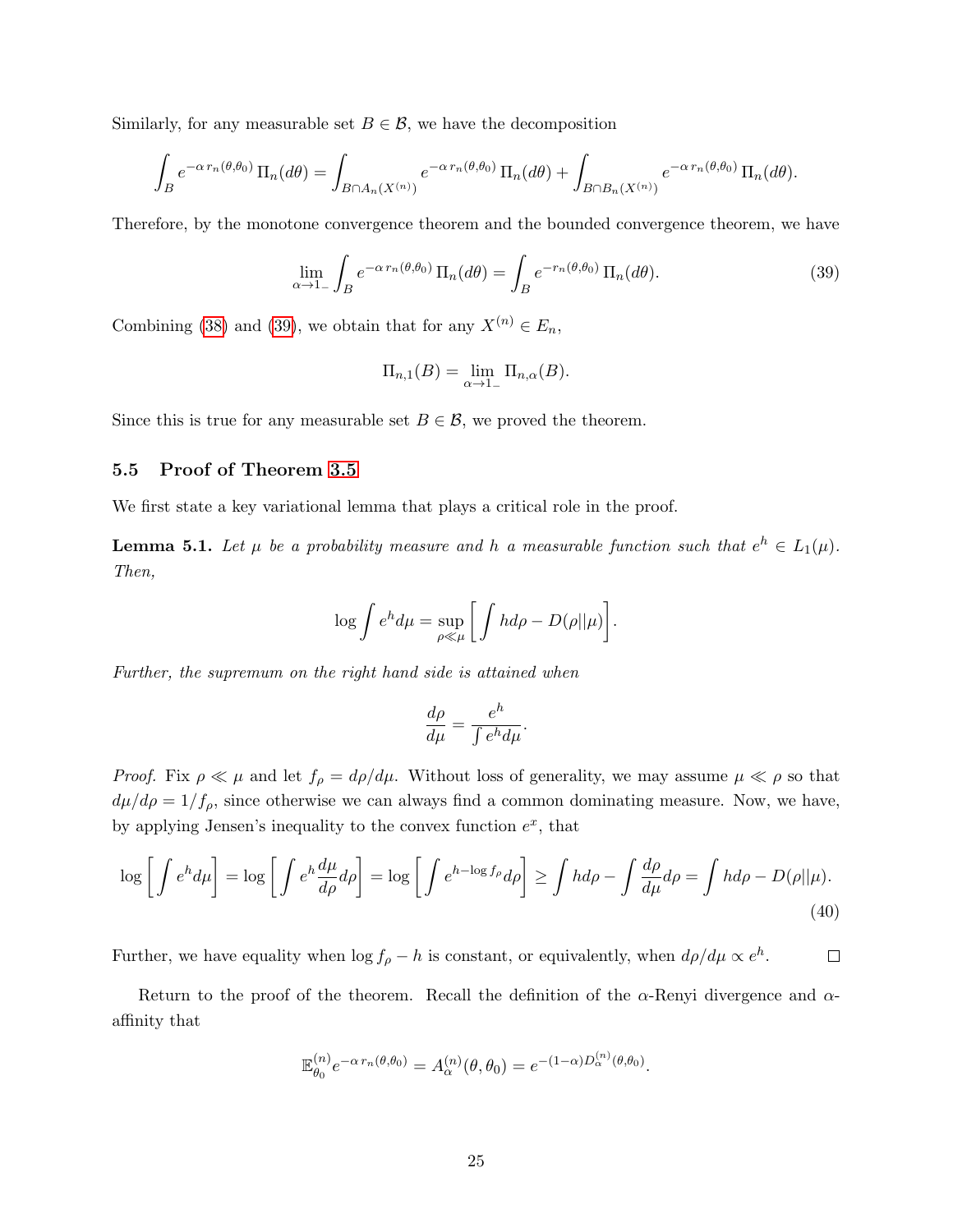Thus, for any  $\varepsilon \in (0,1)$ , we have

$$
\mathbb{E}_{\theta_0}^{(n)} \exp \bigg[ -\alpha \, r_n(\theta, \theta_0) + (1 - \alpha) D_{\alpha}^{(n)}(\theta, \theta_0) - \log(1/\varepsilon) \bigg] \le \varepsilon.
$$

Integrating both side of this inequality with respect to  $\Pi_n$  and interchanging the integrals using Fubini's theorem, we obtain

$$
\mathbb{E}_{\theta_0}^{(n)} \int \exp \bigg[ -\alpha \, r_n(\theta, \theta_0) + (1 - \alpha) D_{\alpha}^{(n)}(\theta, \theta_0) - \log(1/\varepsilon) \bigg] \Pi_n(d\theta) \le \varepsilon.
$$

Now, Lemma [5.1](#page-24-1) implies

$$
\mathbb{E}_{\theta_0}^{(n)} \exp \sup_{\rho \ll \Pi_n} \left[ \int \left\{ -\alpha \, r_n(\theta, \theta_0) + (1 - \alpha) D_{\alpha}^{(n)}(\theta, \theta_0) - \log(1/\varepsilon) \right\} \rho(d\theta) - D(\rho \, || \, \Pi_n) \right] \le \varepsilon.
$$

If we choice  $\rho(\cdot) = \Pi_{n,\alpha}(\cdot | X^{(n)})$  as the fractional posterior distribution in the preceding display, then

$$
\mathbb{E}_{\theta_0}^{(n)} \exp \bigg[ \int \bigg\{ -\alpha \, r_n(\theta, \theta_0) + (1 - \alpha) D_{\alpha}^{(n)}(\theta, \theta_0) - \log(1/\varepsilon) \bigg\} \Pi_{n, \alpha}(d\theta \, | \, X^{(n)}) - D(\Pi_{n, \alpha} \, || \, \Pi_n) \bigg] \leq \varepsilon.
$$

By applying Markov's inequality, we further obtain that with  $\mathbb{P}_{\theta_0}^{(n)}$  $\begin{bmatrix} 0 & \mu \\ \theta_0 & \mu \end{bmatrix}$  probability at least  $(1 - \varepsilon)$ ,

$$
(1-\alpha)\int D_{\alpha}^{(n)}(\theta,\theta_0) \Pi_{n,\alpha}(d\theta | X^{(n)}) \leq \alpha \int r_n(\theta,\theta_0) \Pi_{n,\alpha}(d\theta | X^{(n)}) + D(\Pi_{n,\alpha}(\cdot | X^{(n)}) || \Pi_n) + \log(1/\varepsilon).
$$

Noting the relation between  $r_n(\theta, \theta_0)$  and  $\Pi_{n,\alpha}(\cdot | X^{(n)})$  by [\(3\)](#page-5-2) with  $\theta^{\dagger} = \theta_0$ , we can apply Lemma [5.1](#page-24-1) with  $h = -\alpha r_n(\theta, \theta_0)$  to obtain that

$$
\int \alpha \, r_n(\theta, \theta_0) \, \Pi_{n,\alpha}(d\theta \, | \, X^{(n)}) + D(\Pi_{n,\alpha}(\cdot \, | \, X^{(n)}) \, || \, \Pi_n) = \inf_{\rho \ll \Pi_n} \bigg[ \int \alpha \, r_n(\theta, \theta_0) \, \rho(d\theta) + D(\rho \, || \, \Pi_n) \bigg].
$$

The second part is a direct consequence by combining the results in the two preceding displays.

## <span id="page-25-0"></span>5.6 Proof of Corollary [3.6](#page-12-1)

The second part is a direct consequence of the first part, which we are going to prove. Pick  $\varepsilon = e^{-\alpha n \varepsilon^2}$  in Theorem [3.5](#page-10-1) and let  $\mathcal{A} \in \sigma(X_1, \ldots, X_n)$  denote the set on which [\(11\)](#page-10-3) holds. Picking  $\rho$  as  $\rho^* = \Pi_n(\cdot \cap B_n(\theta_0, \varepsilon; \theta_0)) / \Pi_n(B_n(\theta_0, \varepsilon; \theta_0))$ , the restriction of the prior  $\Pi_n$  to  $B_n(\theta_0, \varepsilon; \theta_0)$ . Let  $\mathcal{A}' \in \sigma(X_1, \ldots, X_n)$  denote the event in which

$$
\int r_n(\theta, \theta_0) \rho^*(d\theta) \le Dn \varepsilon^2
$$

holds. On the set  $\mathcal{A} \cap \mathcal{A}'$ , [\(17\)](#page-12-0) holds. It thus remains to bound  $\mathbb{P}_{\theta_0}^{(n)}$  $\theta_0^{(n)}(\mathcal{A}\cap\mathcal{A}')\geq \mathbb{P}^{(n)}_{\theta_0}$  $\stackrel{(n)}{\theta_0}(\mathcal{A})+\mathbb{P}_{\theta_0}^{(n)}$  $\overset{(n)}{\theta_0}(\mathcal{A}')-1$ from below. We now show that  $\mathbb{P}_{\theta_0}^{(n)}$  $\binom{n}{\theta_0}$  (*A'*)  $\geq 1 - 1/\{(D-1)^2n\varepsilon^2\}$ , which completes the proof, since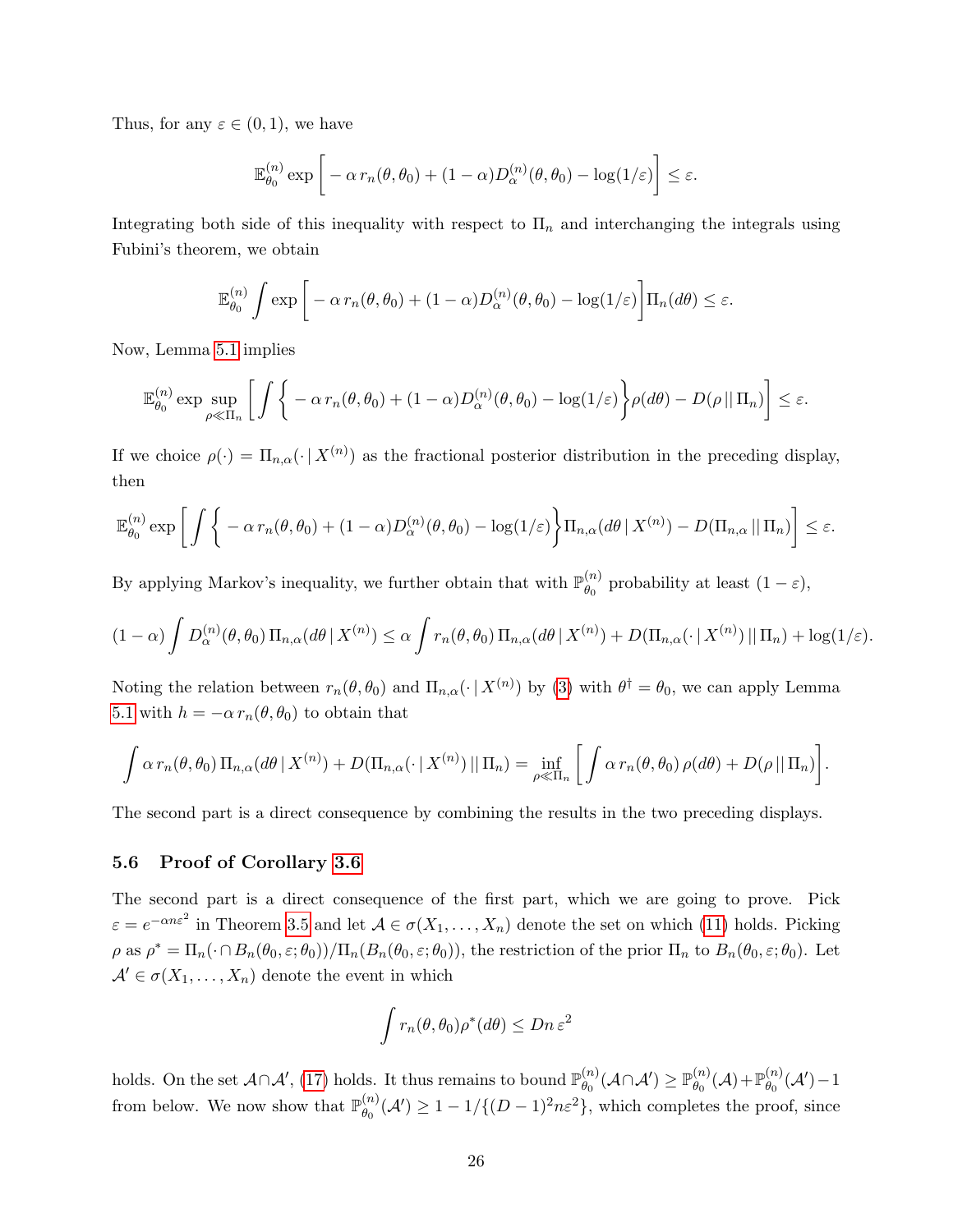$e^{-\alpha n \varepsilon^2} \leq 1/\{(D-1)^2n\varepsilon^2\}$ . By applying Fubini's theorem and invoking the definition of  $B_n(\theta_0, \varepsilon; \theta_0)$ , we have

$$
\mathbb{E}_{\theta_0}^{(n)} \Big[ \int r_n(\theta, \theta_0) \rho^*(d\theta) \Big] = \int \mathbb{E}_{\theta_0}^{(n)} \big[ r_n(\theta, \theta_0) \big] \rho^*(d\theta) \leq n \, \varepsilon^2.
$$

Thus, by applying Cauchy-Schwarz inequality, Chebyshev's inequality and Fubini's theorem, we have

$$
\mathbb{P}_{\theta_0}^{(n)}\{(\mathcal{A}')^c\} = \mathbb{P}_{\theta_0}^{(n)}\left(\int r_n(\theta,\theta_0)\rho^*(d\theta) > Dn\varepsilon^2\right)
$$
\n
$$
\leq \mathbb{P}_{\theta_0}^{(n)}\left\{\int r_n(\theta,\theta_0)\rho^*(d\theta) - \mathbb{E}_{\theta_0}^{(n)}\left[\int r_n(\theta,\theta_0)\rho^*(d\theta)\right] > (D-1)n\varepsilon^2\right\}
$$
\n
$$
\leq \frac{\mathbb{E}_{\theta_0}^{(n)}\left[\int r_n(\theta,\theta_0)\rho^*(d\theta)\right]^2}{(D-1)^2n^2\varepsilon^4} \leq \frac{\int \mathbb{E}_{\theta_0}^{(n)}\left[r_n(\theta,\theta_0)\right]^2\rho^*(d\theta)}{(D-1)^2n\varepsilon^4} \leq \frac{1}{(D-1)^2n\varepsilon^2},
$$

where in the last step we used the definition of  $B_n(\theta_0, \varepsilon; \theta_0)$ .

## 5.7 Proof of Theorem [3.7](#page-13-1)

The proof follows the same lines as the proof of Theorem [3.5](#page-10-1) in Section [5.5.](#page-24-2) The only difference is that we use [\(35\)](#page-21-1) instead of [\(40\)](#page-24-3) when applying the variational lemma to obtain the PAC-Bayes inequality. Due to space constraints, we omit the proof.

#### 5.8 Proof of Corollary [3.8](#page-13-0)

The proof follows the same lines as the proof of Corollary [3.6](#page-12-1) in Section [5.6.](#page-25-0) The only difference is that we use  $B_n(\theta^*, \varepsilon; \theta_0)$  instead of  $B_n(\theta_0, \varepsilon; \theta_0)$  in the definition of  $\rho$  and in the application of Chebyshev's inequality. Due to space constraints, we omit the proof.

#### 5.9 Proof of Theorem [4.1](#page-17-1)

In the well-specified case, we have  $\mu^* = \mu_0$ . We choose  $\alpha = 1/2$  so that  $D_{\theta_0}^{(n)}$  $\binom{n}{\theta_0,1/2}(\theta,\theta_0) = \|\mu-\mu_0\|_{2,n}^2/(4\sigma^2)$ and

$$
\int p_{\theta_0}^{(n)} \log(p_{\theta_0}^{(n)}/p_{\theta}^{(n)}) d\mu^{(n)} \le ||\mu_0 - \mu||_{2,n}^2 / (2\sigma^2), \int p_{\theta_0}^{(n)} \log^2(p_{\theta_0}^{(n)}/p_{\theta}^{(n)}) d\mu^{(n)} \le ||\mu_0 - \mu||_{2,n}^2 / \sigma^2.
$$
\n
$$
(41)
$$

 $B_n(\theta_0, \varepsilon; \theta_0)$  can be re-written as  $\{\|\mu - \mu_0\|_{2,n}^2 \leq 2\sigma^2 \varepsilon_n^2\}$ . It suffices to obtain a lower bound on  $\Pi(\|\mu - \mu_0\|_{\infty} < C\varepsilon)$  for some constant C, since it implies a same lower bound on  $\Pi(\|\mu - \mu_0\|_{2,n} <$  $C\varepsilon$ ). Fix  $\varepsilon > 0$ . Using Lemma 4.1 of [\[3\]](#page-31-10), we obtain a sequence of numbers  $\{p_j^k \in \mathbb{R}^d, j = 1, \ldots, k\}$ and  $\{q_k^j \in \mathbb{R} \mid j = 1, \ldots, k\}$  with  $||p_j^k|| \leq A_1$  and  $|q_j^k| \leq B_1$  where  $A_1$  and  $B_1$  are global constants depending on d such that for  $k > [(\varepsilon/2)^{-d/2}]$ , with  $\tilde{\mu}^k(x) = \max_{j \in \{1, ..., k\}} [(\rho_j^k)^T x + q_j^k]$  we have  $||\mu_0 - \tilde{\mu}^k||_{\infty} \leq \varepsilon/2$ . Observe that for any  $k > [(\varepsilon/2)^{-d/2}]$ , there exist constants  $0 < \delta_1, \delta_2 < 1$ ,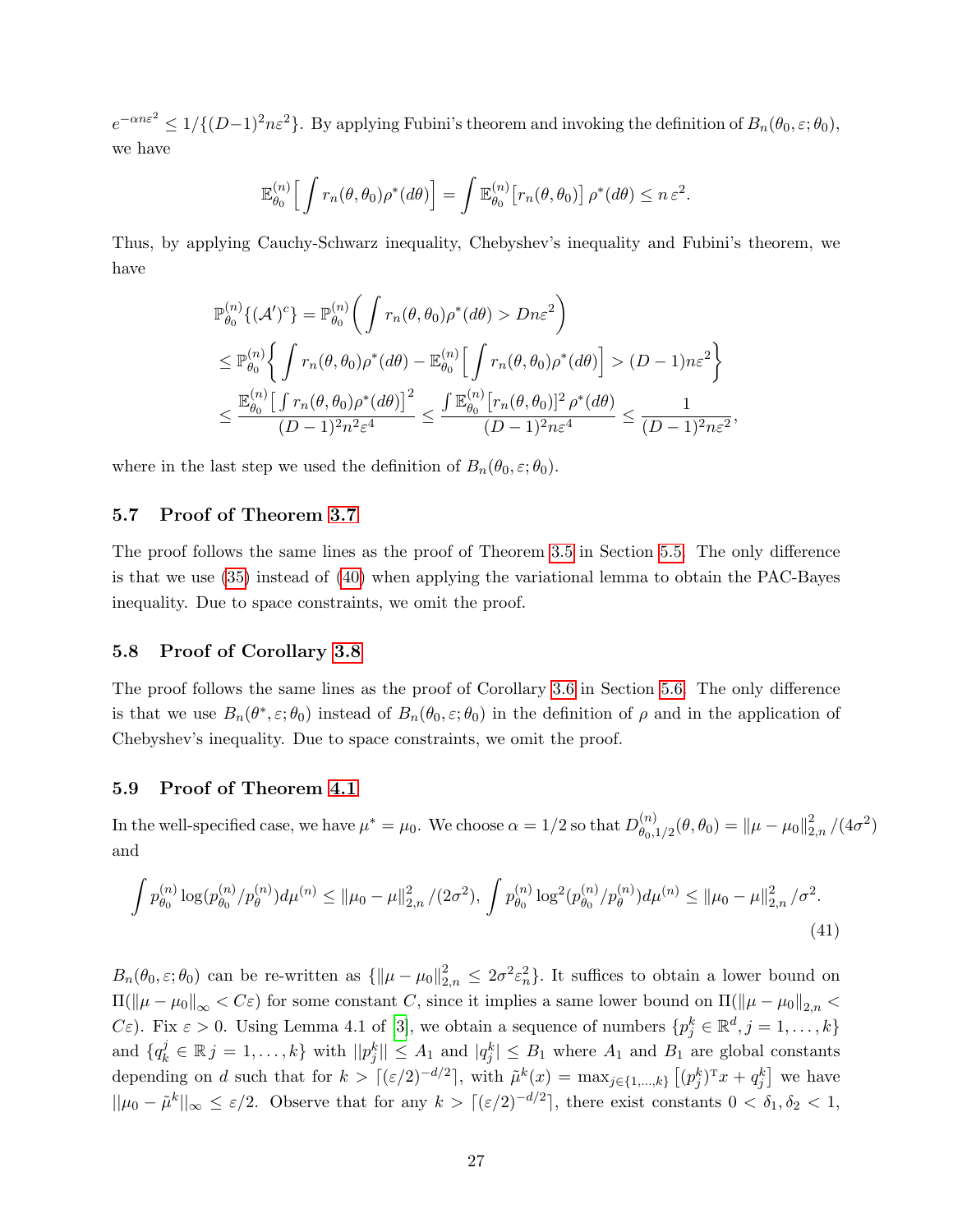dependent only on d such that for any sequence  $\{a_j^k \in \mathbb{R}^d, j = 1, \ldots, k\}$  and  $\{b_j^k \in \mathbb{R}, j = 1, \ldots, k\}$  $\text{satisfying } \max_{j \in \{1, ..., k\}} ||a_j^k - p_j^k|| < \delta_1 \varepsilon \text{ and } \max_{j \in \{1, ..., k\}} ||b_j^k - q_j^k|| < \delta_2 \varepsilon \text{, we have } ||\mu - \tilde{\mu}^k||_{\infty} \leq \varepsilon/2$ for  $\mu = \max_{j \in \{1, ..., k\}} \left[ (a_j^k)^T x + b_j^k \right]$ . This is possible since  $||p_j^k|| \leq A_1$  and  $|q_j^k| \leq B_1$ . From Anderson's inequality [\[2\]](#page-31-11) and standard reslts on centered small ball probability of multivariate Gaussian random variables, we obtain for sufficiently small  $\varepsilon$ ,

$$
\Pi\bigg(\max_{j\in\{1,\ldots,k\}}||a_j^k - p_j^k|| < \delta_1\varepsilon\bigg) \ge e^{-C_1dk\log(1/\varepsilon)}, \quad \Pi\bigg(\max_{j\in\{1,\ldots,k\}}||a_j^k - p_j^k|| < \delta_2\varepsilon\bigg) \ge e^{-C_2k\log(1/\varepsilon)},
$$

To lower bound  $\Pi(\|\mu - \mu_0\|_{\infty} < C\varepsilon)$ , we consider the sum over  $k \in [[(\varepsilon/2)^{-d/2}], 2[(\varepsilon/2)^{-d/2}]]$ . Using  $\pi(k) \ge \exp\{-Ck \log k\}$ , we have  $\Pi(\|\mu - \mu_0\|_{\infty} < C\varepsilon) \ge e^{-C_3 \varepsilon_n^{-d/2} \log(1/\varepsilon)}$  for sufficiently small *ε*. Hence  $\Pi(\|\mu - \mu_0\|_{\infty} < C \varepsilon_n) \ge e^{-C_4 n \varepsilon_n^2}$  is satisfied for  $\varepsilon_n = n^{-2/(4+d)} (\log n)^t$  for  $t = 2/(4+d)$ .

## 5.10 Proof of Theorem [4.2](#page-18-0)

We apply Corollary [3.8](#page-13-0) to obtain that with probability tending to one,

<span id="page-27-0"></span>
$$
\int \frac{\alpha}{2(1-\alpha)} \left[ \|\mu - \mu_0\|_{2,n}^2 - \|\mu^* - \mu_0\|_{2,n}^2 - \alpha \|\mu - \mu^*\|_{2,n}^2 \right] d\Pi_{n,\alpha}(\mu)
$$
\n
$$
\leq \frac{D\alpha}{1-\alpha} \varepsilon^2 + \left\{ -\frac{1}{n(1-\alpha)} \log \Pi(B_n(\mu^*, \varepsilon; \mu_0)) \right\}.
$$
\n(42)

By the convexity of  $Co_L[0,1]^d$  and the definition of  $\mu^*$  as the projection, we have that for any  $\mu \in \mathrm{Co}_L[0,1]^d,$ 

$$
\|\mu - \mu_0\|_{2,n}^2 - \|\mu^* - \mu_0\|_{2,n}^2 - \alpha \|\mu - \mu^*\|_{2,n}^2 = (1 - \alpha) \|\mu - \mu^*\|_{2,n}^2 + 2\langle \mu - \mu^*, \mu^* - \mu_0 \rangle_n
$$
  
\n
$$
\geq (1 - \alpha) \|\mu - \mu^*\|_{2,n}^2.
$$

Therefore, inequality [\(42\)](#page-27-0) in particular implies

$$
\int \frac{\alpha}{2} \|\mu - \mu^*\|_{2,n}^2 d\Pi_{n,\alpha}(\mu) \le \frac{D\alpha}{1-\alpha} \varepsilon^2 + \Big\{-\frac{1}{n(1-\alpha)}\log \Pi(B_n(\mu^*,\varepsilon;\mu_0))\Big\}.
$$

Plugging this back into [\(42\)](#page-27-0), and noting that  $\|\mu^* - \mu_0\|_{2,n}^2$  is independent of  $\mu$ , we obtain

$$
\int \|\mu - \mu_0\|_{2,n}^2 d\Pi_{n,\alpha}(\mu) \le \inf_{\mu \in \text{Co}_{L}[0,1]^d} \|\mu - \mu_0\|_{2,n}^2 + \frac{D}{(1-\alpha)} \varepsilon^2 + \Big\{ -\frac{C}{n \alpha (1-\alpha)} \log \Pi(B_n(\mu^*, \varepsilon; \mu_0)) \Big\}
$$

for some constant  $C > 0$ .

Using the expression  $(21)$ , we have

$$
B_n(\mu^*, \varepsilon; \mu_0) \supset \{ \|\mu - \mu^*\|_{2,n} \le C_1 \varepsilon^2 \},
$$

for some constant  $C_1$  independent of n. Now use the prior concentration results derived in the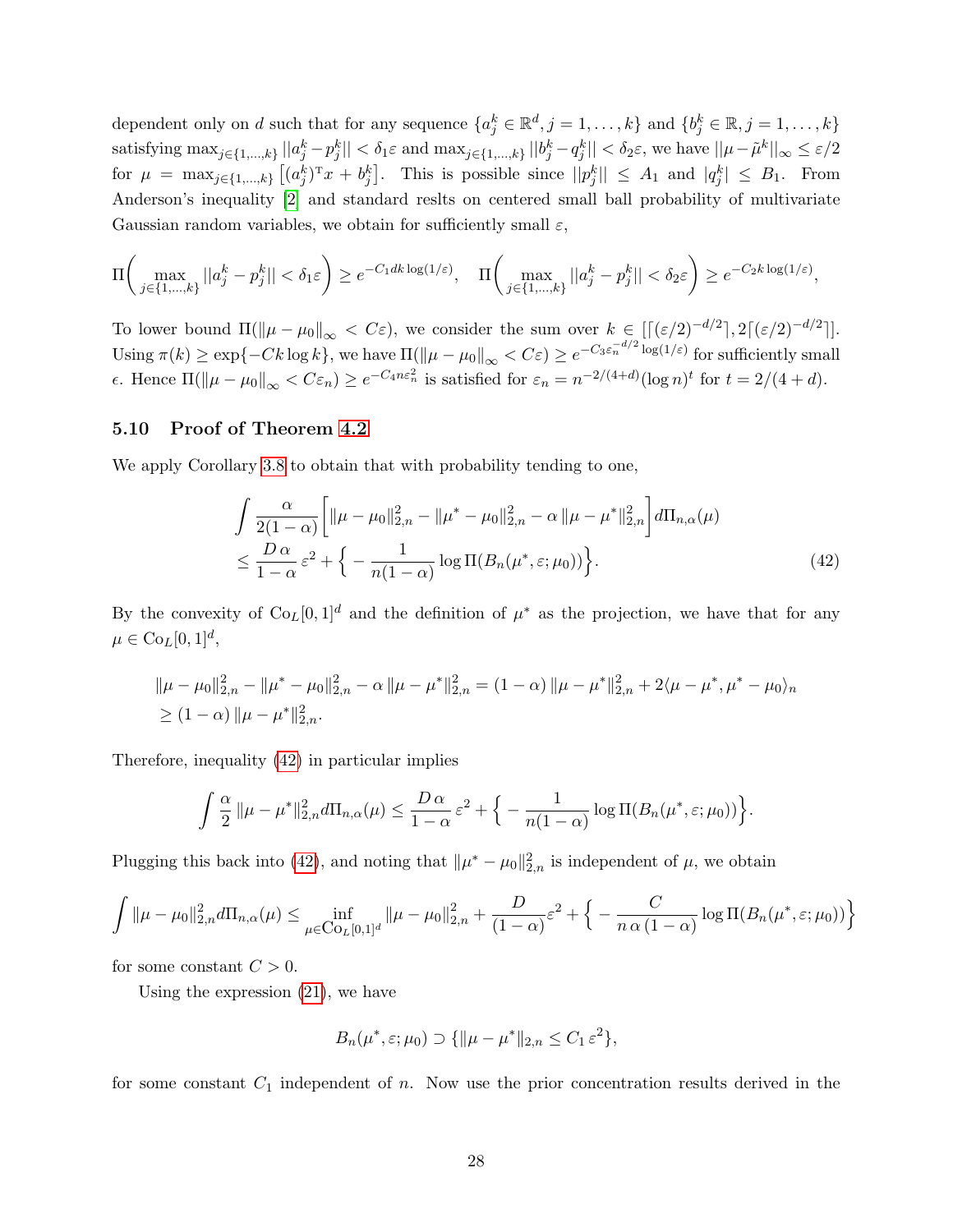proof of Theorem [4.1,](#page-17-1) we obtain

$$
\Pi(B_n(\mu^*, \varepsilon; \mu_0)) \ge e^{-C_2 n \varepsilon_n^2 \log(1/\varepsilon)},
$$

for some constant  $C_2 > 0$ . Putting pieces together, we obtain by choosing  $\varepsilon = \varepsilon_n$  that

$$
\int \|\mu - \mu_0\|_{2,n}^2 d\Pi_{n,\alpha}(\mu) \le \inf_{\mu \in \text{Co}_{L}[0,1]^d} \|\mu - \mu_0\|_{2,n}^2 + \frac{C_3}{\alpha (1-\alpha)} \varepsilon_n^2,
$$

implying the desired Bayesian oracle inequality.

#### 5.11 Proof of Theorem [4.3](#page-19-0)

Similar to the proof of Theorem [4.1,](#page-17-1) it suffices to obtain a lower bound on  $\Pi(\|\mu - \mu_0\|_{\infty} < C_1 \varepsilon)$ . From Section 5.1 (pp. 2671) of [\[55\]](#page-34-12), it can be shown that for  $\varepsilon$  sufficiently small

$$
\Pi(\|\mu - \mu_0\|_{\infty} < C_1 \varepsilon) \ge C_2 e^{-C_3(1/\varepsilon)^{d/\alpha} {\log(1/\varepsilon)}}^{1+d)\vee q}
$$

Therefore,  $\Pi(\|\mu - \mu_0\|_{\infty} < C_1 \varepsilon_n) \ge e^{-n\varepsilon_n^2}$  is satisfied with  $\varepsilon_n \ge n^{-\alpha/(2\alpha+d)} (\log n)^t$  where  $t =$  $\{(1+d) \vee q\}/(2+d/\alpha)$ . From Corollary [3.6](#page-12-1) with  $\alpha = 1/2$  and  $\varepsilon_n = n^{-\alpha/(2\alpha+d)}(\log n)^t$ , we have,

$$
\int \|\mu - \mu_0\|_{2,n}^2 \Pi_{n,\alpha}(d\mu) \le C_4 \varepsilon_n^2 \tag{43}
$$

.

with  $\mathbb{P}_{\theta_0}^{(n)}$  $\binom{n}{\theta_0}$  probability at least  $1 - 2/\{(D-1)^2 n \varepsilon_n^2\}$  for some  $D > 1$ .

## 5.12 Proof of Theorem [4.4](#page-20-2)

The proof of Theorem [4.4](#page-20-2) follows in a straightforward manner from [\[47\]](#page-34-15) with the following modifi-cations. To apply Corollary [3.6,](#page-12-1) we need to prove that for the  $\varepsilon$  stated in the statement of Theorem [4.4,](#page-20-2) we have  $-\log \Pi_n(B_n(\theta_0, \varepsilon_n; \theta_0)) \leq n \varepsilon_n^2$ . For  $\sigma_n = \varepsilon_n / \log(1/\varepsilon_n)|^{1/\beta}$ ,  $\varepsilon$  defined in [\(26\)](#page-19-1), a sufficiently small  $\delta > 0$ , b and  $\tau$  defined in [\(27\)](#page-19-2),  $a_0 = \{(8\beta + 4\varepsilon + 16)/(b\delta)\}^{1/\tau}$ ,  $a_{\sigma_n} = a_0 \{\log(1/\sigma_n)\}^{1/\tau}$ , and  $b_1 > \max\{1, 1/2\beta\}$  satisfying  $\varepsilon_n^{b_1} {\log(1/\varepsilon_n)}^{5/4} \leq \varepsilon_n$ , the proof of Theorem 4 in [\[52\]](#page-34-13) implies the following three claims. First, there exists a partition of  $\{y \in \mathcal{Y} : y, \leq a_{\sigma_n}\}, \{U_j, j = 1, \ldots, K\}$ such that for  $j = 1, \ldots, N$ ,  $U_j$  is a ball with diameter  $\sigma_n \varepsilon_n^{2b_1}$  and center  $y_j$ ; for  $j = N + 1, \ldots, K$ ,  $U_j$  is a set with a diameter bounded above by  $\sigma_n$ ;  $1 \leq N < K \leq C_2 \sigma_n^{-d} {\log(1/\varepsilon_n)}^{d+d/\tau}$ , where  $C_2 > 0$  does not depend on n. Second, there exist  $\theta^* = {\mu_j^*, \alpha_j^*, j = 1, 2, \ldots, \sigma_n}$  with  $\alpha_j^* = 0$  for  $j > N, \mu_j^* = z_j$  for  $j = 1, ..., N$ , and  $\mu_j^* \in U_j$  for  $j = N + 1, ..., K$  such that for  $m = K$  and a positive constant  $C_3$ ,

$$
h(f_0, p(\cdot | \theta^\star, m)) \le C_3 \sigma_n^{\beta}.
$$
\n<sup>(44)</sup>

Third, there exists constant  $B_0 > 0$  such that

<span id="page-28-0"></span>
$$
P_0(\|Y\| > a_{\sigma_n}) \le B_0 \sigma_n^{4\beta + 2\varepsilon + 8}.\tag{45}
$$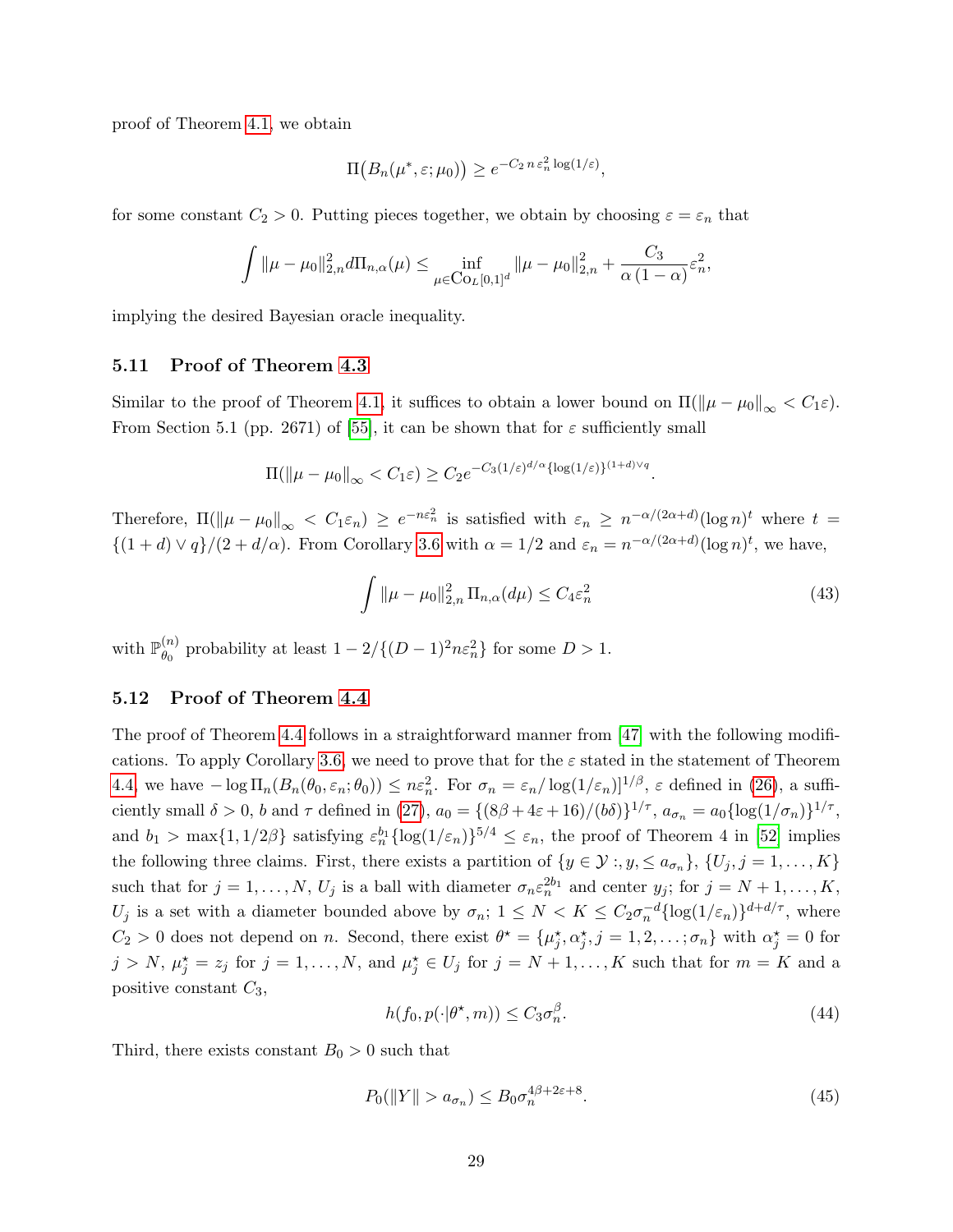For  $\theta \in S_{\theta^*}$ , where,

$$
S_{\theta^*} = \{ (\mu_j, \alpha_j, j = 1, 2, \dots; \sigma) : \mu_j \in U_j, j = 1, \dots, K, \sum_{j=1}^K |\alpha_j - \alpha_j^*| \le 2\varepsilon_n^{2db_1}, \min_{j=1,\dots,K} \alpha_j \ge \varepsilon_n^{4db_1}/2, \sigma^2 \in [\sigma_n^2/(1 + \sigma_n^{2\beta}), \sigma_n^2] \}
$$

,

we have

$$
d_h^2(p(\cdot|\theta^\star, m), p(\cdot|\theta, m)) \le \left\| \sum_{j=1}^K \alpha_j^\star \phi_{\mu_j^\star, \sigma_n} - \sum_{j=1}^K \alpha_j \phi_{\mu_j, \sigma} \right\|_1
$$
  

$$
\le \sum_{j=1}^K |\alpha_j^\star - \alpha_j| + \sum_{j=1}^N \alpha_j^\star \left[ \left\| \phi_{\mu_j^\star, \sigma_n} - \phi_{\mu_j, \sigma_n} \right\|_1 + \left\| \phi_{\mu_j, \sigma_n} - \phi_{\mu_j, \sigma} \right\|_1 \right].
$$

For  $j = 1, ..., N$ ,  $\left\|\phi_{\mu_j^{\star}, \sigma_n} - \phi_{\mu_j, \sigma_n}\right\|_1 \leq, \mu_j^{\star} - \mu_j, /\sigma_n \leq \varepsilon_n^{2b_1}$ . Also,

$$
\left\|\phi_{\mu_j,\sigma_n} - \phi_{\mu_j,\sigma}\right\|_1 \le \sqrt{d/2} \left|\frac{\sigma_n^2}{\sigma^2} - 1 - \log\frac{\sigma_n^2}{\sigma^2}\right|^{1/2} \le C_4 \sqrt{d/2} \left|\frac{\sigma_n^2}{\sigma^2} - 1\right| \lesssim \sigma_n^{2\beta},\tag{46}
$$

where the penultimate inequality follows from the fact that  $\left|\log x - x + 1\right| \leq C_4 |x - 1|^2$  for x in a neighborhood of 1 and some  $C_4 > 0$ . Hence,  $d_h(p(\cdot|\theta,m), p(\cdot|\theta^*, m)) \leq C_5 \sigma_n^{\beta}$ for some  $C_5 > 0$ , all  $\theta \in S_{\theta^*}$ , and  $m = K$ .

Next, for  $\theta \in S_{\theta^*}$ , let us consider a lower bound on the ratio  $p(y|\theta,m)/f_0(y)$ . Note that  $\sup_y f_0(y) < \infty$  and  $p(y|\theta,m) \ge \sigma^d p(y|\theta,m)$ . For  $y \in \mathcal{Y}$  with  $||z|| \le a_{\sigma_n}$ , there exists  $J \le K$ for which  $, y - \mu_J \leq \sigma_n$ . Thus, for all sufficiently large n such that  $\sigma_n^2/\sigma^2 \leq 2$ ,  $p(y|\theta,m) \geq$  $\min_j \alpha_j \cdot \phi_{\mu_J,\sigma}(y) \geq [\varepsilon_n^{4db_1}/2] \cdot \sigma_n^{-d} e^{-1}/(2\pi)^{d/2}$  and

<span id="page-29-0"></span>
$$
\frac{p(y|\theta, m)}{f_0(y)} \ge C_6 \varepsilon_n^{4db_1} \sigma_n^{-d}, \text{ for some } C_6 > 0.
$$
 (47)

For  $y \in \mathcal{Y}$  with  $||y|| > a_{\sigma_n}$ ,  $||z - \mu_j||^2 \le 2(||z||^2 + ||\mu||^2) \le 4 ||y||^2$  for all  $j = 1, ..., K$ . Thus, for all sufficiently large  $n$ ,  $p(y|\theta, m) \ge \sigma_n^{-d} \exp(-4 ||y||^2 / \sigma_n^2) / (2\pi)^{d/2}$  and

$$
\frac{p(y|\theta, m)}{f_0(y)} \ge C_7 \sigma_n^{-d_y} \exp(-4 ||z||^2 / \sigma_n^2), \text{ for some } C_7 > 0.
$$

Denote the lower bound in [\(47\)](#page-29-0) by  $\lambda_n$  and consider all sufficiently large n such that  $\lambda_n < e^{-1}$ .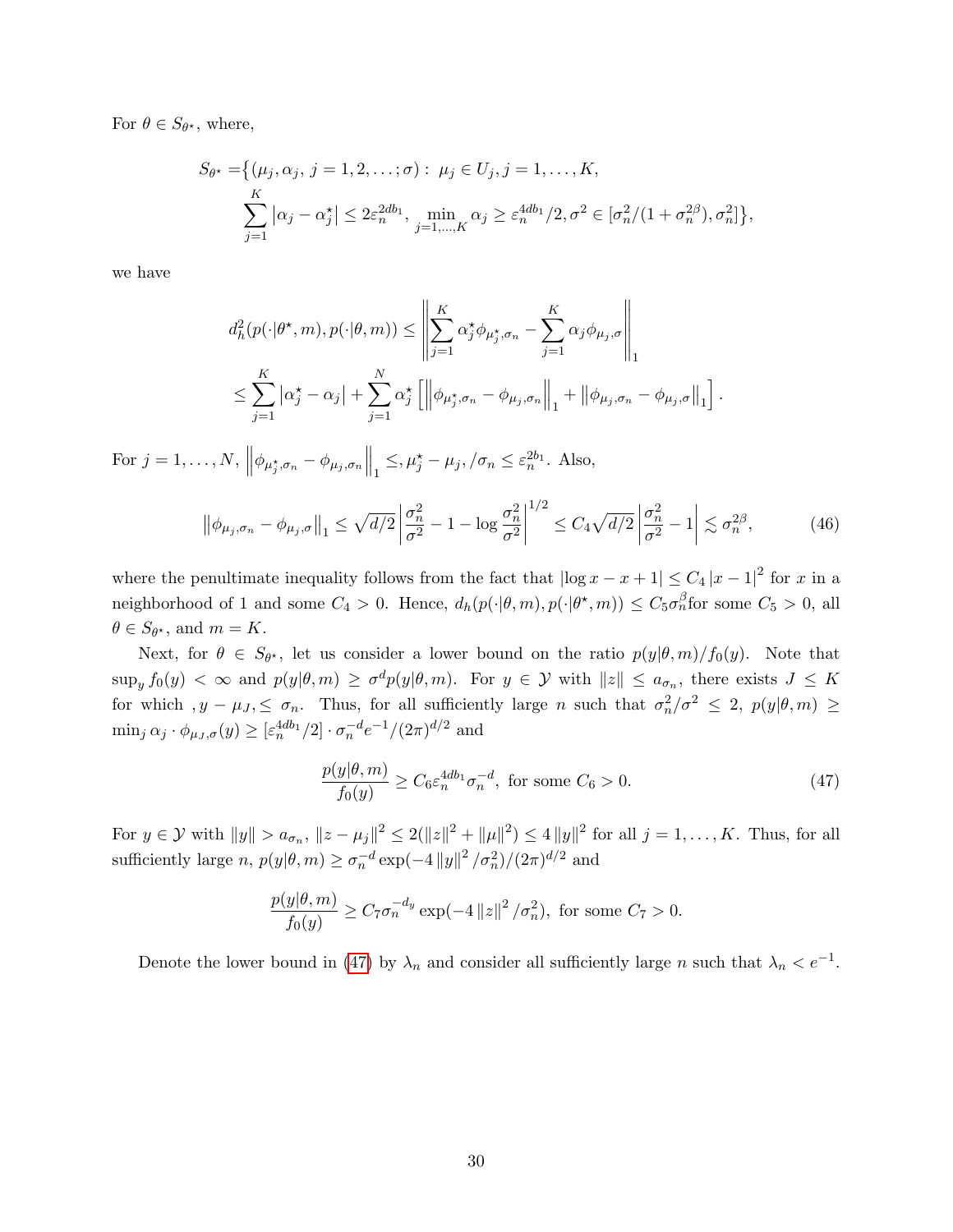For any  $\theta \in S_{\theta^*},$ 

$$
\int \left( \log \frac{f_0(y)}{p(y|\theta, m)} \right)^2 1 \left\{ \frac{p(y|\theta, m)}{f_0(y)} < \lambda_n \right\} f_0(y) g_0(x) dy dx \n= \int \left( \log \frac{f_0(y)}{p(y|\theta, m)} \right)^2 1 \left\{ \frac{p(y|\theta, m)}{f_0(y)} < \lambda_n, (y, x), > a_{\sigma_n} \right\} f_0(y) dy \n\leq \frac{4}{\sigma_n^4} \int_{\|y\| > a_{\sigma_n}} \|y\|^4 f_0(y) dy \leq \frac{4}{\sigma_n^4} E_0(\|Y\|^8)^{1/2} (P_0(\|Y\| > a_{\sigma_n}))^{1/2} \leq C_8 \sigma_n^{2\beta + \varepsilon},
$$

for some constant  $C_8$ . The last inequality follows from  $(45)$  and tail condition in  $(27)$ . Also note that

$$
\log \frac{f_0(y)}{p(y|\theta, m)} 1 \left\{ \frac{p(y|\theta, m)}{f_0(y)} < \lambda_n \right\} \le \left\{ \log \frac{f_0(y)}{p(y|\theta, m)} \right\}^2 1 \left\{ \frac{p(y|\theta, m)}{f_0(y)} < \lambda_n \right\}
$$

and, thus,

$$
\int \log \frac{f_0(y)}{p(y|x,\theta,m)} 1 \left\{ \frac{p(y|\theta,m)}{f_0(y)} < \lambda_n \right\} f_0(y) dy \leq C_8 \sigma_n^{2\beta + \varepsilon}.
$$

From Lemma 4 of [\[52\]](#page-34-13), both  $E_0(\log(f_0(Y)/p(Y|\theta,m)))$  and  $E_0([\log(f_0(Y)/p(Y|\theta,m))]^2)$  are bounded by  $C_9 \log(1/\lambda_n)^2 \sigma_n^{2\beta} \leq A \varepsilon_n^2$  for some constant A. Finally, we calculate a lower bound on the prior probability of  $m = K$  and  $\{\theta \in S_{\theta^*}\}\$ . By [\(30\)](#page-20-3), for some  $C_{10} > 0$ ,

<span id="page-30-0"></span>
$$
\Pi(m = K) \propto \exp[-a_{10}K(\log K)^{\tau_1}] \ge \exp[-C_{10}\varepsilon_n^{-d/\beta} \{\log(1/\varepsilon_n)\}^{d+d/\beta+d/\tau+\tau_1}].\tag{48}
$$

From Lemma 10 of [\[22\]](#page-32-12), for some constants  $C_{11}, C_{12} > 0$  and all sufficiently large n,

$$
\Pi\left(\sum_{j=1}^{K} |\alpha_j - \alpha_j^{\star}| \ge 2\varepsilon_n^{2db_1}, \min_{j=1,\dots,K} \alpha_j \ge \varepsilon_n^{4db_1}/2 \middle| m = K\right) \ge \exp[-C_{11}K \log(1/\varepsilon_n)]
$$
  
 
$$
\ge \exp[-C_{12}\varepsilon_n^{-d/\beta} \{ \log(1/\varepsilon_n) \}^{d/\beta + d/\tau + d + 1}].
$$
 (49)

For  $\pi_{\mu}$  denoting the prior density of  $\mu_j^y$  $_j^y$  and some  $C_{13}$ ,  $C_{14} > 0$ , [\(31\)](#page-20-1) implies

$$
\Pi(\mu_j \in U_j, j = 1, \dots, N) \ge \{C_{13}\pi_\mu(a_\sigma) \operatorname{diam}(U_1)^d\}^N
$$
\n
$$
\ge \exp\left[-C_{14}\varepsilon_n^{-d/\beta} \left\{\log(1/\varepsilon_n)\right\}^{d+d/\beta+d/\tau+\max\{1,\tau_2/\tau\}}\right].
$$
\n(50)

Assumption [\(29\)](#page-19-3) on the prior for  $\sigma$ , implies

<span id="page-30-1"></span>
$$
\Pi(\sigma^{-2} \in \{\sigma_n^{-2}, \sigma_n^{-2}(1 + \sigma_n^{2\beta})\}) \ge a_8 \sigma_n^{-2a_7} \sigma_n^{2\beta a_8} \exp\{-a_9 \sigma_n^{-1}\} \ge \exp\{-C_{15} \sigma_n^{-1}\}.
$$
 (51)

It follows from [\(48\)](#page-30-0) - [\(51\)](#page-30-1), that for all sufficiently large  $n, s = 1 + 1/\beta + 1/\tau$ , and some  $C_{16} > 0$ 

$$
\Pi(B_n(\theta_0, \varepsilon_n; \theta_0)) \ge \Pi(m = N, \theta_p \in S_{\theta_p}) \ge \exp[-C_{16}\varepsilon_n^{-d/\beta} {\log(1/\varepsilon_n)}^{ds + \max\{\tau_1, 1, \tau_2/\tau\}}].
$$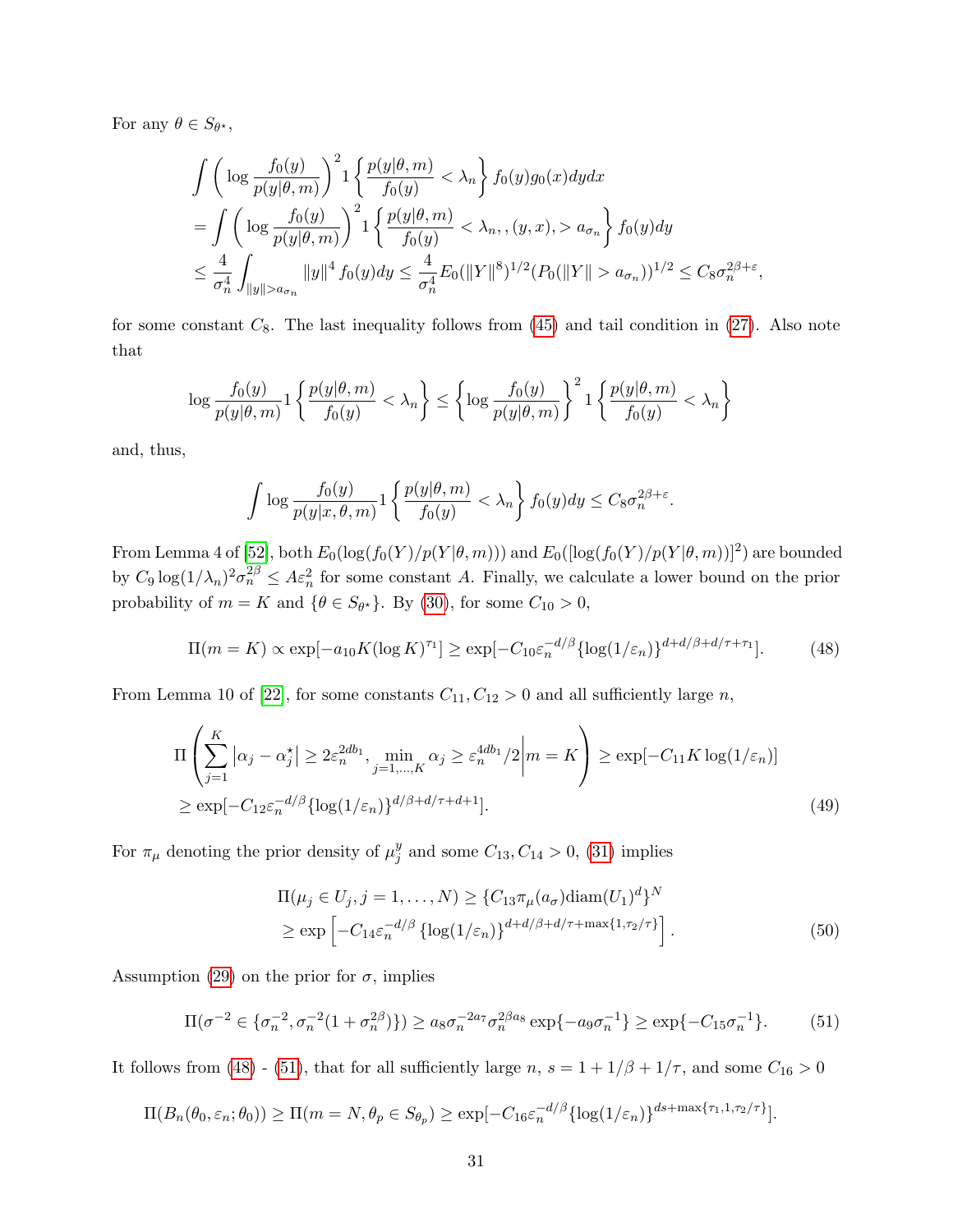The last expression of the above display is bounded below by  $\exp{-Cn\varepsilon_n^2}$  for any  $C > 0$ ,  $\varepsilon_n =$  $n^{-\beta/(2\beta+d)}(\log n)^t$ , any  $t > (ds + \max\{\tau_1, 1, \tau_2/\tau\})/(2 + d/\beta)$ , and all sufficiently large n. Since the inequality in the definition of  $t$  is strict, the claim of the theorem follows immediately.

# References

- <span id="page-31-9"></span>[1] Convex Analysis. Princeton landmarks in mathematics and physics. Princeton University Press, 1997.
- <span id="page-31-11"></span>[2] Joel Anderson. On normal derivations. Proceedings of the American Mathematical Society, 38(1):135–140, 1973.
- <span id="page-31-10"></span>[3] Gábor Balázs, András György, and Csaba Szepesvári. Near-optimal max-affine estimators for convex regression. In AISTATS, 2015.
- <span id="page-31-1"></span>[4] Andrew Barron, Mark J. Schervish, and Larry Wasserman. The consistency of posterior distributions in nonparametric problems. Ann. Statist., 27:536–561, 1999.
- <span id="page-31-4"></span>[5] Peter L. Bartlett, Olivier Bousquet, and Shahar Mendelson. Local rademacher complexities. The Annals of Statistics, 33:1497–1537, 2005.
- <span id="page-31-5"></span>[6] Peter L. Bartlett and Shahar Mendelson. Rademacher and Gaussian complexities: Risk bounds and structural results. J. Mach. Learn. Res., 3:463–482, 2003.
- <span id="page-31-8"></span>[7] Peter L. Bartlett, Shahar Mendelson, and Petra Philips. Local Complexities for Empirical Risk Minimization, pages 270–284. Springer Berlin Heidelberg, Berlin, Heidelberg, 2004.
- <span id="page-31-6"></span>[8] Pierre C. Bellec and Alexandre B. Tsybakov. Sharp oracle bounds for monotone and convex regression through aggregation. J. Mach. Learn. Res., 16:1879–1892, 2015.
- <span id="page-31-7"></span>[9] L. Birgé. Sur un theorémè de minimax et son application aux tests. *Probab. Math. Statist.*, 3:259–282, 1984.
- <span id="page-31-0"></span>[10] PG Bissiri, CC Holmes, and Stephen G Walker. A general framework for updating belief distributions. Journal of the Royal Statistical Society: Series B (Statistical Methodology), 2016.
- <span id="page-31-2"></span>[11] O. Catoni and J. Picard. Statistical learning theory and stochastic optimization: Ecole d'Eté de Probabilités de Saint-Flour, XXXI - 2001. Ecole d'Eté de Probabilités de Saint-Flour. Springer, 2004.
- <span id="page-31-3"></span>[12] Olivier Catoni. PAC-Bayesian Supervised Classification: The Thermodynamics of Statistical Learning, volume 56 of Lecture notes – Monograph Series. Institute of Mathematical Statistics, 2007.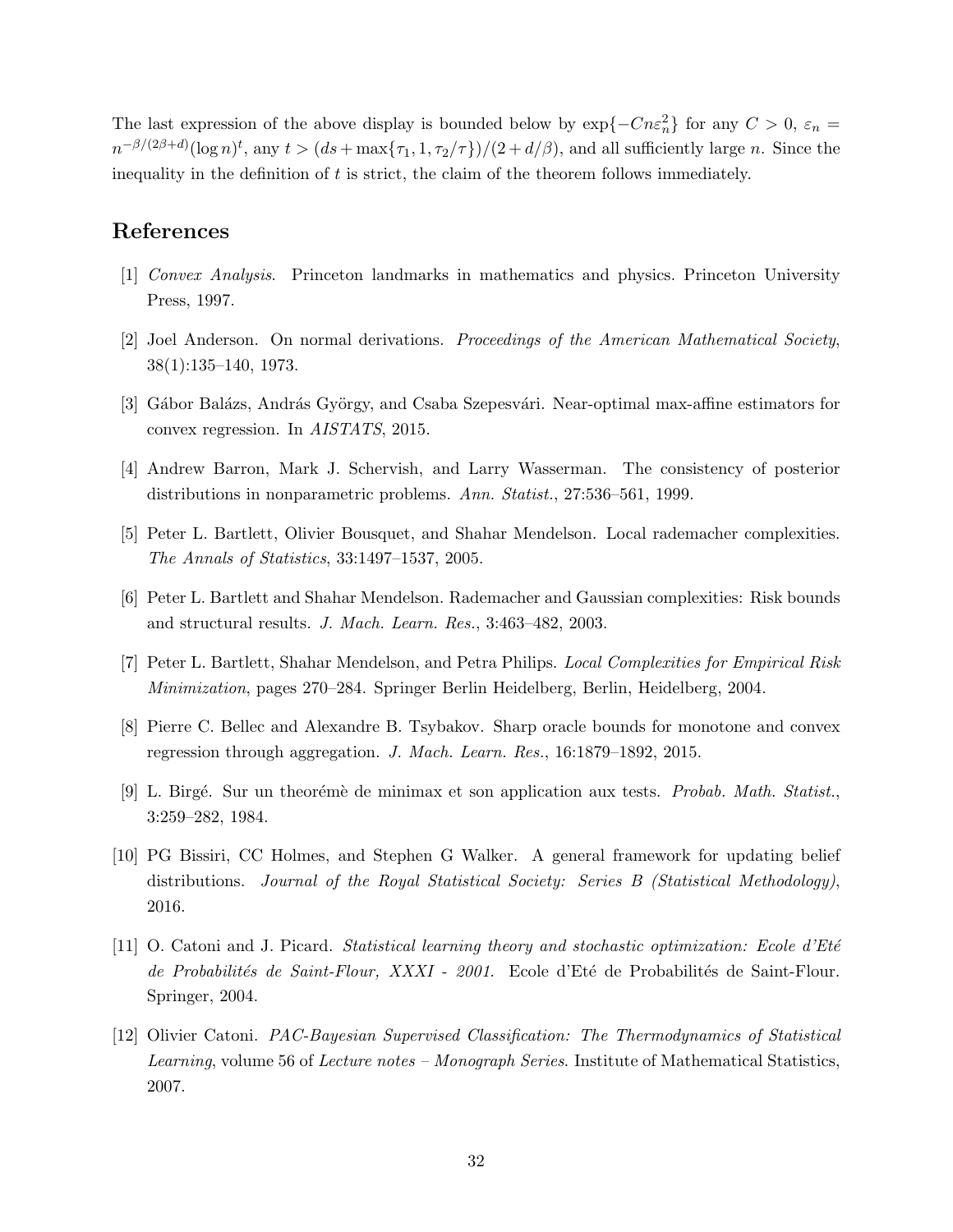- <span id="page-32-14"></span>[13] Sabyasachi Chatterjee, Adityanand Guntuboyina, Bodhisattva Sen, et al. On risk bounds in isotonic and other shape restricted regression problems. The Annals of Statistics, 43(4):1774– 1800, 2015.
- <span id="page-32-10"></span>[14] Sourav Chatterjee et al. A new perspective on least squares under convex constraint. The Annals of Statistics, 42(6):2340–2381, 2014.
- <span id="page-32-2"></span>[15] Victor Chernozhukov and Han Hong. An mcmc approach to classical estimation. Journal of Econometrics, 115(2):293–346, 2003.
- <span id="page-32-8"></span>[16] A. Dalalyan and Tsybakov A. B. Aggregation by exponential weighting, sharp PAC-Bayesian bounds and sparsity. Machine Learning, 72:39–61, 2008.
- <span id="page-32-13"></span>[17] Arnak S. Dalalyan and Joseph Salmon. Sharp oracle inequalities for aggregation of affine estimators. Ann. Statist., 40:2327–2355, 2012.
- <span id="page-32-6"></span>[18] Pierpaolo De Blasi and Stephen G Walker. Bayesian asymptotics with misspecified models. Statistica Sinica, pages 169–187, 2013.
- <span id="page-32-0"></span>[19] Nial Friel and Anthony N Pettitt. Marginal likelihood estimation via power posteriors. Journal of the Royal Statistical Society: Series B (Statistical Methodology), 70(3):589–607, 2008.
- <span id="page-32-1"></span>[20] Andrew Gelman and Xiao-Li Meng. Simulating normalizing constants: From importance sampling to bridge sampling to path sampling. Statistical science, pages 163–185, 1998.
- <span id="page-32-11"></span>[21] Charles J Geyer and E A Thompson. Annealing Markov chain Monte Carlo with applications to ancestral inference. Journal of the American Statistical Association, 90:909–920, 1995.
- <span id="page-32-12"></span>[22] S. Ghosal and A. W. van der Vaart. Posterior convergence rates of Dirichlet mixtures at smooth densities. The Annals of Statistics, 35(2):697–723, 2007.
- <span id="page-32-4"></span>[23] Subhashis Ghosal, Jayanta K. Ghosh, and Aad W. van der Vaart. Convergence rates of posterior distributions. Ann. Statist., 28(2):500–531, 2000.
- <span id="page-32-5"></span>[24] Subhashis Ghosal and Aad Van Der Vaart. Convergence rates of posterior distributions for noniid observations. The Annals of Statistics, 35(1):192–223, 2007.
- <span id="page-32-3"></span>[25] Peter Grünwald. The safe bayesian. In *International Conference on Algorithmic Learning* Theory, pages 169–183. Springer, 2012.
- <span id="page-32-7"></span>[26] Peter Grünwald and Thijs van Ommen. Inconsistency of bayesian inference for misspecified linear models, and a proposal for repairing it. arXiv preprint arXiv:1412.3730, 2014.
- <span id="page-32-9"></span>[27] Benjamin Guedj and Pierre Alquier. Pac-bayesian estimation and prediction in sparse additive models. Electronic Journal of Statistics, 7:264–291, 2013.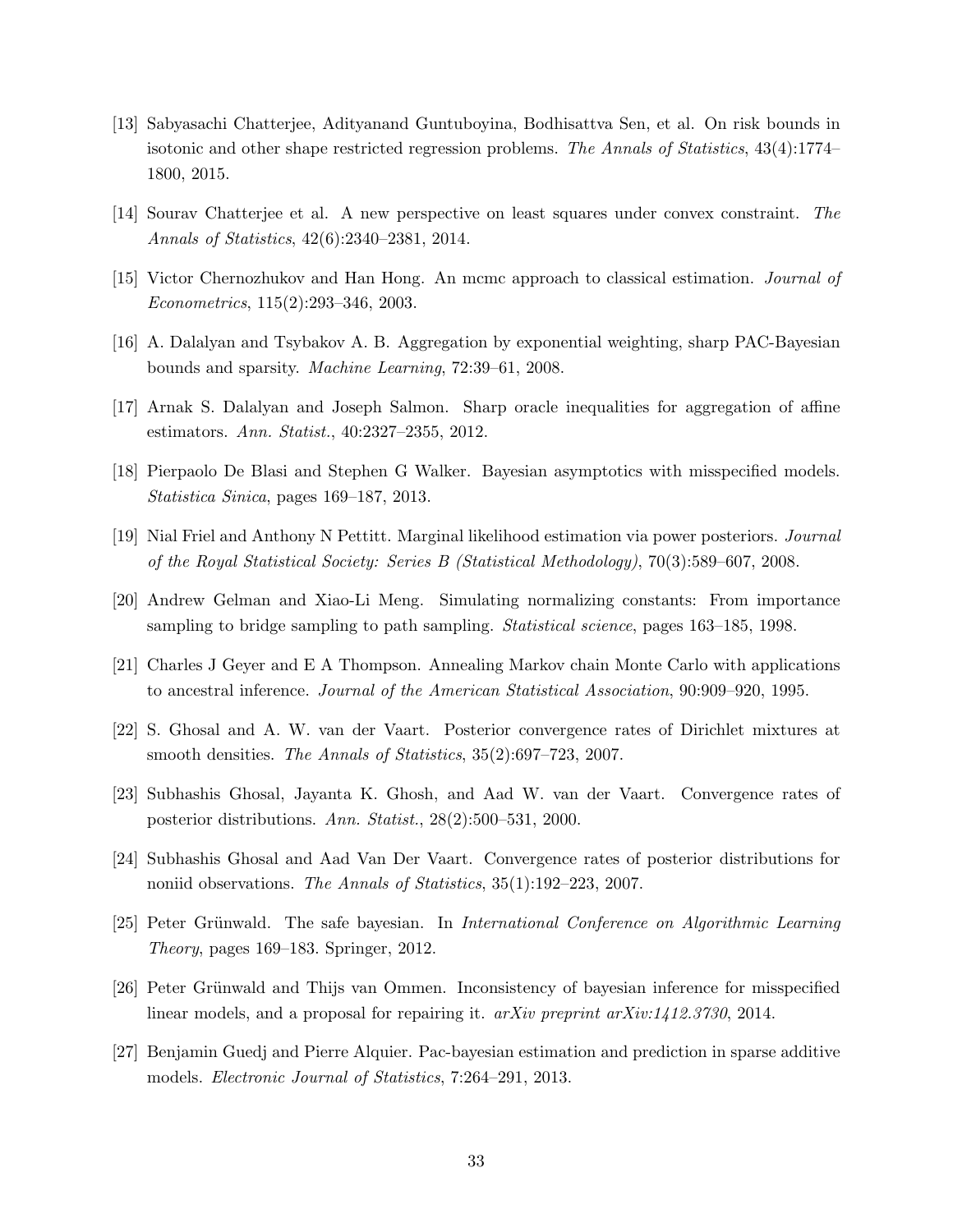- <span id="page-33-5"></span>[28] Adityanand Guntuboyina and Bodhisattva Sen. Covering numbers for convex functions. IEEE Transactions on Information Theory, 59(4):1957–1965, 2013.
- <span id="page-33-13"></span>[29] Adityanand Guntuboyina and Bodhisattva Sen. Global risk bounds and adaptation in univariate convex regression. Probability Theory and Related Fields, 163(1-2):379–411, 2015.
- <span id="page-33-14"></span>[30] Lauren A Hannah and David B Dunson. Bayesian nonparametric multivariate convex regression.  $arXiv$  preprint  $arXiv:1109.0322$ , 2011.
- <span id="page-33-2"></span>[31] Wenxin Jiang and Martin A Tanner. Gibbs posterior for variable selection in high-dimensional classification and data mining. The Annals of Statistics, pages 2207–2231, 2008.
- <span id="page-33-3"></span>[32] Bas JK Kleijn and Aad W van der Vaart. Misspecification in infinite-dimensional bayesian statistics. The Annals of Statistics, pages 837–877, 2006.
- <span id="page-33-7"></span>[33] V. Koltchinskii. Oracle Inequalities in Empirical Risk Minimization and Sparse Recovery Problems: École D? Été de Probabilités de Saint-Flour XXXVIII-2008. Lecture Notes in Mathematics. Springer, 2011.
- <span id="page-33-8"></span>[34] Vladimir Koltchinskii. Local Rademacher complexities and oracle inequalities in risk minimization. Ann. Statist., 34(6):2593–2656, 2006.
- <span id="page-33-12"></span>[35] Vladimir Koltchinskii and Dmitriy Panchenko. Rademacher Processes and Bounding the Risk of Function Learning, pages 443–457. Birkhäuser Boston, Boston, MA, 2000.
- <span id="page-33-15"></span>[36] W. Kruijer, J. Rousseau, and A. W. van der Vaart. Adaptive Bayesian density estimation with location-scale mixtures. Electronic Journal of Statistics, 4:1225–1257, 2010.
- <span id="page-33-11"></span>[37] Lucien Le Cam. Asymptotic methods in statistical decision theory. New York, 1986.
- <span id="page-33-9"></span>[38] L. LeCam. Convergence of estimates under dimensionality restrictions. Ann. Statist., 1:38–53, 1973.
- <span id="page-33-6"></span>[39] Gilbert Leung and Andrew R Barron. Information theory and mixing least-squares regressions. IEEE Transactions on Information Theory, 52(8):3396–3410, 2006.
- <span id="page-33-10"></span>[40] Gbor Lugosi and Marten Wegkamp. Complexity regularization via localized random penalties. Ann. Statist., 32(4):1679–1697, 2004.
- <span id="page-33-0"></span>[41] Ryan Martin, Raymond Mess, and Stephen G Walker. Empirical bayes posterior concentration in sparse high-dimensional linear models. arXiv preprint arXiv:1406.7718, 2014.
- <span id="page-33-1"></span>[42] Ryan Martin and Stephen G Walker. Asymptotically minimax empirical bayes estimation of a sparse normal mean vector. Electronic Journal of Statistics, 8(2):2188–2206, 2014.
- <span id="page-33-4"></span>[43] Ryan Martin and Stephen G Walker. Optimal bayesian posterior concentration rates with empirical priors. arXiv preprint arXiv:1604.05734, 2016.